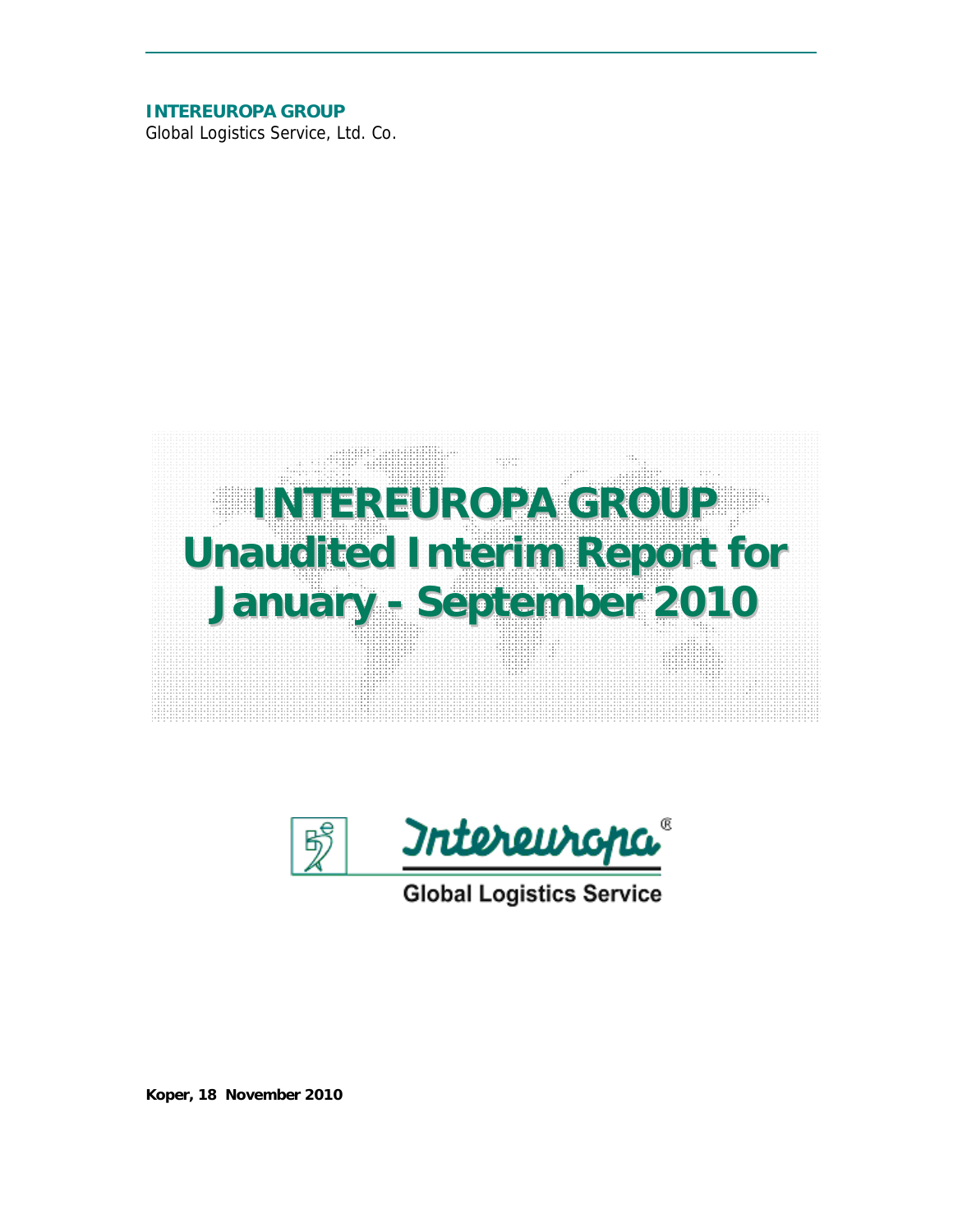The INTEREUROPA d.d. is publishing this Unaudited Report of the Intereuropa Group for January-September 2010, in accordance with the Market in Financial Instruments Act (ZTFI).

The unaudited consolidated and non-consolidated financial statements have been prepared in accordance with the provisions of International Financial Reporting Standards (IFRS).

This Report is available at the Company's registered office at Vojkovo nabrežje 32, 6504 Koper.

The Unaudited Report of the Intereuropa Group for January-September 2010 shall also be published on the web site of INTEREUROPA d.d. [www.intereuropa.si](http://www.intereuropa.si) on 18 November 2010.

# *C O N T E N T S*

| 2.1. Underlying financial statements of the Parent Company Intereuropa d.d 34 |  |
|-------------------------------------------------------------------------------|--|
| 2.2. Notes to Financial Statements of the Parent Company Intereuropa d.d.  36 |  |
|                                                                               |  |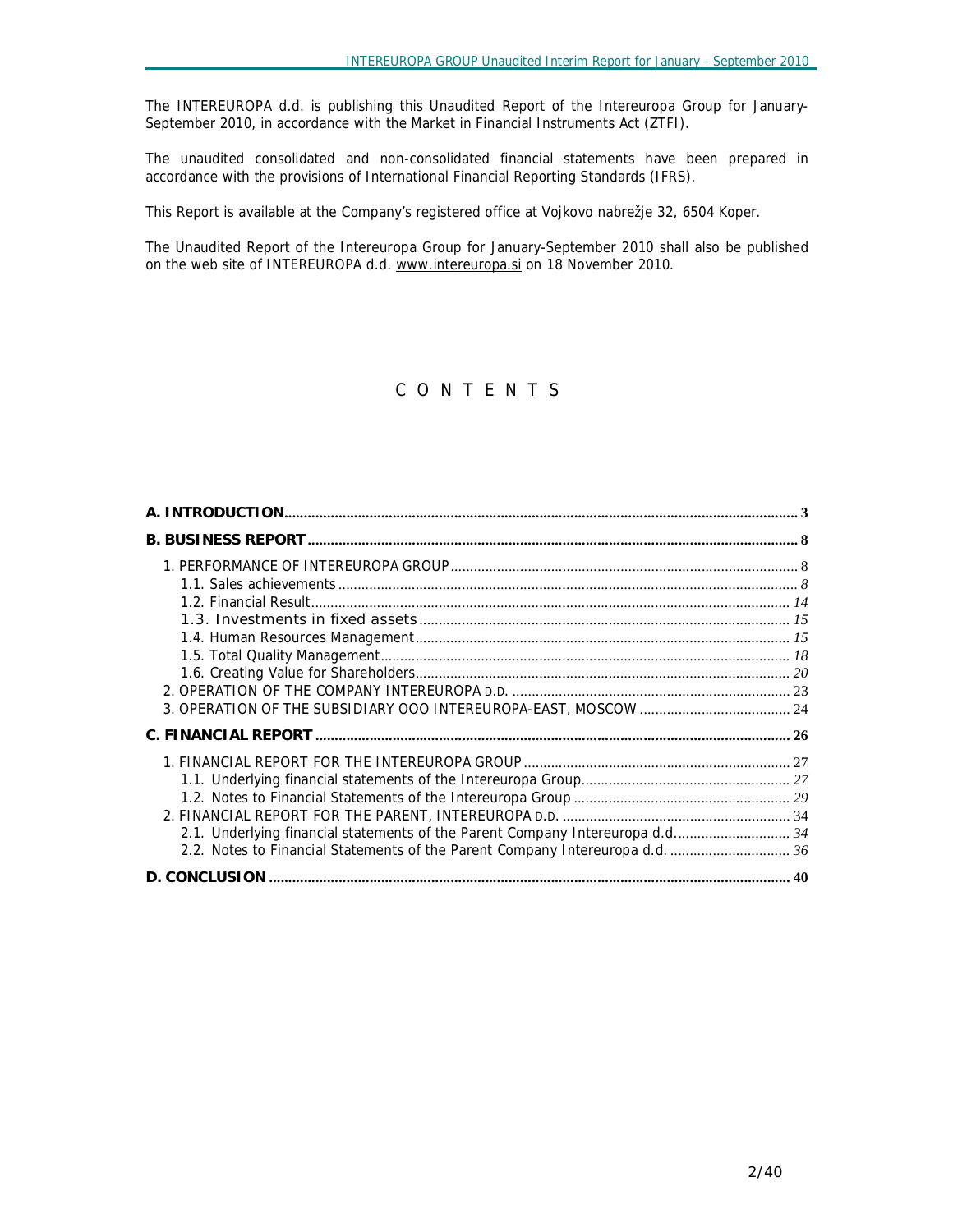# **A. INTRODUCTION**

The mid-year enlivenment of economic activity in the markets of the Intereuropa Group, although slow and insecure, has contributed to an improvement of sales in some areas of operation. The sales turnover for the Group in the Nine Months 2010 amounted to € 139.7 million, remaining 7 percent behind the sales targets. Compared with the sales turnover of the same period a year ago, the sales turnover in the reporting term was 2 percent lower. Like before, the Land Transport Area was the best performing of all; on the other hand, car logistics services had to cope with the most difficulties in achieving the sales target. The parent company Intereuropa achieved  $\epsilon$  71.1 million of sales revenues, which was 4 percent lower than comparable term last year and below the plan.

Through operations optimization, cost containment and disinvestment we succeeded in improving the operating result also if the sale of real property and other one-off events were excluded. On the level of the Group we closed the reporting term with an operating result of  $\epsilon$  8.2 million and minimal net profit, while the Parent Company recorded an operating result of  $\epsilon$  5.5 million and net profit of  $\epsilon$  1.0 million.

| <b>The Parent Company</b>           | Intereuropa, Globalni logistični servis, delniška družba (Global           |
|-------------------------------------|----------------------------------------------------------------------------|
|                                     | Logistics Service, Ltd. Co.)                                               |
| <b>Abbreviated Firm</b>             | Intereuropa d.d.                                                           |
| Country of the Parent Company       | Slovenia                                                                   |
| Registered Office of the Parent     | Vojkovo nabrežje 32, 6000 Koper                                            |
| Company reg. number                 | 5001684                                                                    |
| Tax ID number                       | 56405006                                                                   |
| <b>Transaction Accounts</b>         | 03135-1005943869 with SKB banka d.d.                                       |
|                                     | 04750-0001009045 with Nova KBM d.d.                                        |
|                                     | 07000-0001069709 with Gorenjska banka d.d.                                 |
|                                     | 10100-0000006785 with Banka Koper d.d.                                     |
|                                     | 24203-9002718580 with Raiffeisen Banka d.d.                                |
|                                     | 29000-0001836455 with UniCredit banka Slovenija d.d.                       |
| Entry in the Register of Companies  | Registered with the District Court in Koper, file no. 1/00212/00           |
| Share capital                       | 32.976.185.11 €                                                            |
| Number of shares issued and paid-in | 7,902,413 no-par value shares                                              |
| <b>Shares Listing</b>               | IEKG shares are listed in the Prime Market of the Ljubljana Stock Exchange |
|                                     | (Ljubljanska borza d.d.).                                                  |
| Managing Board                      | Ernest Gortan, M.Sc., President                                            |
|                                     | Tatjana Vošinek Pucer, Deputy President                                    |
| President of the Supervisory Board  | Bruno Korelič                                                              |
|                                     |                                                                            |
| The Intereuropa Group               |                                                                            |
| Number of employees                 | 2,330 employees                                                            |
| Vehicle fleet                       | 459 own trucks and delivery vans                                           |
| Total warehousing area              | 261,400 qm of own warehouse facilities                                     |
| Total land area                     | 2,198,600 gm of land                                                       |
| Membership in international         | FIATA, IATA, FETA, FONASBA, BIMCO, IRU                                     |
| organizations                       |                                                                            |

#### **Company Fact Sheet**

| THE THIE EUROPA OF OUP                       |                                                                       |
|----------------------------------------------|-----------------------------------------------------------------------|
| Number of employees                          | 2,330 employees                                                       |
| Vehicle fleet                                | 459 own trucks and delivery vans                                      |
| Total warehousing area                       | 261,400 gm of own warehouse facilities                                |
| Total land area                              | 2,198,600 gm of land                                                  |
| Membership in international<br>organizations | FIATA, IATA, FETA, FONASBA, BIMCO, IRU                                |
| <b>Quality Certificates</b>                  | ISO 9001:2008 Certificate:                                            |
|                                              | Intereuropa d.d.,<br>$\circ$                                          |
|                                              | Intereuropa, Logističke usluge, d.o.o., Zagreb<br>$\circ$             |
|                                              | Intereuropa Transport d.o.o., Koper<br>O                              |
|                                              | Interagent d.o.o.,<br>O                                               |
|                                              | Intereuropa Transport & Spedition GmbH, Troisdorf (Germany),<br>O     |
|                                              | Intereuropa RTC d.d., Sarajevo (BiH)<br>$\circ$                       |
| Own branch network                           | Slovenia, Croatia, Serbia, Kosovo, Bosnia and Herzegovina, Macedonia, |
|                                              | Germany, France, Ukraine, Russia, Montenegro, Albania                 |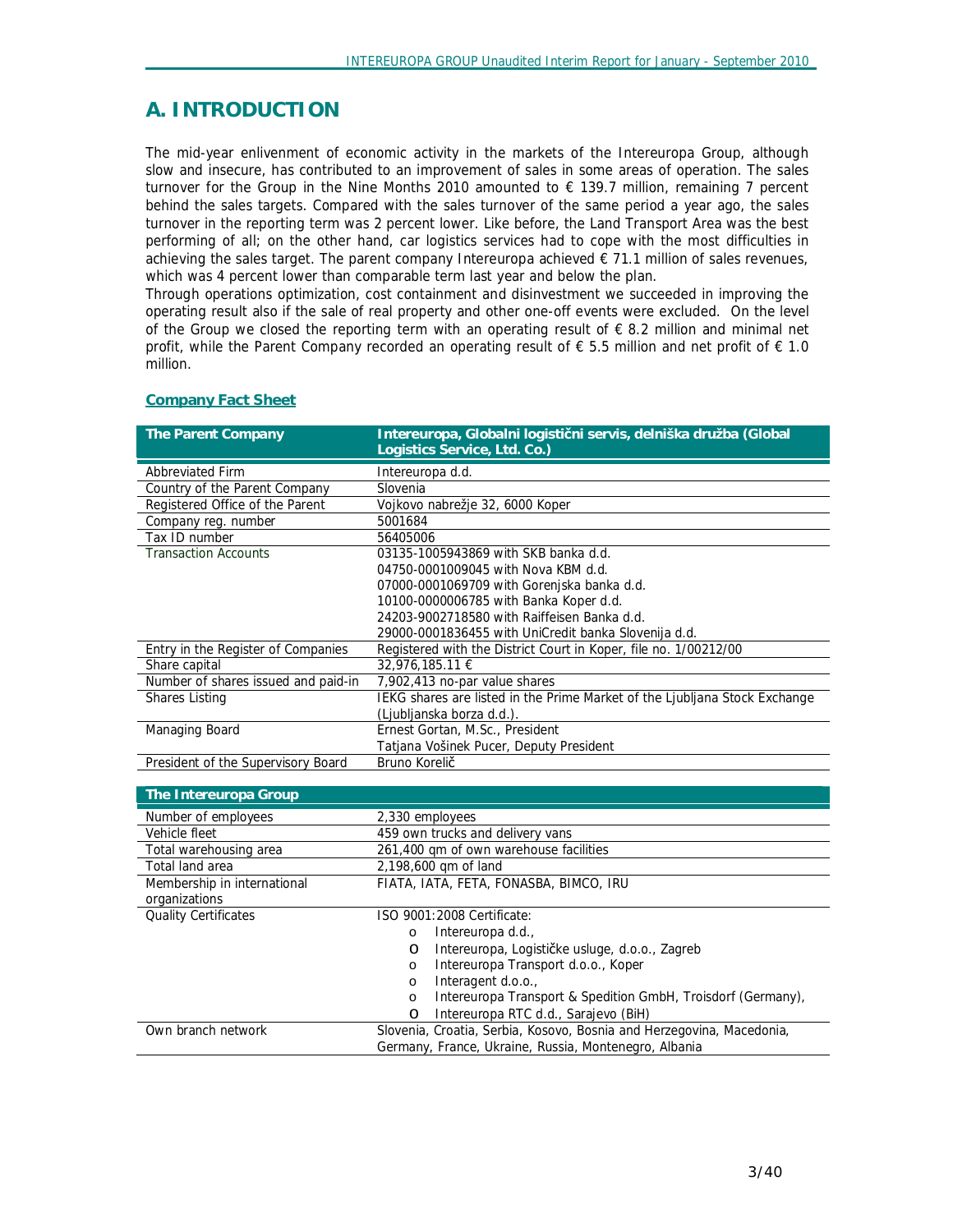#### **Major events in the reporting period January-September 2010:**

## *January*

On 8 January, the Managing Board filed the expected action for compensation versus the former Managing Board of Intereuropa d.d., in accordance with the respective Resolution adopted by the  $21<sup>st</sup>$ General Meeting regarding the preparation and filing of legal action for compensation of damages.

#### *February*

We applied to the group of three banks signatories to our long-term »club deal credit« to finance the completion of the Logistics Centre Chechov-Moscow in April 2009, to prolong the grace period of one year for the repayment of the principal.

#### *March*

- On 5 March we sold the property at Šmartinska c.134/b in Ljubljana, in line with the Programme of measures by the Managing Board approved earlier, which envisions the disposal of non-operating assets.
- $\bullet$ On 17 March the Supervisory Board was introduced to the ''Strategic business plan of Intereuropa Group for the term 2010 – 2014'', which was prepared by the Managing Board of Intereuropa d.d.
- 9 On 23 March the Managing Board of Intereuropa d.d. as the sole shareholder of the company Intereuropa IT d.o.o. adopted the Resolution approving the Affiliation of the company Intereuropa IT, d.o.o., Koper to the Parent Company Intereuropa d.d..
- $\bullet$ In March we joined the formation of a syndicate of five banks in order to reschedule the current short-term loans into long-term loans. The Agreement is not signed yet, the offer envisions a refinancing of short-term loans to a four-year term, with a grace period for the principal of one year.

#### *April*

- 19 April, the Supervisory Board discussed and adopted the Audited Annual Report of the Intereuropa Group 2009. Jointly with the Managing Board, they adopted the ''Corporate Management Policy of Intereuropa d.d. in accordance with the Corporate Governance Code of Public Limited Companies.
- On 29 April Intereuropa acquired the status of an Authorised Economic Operator (AEO), which means simplified and accelerated Customs formalities for Intereuropa and thereby a faster delivery of goods to consignees outside or within the European Community.
- On 30 April, the participation in the 2008 profit under the employee-profit-sharing agreement was paid out to employees.

## *May*

- On 11 May, Intereuropa took part in the Day of Slovenian Capital organized by the Ljubljana Stock Exchange in cooperation with the Clearing Depository Company (KDD) and other members; the Slovenian companies listed in the Prime Market of the Ljubljana Stock Exchange (Ljubljanska borza d.d.) took the opportunity to present their results, plans and expectations for the future.
- $\bullet$ On 24 May, Intereuropa d.d. disposed of the property at Letališka cesta 25 in Ljubljana, in line with the approved Programme of Measures by the Managing Board that envisions the disposal of non-operating assets.
- On 24 May the Supervisory Board dealt with the Managing Board Interim Report on the Intereuropa Group performance for the first quarter 2009. The Supervisory Board appointed Mrs Tatjana Vošinek Pucer as Deputy President of the Managing Board of Intereuropa d.d. with a five-year term of office.

#### *June*

- On 1 June, our current daughter company Intereuropa IT, informacijska tehnologija, d.o.o. was affiliated to the Parent Company Intereuropa d.d.
- On 23 June, we organized an open-door day dedicated to our employees' children aged 5 10, for the part of the Company located in Koper.

*July*

On 1 July, the 22<sup>nd</sup> Annual General Meeting of Intereuropa d.d. was held at the head-office of the Company, in which the shareholders were presented the Intereuropa Group Annual Report for 2009 and they also resolved on awarding the discharge note to the Supervisory Board and Managing Board, and on amending the Company's Statute. They appointed the Auditors for the year 2009.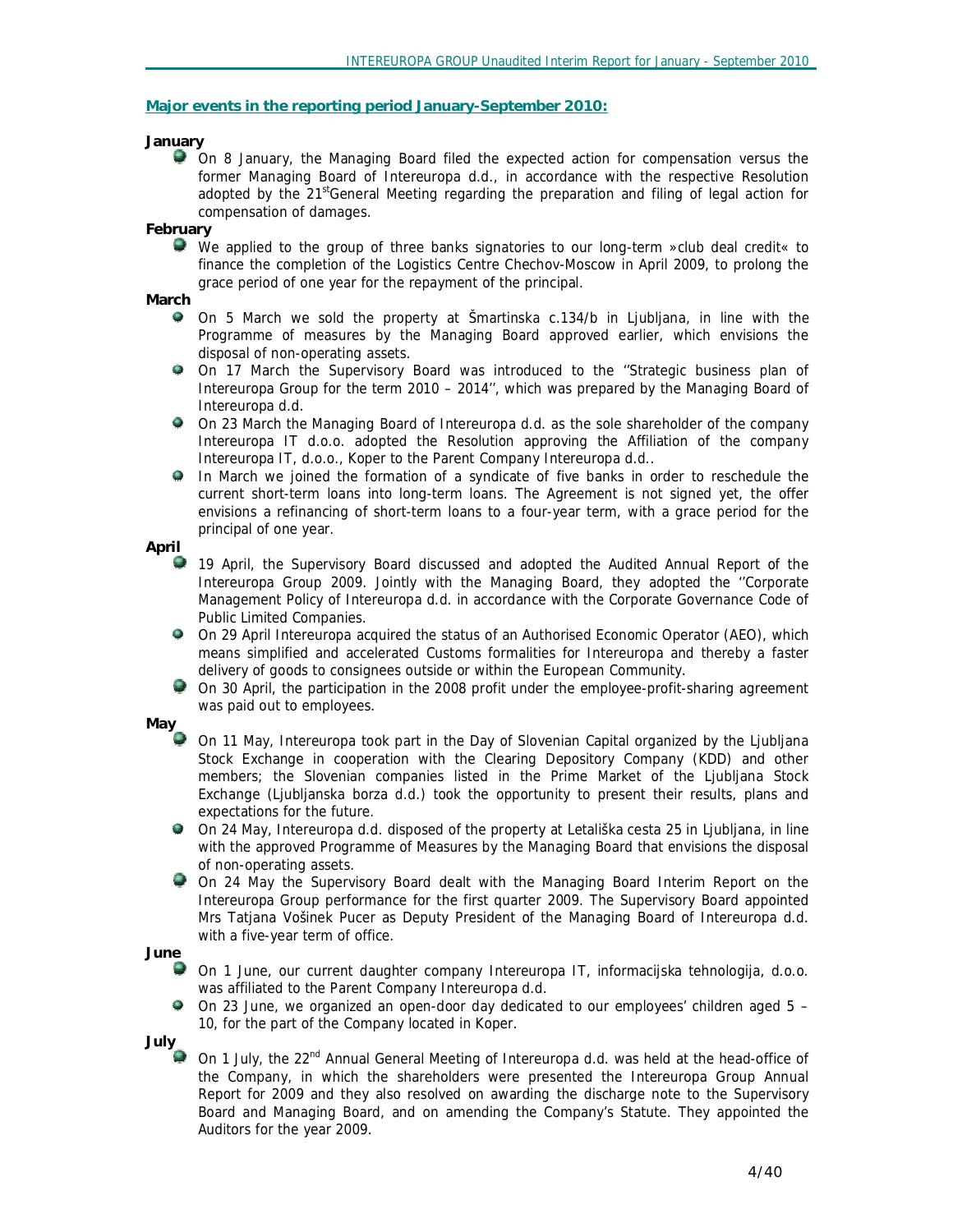01. On 1 July, the BU Sežana was closed down; the Departments belonging to that BU that continue to exist are part of the Vrtojba Sub-branch.

#### *August*

29 August, the Supervisory Board dealt with the performance of the Intereuropa Group in the first half-year 2010. The Managing Board and the Supervisory Board adopted their common position regarding an evtl. formation of a logistics holding, and published it on the websites of the Ljubljana Stock Exchange and issued to all media.

#### *September*

- From 8 to 15 September 2010, Intereuropa presented the entire range of products and services at the 43<sup>rd</sup> International Crafts Fair, individually at own exhibition stall.
- 13 September, Intereuropa attended the conference at Brdo pri Kranju, at which the proposal of formation of the Slovenian Logistics Holding.
- During the summer, the employees of Intereuropa donated toys, clothes, footwear, utensils for school and other equipment to aid the children from socially distressed families; on 27 September the donations were ceremonially delivered to the society Čebelica.

## **Major events after the end of reporting period:**

- 14 October, managers and executives gathered at the Intereuropa annual conference to review the current operations of the Group and plan baselines for the year 2011.
- At the beginning of November, we have designed a new website of Intereuropa d.d.

#### **Strategic objectives of the Intereuropa Group**

#### **Corporate vision**

To become a top-ranked provider of integral logistics solutions.

#### **Mission**

The mission of the Intereuropa Group is to meet the need for logistics services and provide the optimal functioning of supply chains to the complete satisfaction of our customers, while creating added value for shareholders, employees and other stake-holders in a socially responsible manner.

#### **Values**

**Professional attitude towards customers.** Our activities seek to offer optimal solutions for the logistics needs of each and every customer, based on advanced logistics know-how.

**Adaptability and flexibility.** Our services are prompt and tailored to customers' needs. They are based on inventive business solutions and good organization.

**Responsibility.** We are distinguished by a high level of responsibility for all obligations and arrangements undertaken, as well as for both the social and natural environments.

**Team work and respect for co-workers.** The quality of our services is the result of the work of individuals and excellent expert teams. We duly take into account co-workers' knowledge, experience and views.

Our organizational structure and professional competence will enable us to fully realize our competitive advantages:

- **O** own network of affiliated companies.
- $\bullet$  established partnership network,
- a wide range of different products and our own infrastructure,
- **technically qualified staff.**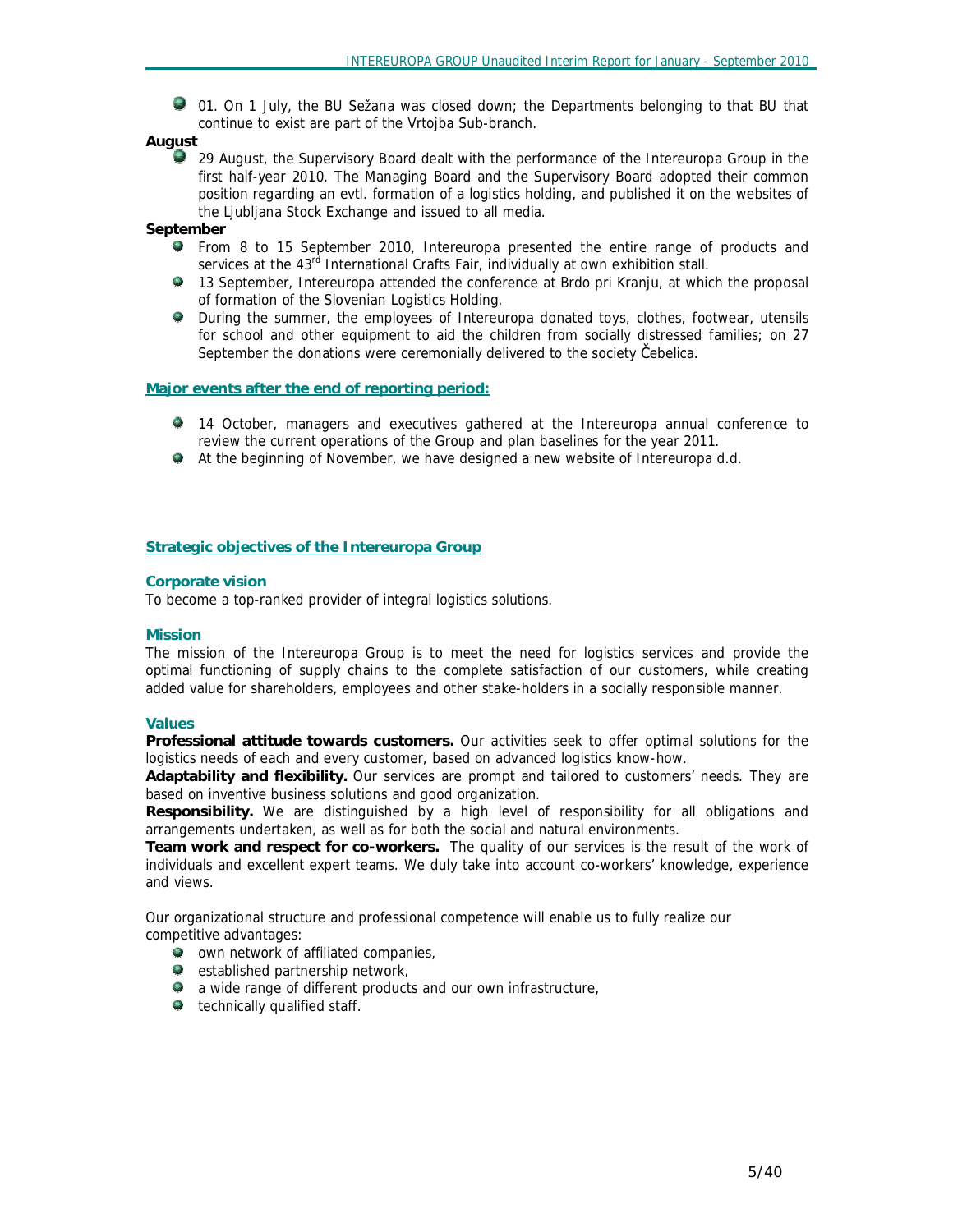#### **Strategic goals up to the year 2014:**

- Ensuring financial stability through divestment, de-leverage, debt rescheduling and effective management of working capital.
- Establishing a strategic partnership in the company OOO Intereuropa East, Moscow.
- Maintaining and strengthening our position as the leading provider of comprehensive logistics services in Slovenia and the countries of the former Yugoslavia.
- Continuous optimization of processes in all business segments at the Group level and within the consolidated companies.
- Acquiring a strategic partner for Intereuropa d.d. that will carry out recapitalization, thus contributing to the Group's financial stability as well as the development of our core business.

#### **Business plan for the year 2010**

**Principal baselines of the Business Plan 2010:** 

- Economic environment: Estimating that the bottom has been achieved, we do not expect growth yet, but rather the levelling-off on the achieved levels,
- Growth of income is envisioned by increasing the market shares, acquiring new business and customers,
- Current investments in progress have to be completed before expanding any investing activity,
- Own funds from disposal of non-operating assets will be used for debt-reducing in the Parent Company.

**Key goals for the year 2010:** 

- 1. With a focus on increasing the market share and optimizing all the corporate processes, we envision to achieve a sales turnover of  $\epsilon$  200 million, or 5 percent higher than in the preceding year.
- 2. The highest growth is expected in the area Logistics Solutions arising from the envisioned launch of the new storage capacities in Russia, and in Land Transport with the new business acquired.
- 3. The focused cost-cutting process will continue in the Parent Company, primarily addressing the operating costs.
- 4. In the affiliate Intereuropa Transport d.o.o., Koper, we will improve the sales efficiency.
- 5. With cost streamlining and intensified sales combined, we aim to achieve the EBITDA of € 23.7 million and operating profit of  $\epsilon$  6.7 million.
- 6. Our investing activities will be restricted to the completion of the investments launched in the past, primarily the logistics hub in Chekhov/Moscow, and other necessary investments on a minimal scale for a smooth operation.
- 7. In the Parent Company, deleveraging will start with the disposal of two bigger items of real property.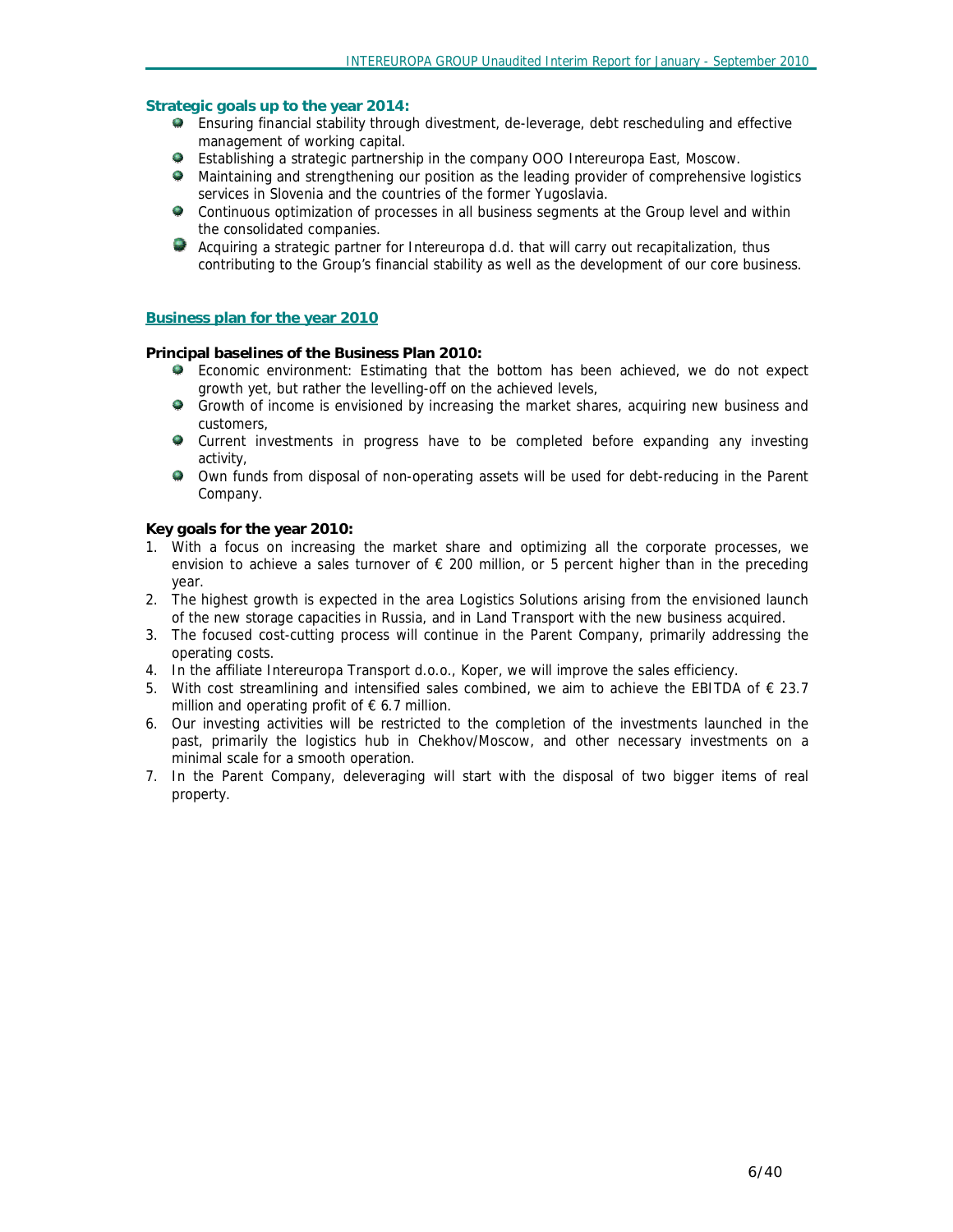#### **The Organisation of the Intereuropa Group**



\* On 18 January 2008 bankruptcy proceedings were instigated against Schneider & Peklar GmbH, Vienna, which are still ongoing. \*\* On 1 June company Intereuropa IT, d.o.o. was affiliated to the Parent Company Intereuropa d.d.

*Figure 1: The Organisation Chart of the Intereuropa Group as of 30.09.2010*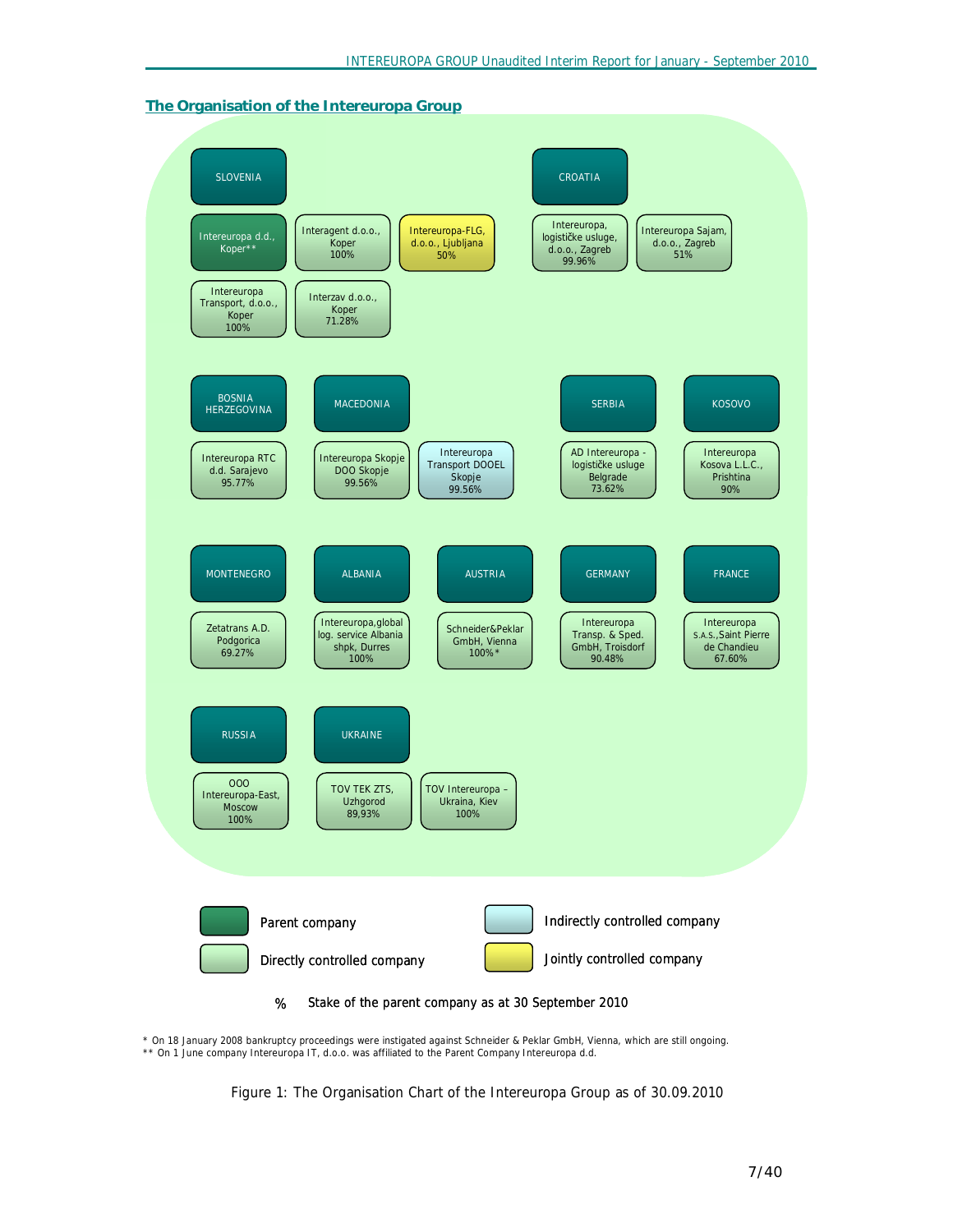# **B. BUSINESS REPORT**

# *1. PERFORMANCE OF INTEREUROPA GROUP*

## **1.1. Sales achievements**

#### **Economic environment and trends**

The first half-year 2010 saw an accelerated recovery of global economy, primarily resulting from industrial output and fuelled by the growth of trade in the world. The growth of economic activity eased down in the second half-year (forecast by the International Monetary Fund/ IMF for 2010: 4.6 percent growth), and trust indicators point to a moderate growth for the coming year, too.

In the second quarter, national economies of our major trade partners in the euro area achieved a higher GDP growth than expected, thanks to foreign demand, which had the most important impact on the improved situation in the Euro area, and was additionally supported by lower value of the Euro. Gradual withdrawal of anti-crisis measures or incentives and the announced saving measures in the public finance sectors in numerous EU Member States have lately resulted in a drop in expectation indicators, all of which show that the growth is not to achieve such high level in the second half-year.

In Slovenia, the recovery of economic activity in this year can be mostly attributed to the impacts from international environment. In the given increased demand from abroad, which prompts the growth of added value in export-oriented industries, we expect a 7% growth of exports. The growth mainly focuses on stronger exports of goods and certain related services (especially transport), whereas the export of other services has grown at a modest rate, or dropped.

As a result of increased export demand, the highest added value improvement in the current year will be achieved by the processing industries (7%) and transportation, warehousing and communications (5%). On the other hand, the modest domestic consumption is not going to exceed the last-year's level primarily due to the aggravated situation in the construction/civil engineering, lack of access to finance sources, ill payment practices, and the situation in the labour market.

In the countries emerged from the former Yugoslavia, the recovery of national economies has been even more unsteady and slower due to weak industrial sector, lower external competitiveness and high unemployment rates. In Croatia, the GDP is expected to further shrink this year, while in other countries emerging from the former Yugoslavia a slightly higher growth than forecast in the spring is expected. According to the ratings by international institutions, the key factors for recovery in the next two years will be the growing demand from abroad and a renewed growth of investments, for which the renewal of capital inflows from abroad will be underlying; for Croatia, positive impact is expected from the approximation to the EU.

Economic situation in major trade partners of Slovenia is still quite uncertain, which reflects in changing forecasts by international institutions.

|                  | GDP growth,<br>in % |      | Growth of ind.<br>prod., in % |                          | Inflation.<br>in % |       | Exports growth,<br>in % |                          | Imports growth,<br>in % |       |
|------------------|---------------------|------|-------------------------------|--------------------------|--------------------|-------|-------------------------|--------------------------|-------------------------|-------|
| <b>Countries</b> | 2010                | 2011 | 2010                          | 2011                     | 2010               | 2011  | 2010                    | 2011                     | 2010                    | 2011  |
| <b>EU 27</b>     | 1.5%                | 1.5% | 2.7%                          |                          | 1.8%               | 1.7%  | 5.0%                    | 5.2%                     | 3.4%                    | 4.6%  |
| Slovenia         | 0.9%                | 2.5% | 2.0%                          | ٠                        | 2.8%               | 2.2%  | 7.0%                    | 5.9%                     | 5.6%                    | 4.5%  |
| Croatia          | $-1.5%$             | 1.6% | $-8.7%$                       | 1.1%                     | 1.9%               | 2.8%  | $-8.5%$                 | 0.8%                     | $-11.5%$                | 0.6%  |
| BiH              | 0.0%                | 1.0% | 7.3%                          | $\overline{\phantom{a}}$ | 2.4%               | 2.5%  | 3.0%                    |                          | $-1.0%$                 |       |
| Macedonia        | 1.0%                | 2.0% | 0.0%                          |                          | 1.9%               | 3.0%  | 5.5%                    | 7.0%                     | 4.0%                    | 6.1%  |
| Serbia           | 1.0%                | 2.0% | $-7.0%$                       | 1.0%                     | 4.6%               | 4.4%  | $-5.0%$                 | 6.0%                     | $-8.0%$                 | 4.5%  |
| Russia           | 4.0%                | 4.2% | $3.0\%$                       | 4.0%                     | 6.6%               | 7.4%  | 4.9%                    | 6.3%                     | 15.6%                   | 10.6% |
| France           | 1.4%                | 1.4% | 4.8%                          | 2.1%                     | 1.6%               | 1.6%  | 8.8%                    | 4.0%                     | 7.3%                    | 3.6%  |
| Ukraine          | 3.7%                | 4.5% | 7.0%                          | 6.0%                     | 9.8%               | 10.8% | 7.0%                    | 6.0%                     | 8.4%                    | 7.5%  |
| Germany          | 2.5%                | 1.7% | $-2.0%$                       | 0.8%                     | 1.3%               | 1.4%  | 16.0%                   | 6.9%                     | 14.9%                   | 5.8%  |
| Kosovo           | 4.6%                | 5.9% |                               |                          | 1.7%               | 3.2%  |                         |                          |                         |       |
| Montenegro       | $-1.8%$             | 4.5% | $0.0\%$                       | $\overline{\phantom{a}}$ | 0.6%               | 1.0%  | 2.0%                    | $\overline{\phantom{a}}$ | $-10.0%$                |       |
| Albania          | 2.6%                | 3.2% | 3.0%                          |                          | 3.4%               | 2.9%  | 20.0%                   |                          | 13.0%                   |       |

*Table 1: Forecast economic trends in the environments of the Intereuropa Group* 

(-) no data available

#### SOURCES:

Umar, Ekonomsko ogledalo, September 2010 8/40 Interim Forecast 2010, September 2010, European Commission World Economic Outlook, October 2010, IMF Umar, Jesenska napoved gospodarskih gibanj 2010, October 2010 Izvozno okno, EIU May 2010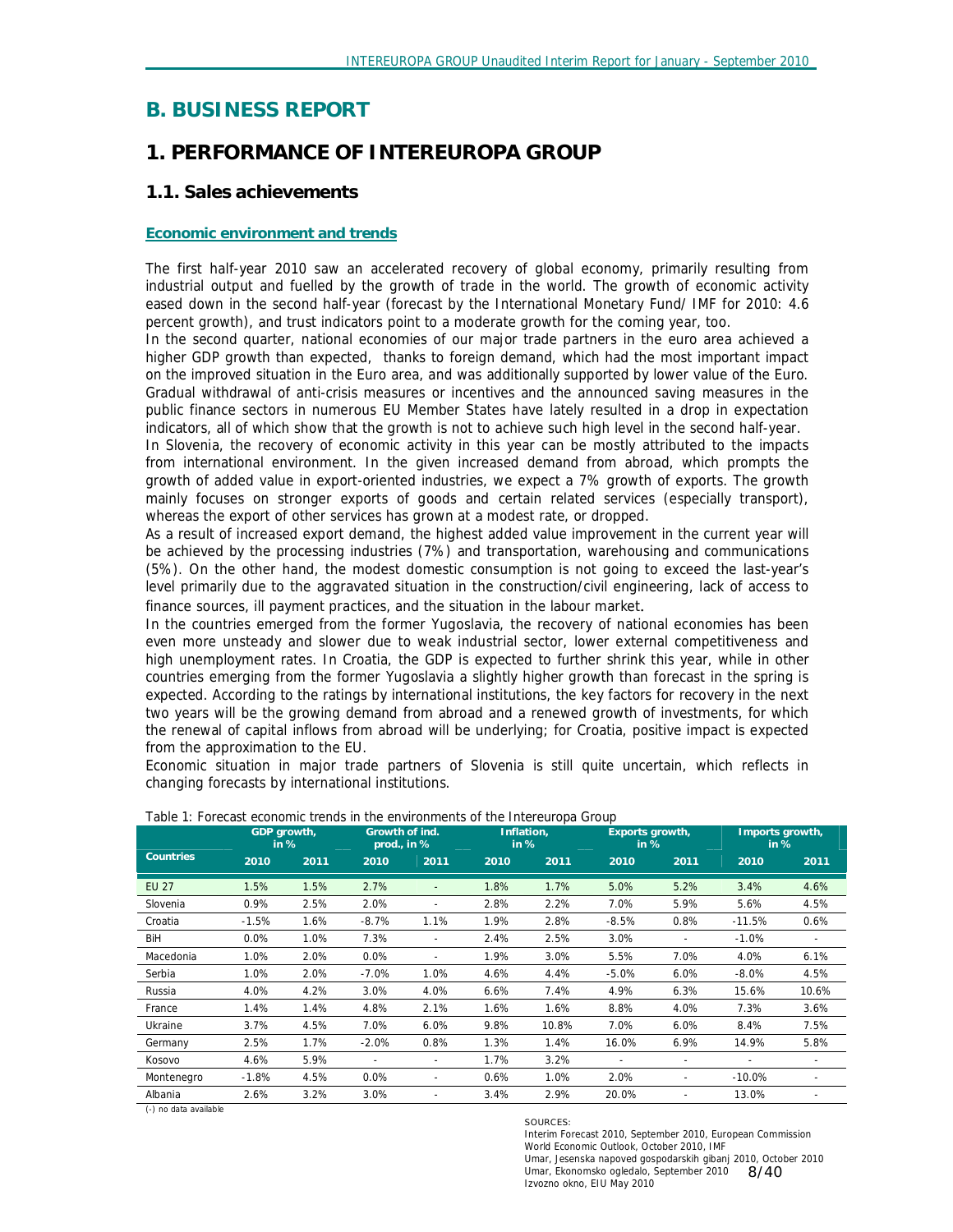#### **Sales Revenue by the Intereuropa Group**

In the nine-month term, the Intereuropa Group presented the **sales revenue of € 139.7 million**, which reduced the underachievement of the sales target by 7 percent. The drop came to 2 percent below the comparable period in 2009.

The sales result in the Land Transport Area, representing the major part of sales turnover on the Group level, was improving during the current year and end of September we surpassed the plan. Compared with the same period last year, Land Transport has advanced by 11 percent thanks to considerable improvement in the sales of Groupage Services and Road Transport.

In the remaining business areas we have not achieved the last year's results or the sales targets. In Intercontinental Transport, the fall of sales turnover below the same period last year was the worst of all, 22 percent. It was also behind the plan, in particular in car logistics, which resulted from the changed goods flows and a downturn in the automotive industry.

| <b>Business area</b>       | Jan-Sep<br>2010 | <b>Structure</b> | <b>Index</b><br>2010/plan | <b>Index</b><br>2010/2009 |
|----------------------------|-----------------|------------------|---------------------------|---------------------------|
| Land Transport             | 85,862          | 61%              | 101                       | 111                       |
| Logistics Solutions        | 18,332          | 13%              | 85                        | 94                        |
| Intercontinental Transport | 31,440          | 23%              | 80                        | 78                        |
| <b>Other Services</b>      | 4.016           | 3%               | 96                        | 95                        |
| <b>TOTAL</b>               | 139.650         | 100%             | 93                        | 98                        |

 $\overline{I}$ ghle *2:* Sales revenues of the Intereuropa Group by area of operation, in thousand  $\epsilon$ 

*Table 3: Sales revenues of the Intereuropa Group by geographical area, in thousand €* 

|                         | Jan-Sep<br>2010 | <b>Structure</b> | Index<br>2010/plan | <b>Index</b><br>2010/2009 |
|-------------------------|-----------------|------------------|--------------------|---------------------------|
| <b>EU Member States</b> | 91.186          | 65%              | Q7                 | 98                        |
| Non-EU countries        | 48,464          | 35%              | 86                 | 100                       |
| <b>TOTAL</b>            | 139,650         | 100%             | 93                 | 98                        |

Note: Data comprise sales revenues by geographical area according to head-office of companies in the Group.

The EU-part of the Group achieved 65 percent of the sales revenue, with the parent company Intereuropa d.d. as the main player (about one half of entire sales turnover). Slovenian customers purchase well over one third of services of the Group; in other geographical parts, the most customers come from former Yugoslav countries and Russia. Compared to the same term 2009, we recorded growing trends in the demand in Slovenia, the Ukraine and Croatia, while the worst fall was seen in Russian customers.

|    |                               | Jan-Sep<br>2010 | <b>Structure</b> | Index<br>2010/2009 |
|----|-------------------------------|-----------------|------------------|--------------------|
|    | Slovenia                      | 48,082          | 34%              | 108                |
|    | Croatia                       | 23,994          | 17%              | 102                |
| 3  | Russia                        | 4,232           | 3%               | 33                 |
| 4  | Bosnia & Herzegovina          | 5,052           | 4%               | 89                 |
| -5 | Serbia                        | 2,756           | 2%               | 92                 |
| 6  | Montenegro                    | 3,870           | 3%               | 83                 |
|    | Other countries               | 51,663          | 37%              | 108                |
| 7a | <b>Other EU Member States</b> | 30,942          | 22%              | 90                 |
| 7b | Other countries of the world  | 20,722          | 15%              | 155                |
|    | TOTAL                         | 139,650         | 100%             | 98                 |

Note: Data comprise the sales revenues by geographical area according to customer's origin/ head-office.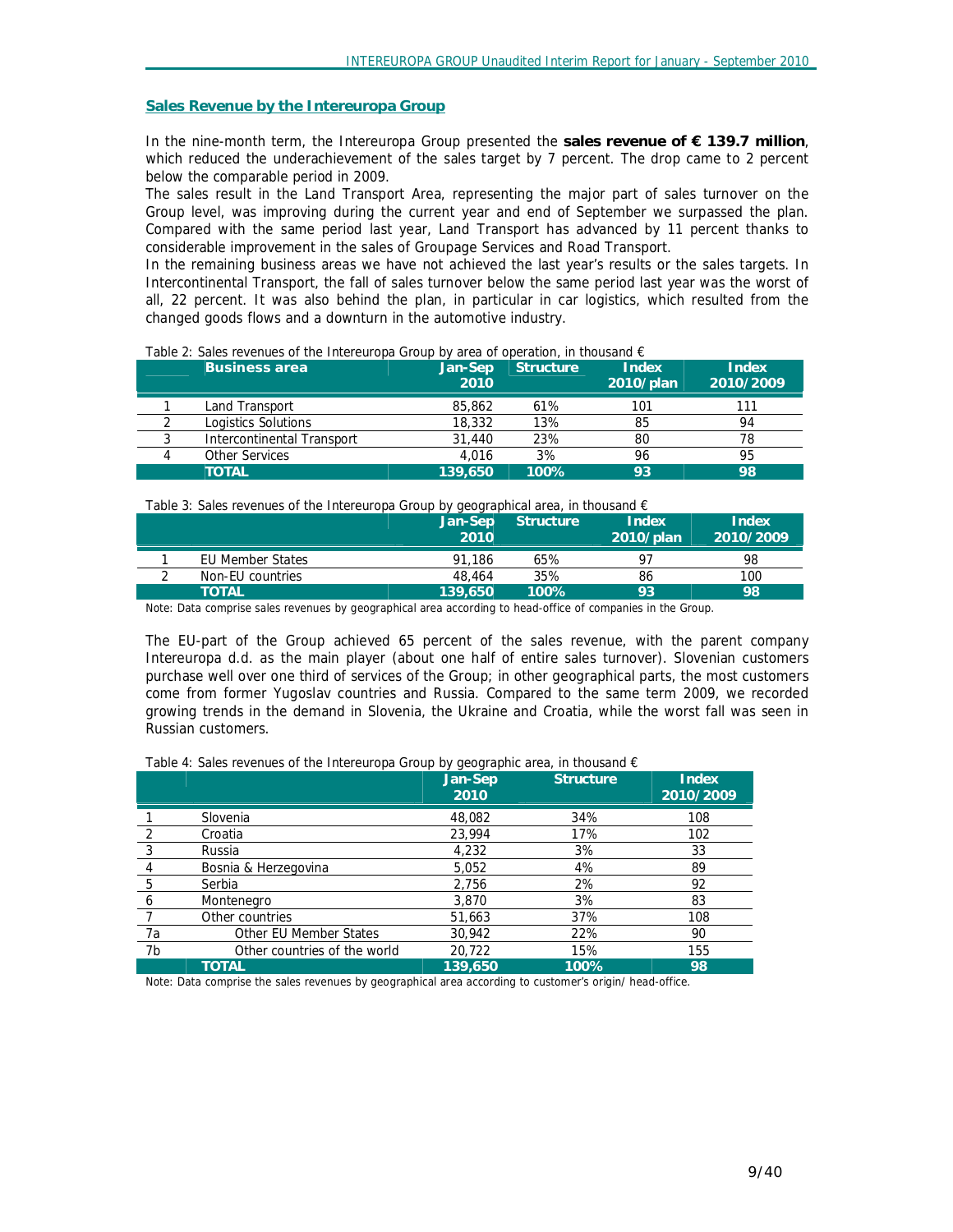#### **LAND TRANSPORT**

The services of our **Land Transport** Area yielded € 85.9 million, which represents 61 percent in the sales structure of the Group. The sales results of this area have been improving in the course of the year: we surpassed the achievement of the nine-month term last year by 11 percent and finally, we exceeded the plan too.

During the reporting period, the revenues from the **Groupage services** were growing (+14 percent above the plan and 21 percent in excess over the preceding year) on the Group level. The Parent Company Intereuropa d.d. prevails with 87 percent in the sales turnover structure for the Groupage services, and exceeded by 19 percent the sales target in the reporting period. In addition to the Parent Company, the plan was also surpassed by the affiliates in Croatia and Kosovo, while all other companies in the Group have remained behind the targets. The recession has also brought about much tougher competition in the market, which is reflects in reduced margins.

In the **Express Services** product we improved the sales in the third quarter and the result of the Nine Months exceeded the target by one percent and was three percent higher than the comparable preceding year's term. The planned sales revenues were achieved by the companies in Slovenia and Croatia, which is all the more favourable considering that two thirds of overall sales revenue are earned by the subsidiary in Croatia, and almost one fourth of the sales turnover is generated in Slovenia. It is further viewed as a positive development that Slovenia has exceeded the sales results in this product against the last year's comparable period. The highest setback was recorded in Bosnia and Herzegovina (-27 percent), but the effects of recovery measures in the company are already in view. Activities to rehabilitate this product were also launched in the Croatian affiliate Intereuropa, logističke usluge d.o.o. Zagreb, and in the Parent Company in Slovenia, aiming to restructure the product by modified pricing policy that supports the acquisition of piece (palletised) consignments, by focusing on B2B customers and optimizing the execution.

In **Road Transport**, we exceeded the plan by 3 percent and outstripped the last year's quarterly results by 16 percent. The highest share (45 percent) in the sales revenue in the Road Transport product is generated by the company Intereuropa Transport d.o.o., which did not achieve the plan (- 10 percent) for the reporting term, nor the sales result of the comparable term a year ago (-3 percent). The planned sales were achieved in Intereuropa Belgrade and exceeded by Intereuropa d.d., Intereuropa Logističke usluge, d.o.o. Zagreb, Intereuropa RTC d.d. Sarajevo and Intereuropa Transport & Spedition Gmbh, Troisdorf. Important is the notably improved volume of operations by the business unit (PE) Dravograd and the favourable effects of the central purchasing department established in the Parent Company are coming in view. This year has brought higher fuel prices and thereby increased direct costs. As a result of increasing volume of goods flows on the one hand, and insufficient transport capacities in the market on the other hand, the freight rates of sub-contractors have risen. The company in Russia was still critically underperforming, having realized only one half of the planned sales.

In **Customs broking services,** the planned sales turnover on the Group level was exceeded by 3 percent, and was 6 percent above the last year's level. The Border Despatch Branch has outstripped the plan by 39 percent and the last half-year's turnover by 35 percent. Also Intereuropa d.d. surpassed the sales target, primarily in the BU Dravograd. Our companies in Bosnia and Herzegovina, Serbia and Montenegro did not achieve the sales plan. The company Zetatrans Podgorica saw the greatest setback behind the plan in absolute terms. The reasons range from a fall in the volume of declarations and slashed prices due to competition in the market. The planned sales in this segment were outstripped by our companies in Croatia, Prishtina (Kosovo) and Skopje (Macedonia).

Our **Railway Transport** product was underperforming in the nine months of this year, mostly on account of non-realized activities planned for the company Intereuropa-East, Moscow (the product is non-performing despite the planned sales in the amount of € 1.8 million for the reporting period). The company Intereuropa FLG d.o.o, which is specialized in the organization of railway transport, surpassed the sales plan by 27 percent. An important share in sales income was achieved by the company TEK ZTS d.o.o. Uzhgorod, which surpassed the target.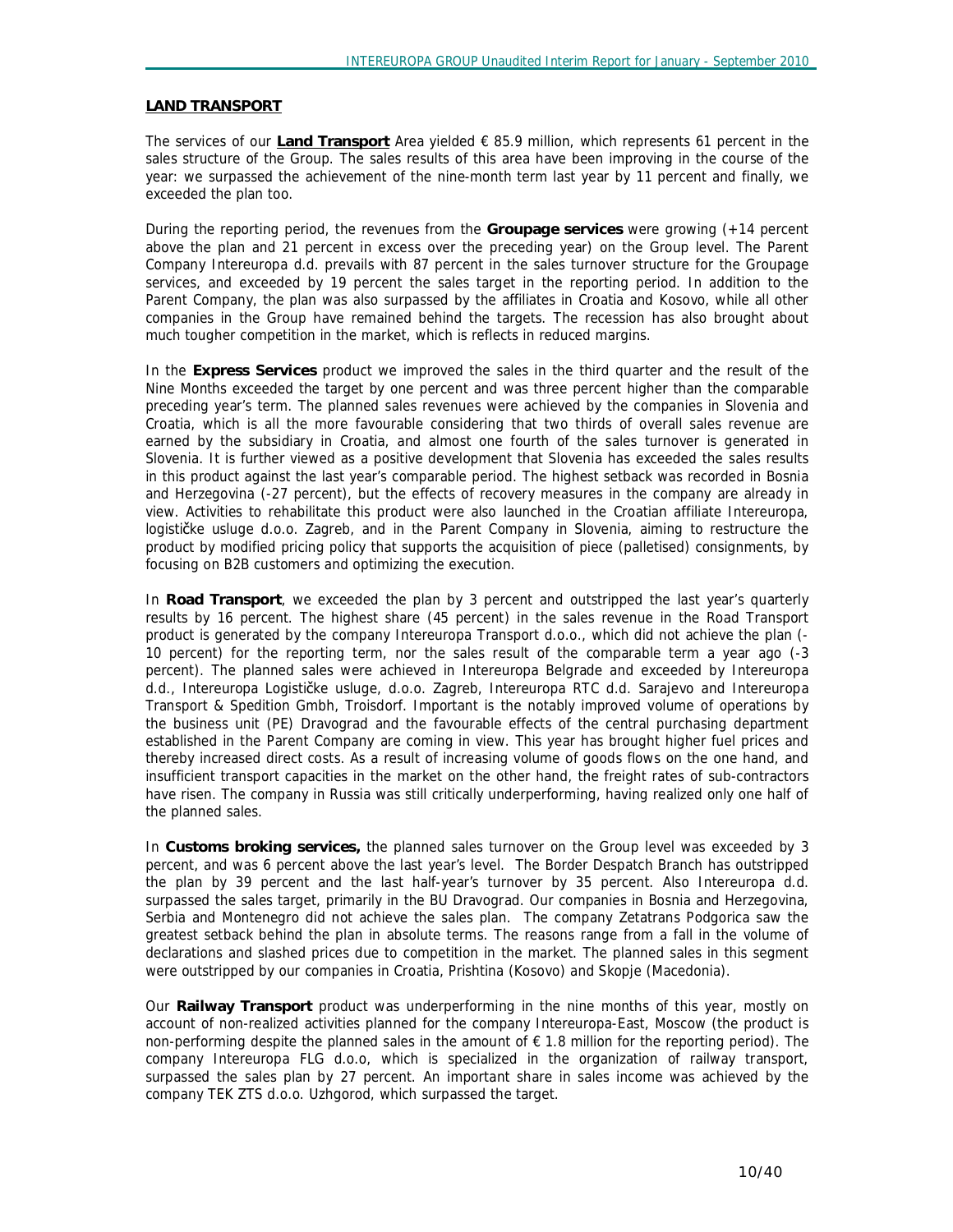Land Transport Area saw a favourable growth trend month-by-month in the reporting term and exceeded the planned sales revenue. There is a higher volume of goods in the market, which was reflected in our products Groupage and Road Transport. The number of consignments is rising, but the margin declines due to competition that is all the stronger. The margins have shrunken also on account of increasing input costs, resulting from lower volume of transport capacities available in the market, while it is all the more difficult to transfer such higher input cost on the customers who further press on the freight rates and other cost of logistics.

This year we have performed many activities to optimize the work processes and cost containment (the introduction of the central purchasing Department for international road transports in Intereuropa d.d., the stoppage of the major part of operations at Sežana in May). Activities aiming to optimize the work in the Express product have been conducted in our companies in Slovenia, Croatia, and Bosnia and Herzegovina.

#### **LOGISTICS SOLUTIONS**

The sales turnover in the Logistics Solutions Area was € 18.3 million, which represents 13 percent in the sales structure of the Group. The target was not achieved. The setback was 15 percent below the plan, which is attributable to the economic crisis as well as resulting from strong pressures to reduce our rates coming from our customers who are aware of the current surplus of the capacities which has persisted in these strategic markets. We expect such circumstances to continue in these markets until the end of this year (Croatia, Bosnia and Herzegovina).

In the nine months 2010, the sales revenue of the Logistics Solutions were 6 percent lower than same term last year primarily due to the drop in the sales in to key markets, i.e. Slovenia and Croatia, which were most exposed to unfavourable economic trends. Both these markets that represent 80 percent in the sales of this business area recorded a downturn in sales revenue by 9 percent, despite higher demand for warehouse facilities perceived in Slovenia lately. The performance still reflects the slow upturn of economic situation after the recession, with minor shifts to the positive trend in the movement of goods flows and consequently, the increase of the inventories of goods in warehouses.

We have also perceived a considerable fall in the demand for logistics solutions in other countries in which our Company operates warehouses. In Montenegro, whose share in the sales structure was 6 percent, the sales were 7 percent below the last year's results. The Serbian subsidiary that represents a 5-percent share in the sales structure, has approached the last-year's level and recorded an 8 percent fall. The storage capacities in both these countries are full, however, there is practically no turnover of inventories due to adverse economic situation, which has reduced the yield of the Logistics Solutions products.

In Slovenia, we closed down the sales activities due to disposal of warehouse facilities in Sežana and Ljubljana (Letališka 25), which has brought about a considerable fall in the sales revenue herefrom in Ljubljana Branch. Unfavourable results are also attributable to the non-activated storage capacities in Russia.

Intense commercial activities on larger logistics projects have been carried out in individual organizational units, the commercial effects of which are expected towards the year-end and in the year 2011.

#### **INTERCONTINENTAL TRANSPORT**

In this segment, we achieved  $\epsilon$  31.4 million of sales revenue in the reporting term, which is 23 percent in the total sales structure of the Group. We remained behind the sales targets primarily due to changed goods flows and a decline in automotive industry. The latter reflects strongly on the revenues from car-handling logistics. In the Seafreight products, we have exceeded the target sales revenue by 5 percent. The best performing segment was the conventional cargo, in which we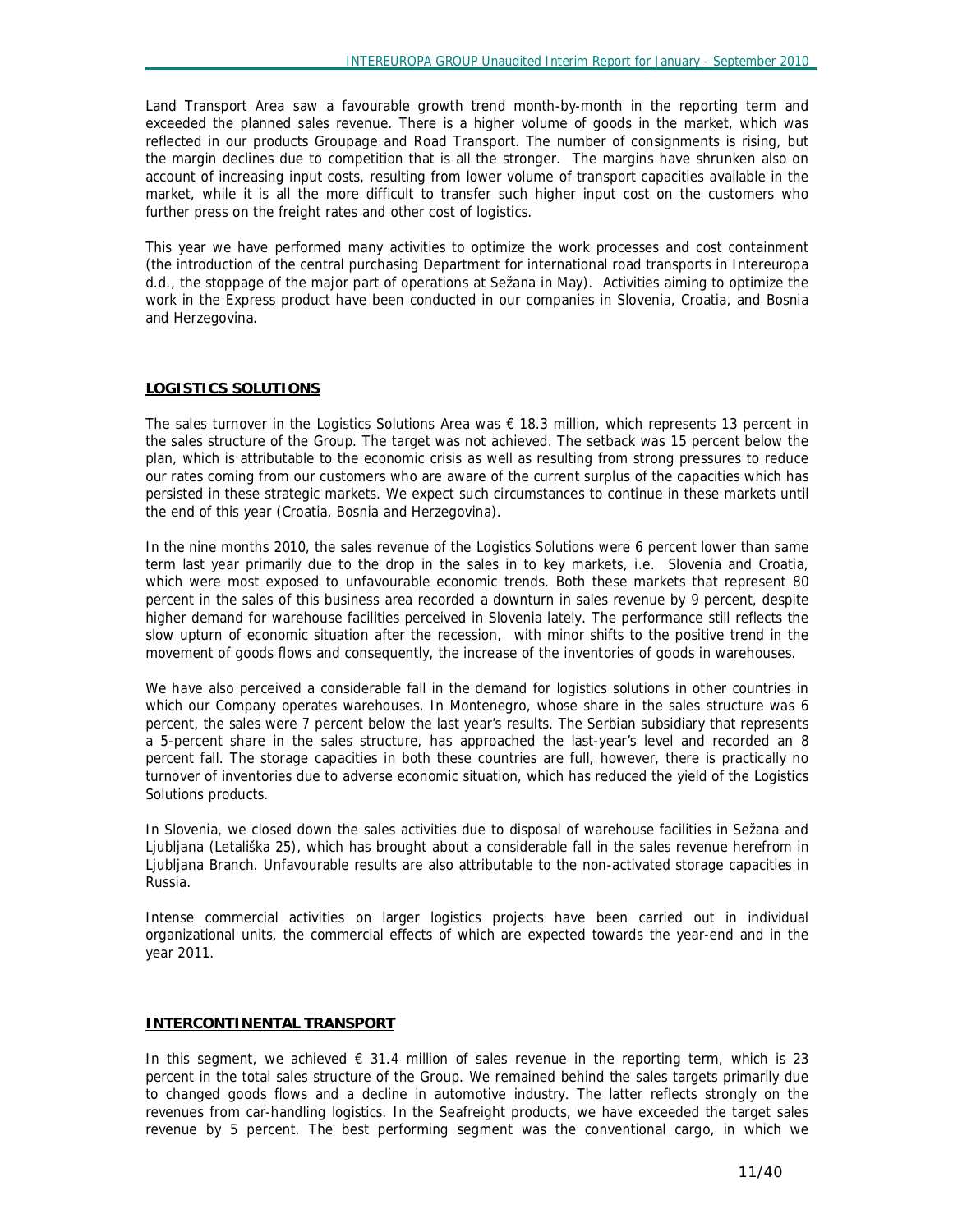outstripped the sales targets for 2010 by 12 percent. There was a positive trend visible in the Container Services product, and we achieved the planned sales turnover for the reporting term. The performance of the shipping agency product has been much better, too, outstripping the monthly plan.

## **Seafreight**

Our sea-freight segment has exceeded the target sales revenue by 5 percent, on the Group level. The resulting higher sales turnover is a result of intensified operations and work, as well as higher seafreight rates, but tough competition and impacts of global crisis are slashing the earnings. The operations in the Slovenian part of the Group are very important because it contributes as much as 93 percent of the total sales of sea-freight services on the Group level.

In conventional cargo product, our operations were better than expected (+ 12 percent), as a result of new businesses and increased volume of undercooled shipments of fruit and vegetables from the Near East, and also from the liquid cargo shipments. Also the subsidiary in Croatia surpassed the targets in conventional cargo. Accordingly, the Group recorded a 14 percent better sales result than last year.

In the container product, the operations in Slovenia, the Ukraine and Macedonia were better than expected and the target sales turnover on the Group level was achieved. An increased transport volume in imports from the Far East has been perceived, resulting in more FCL and consolidated container shipments. We have also acquired some new businesses via our warehouses in Koper. Negotiations with potential new customers for new business via Koper and Rijeka ports, and with shipowners for agency representation on the Adriatic are pending.

The Ro-Ro product has reflected the adverse situation in the competitiveness of the Ro-Ro service Koper-Durres (Albania) and vice versa, because the shipowner does not offer competitive terms comparable to the shipments in land transport. That further reflects in the variance from the targets. Non-achievement of target revenue is further estimated for the last quarter of this year. Meanwhile, we are working on the possibility for direct shipments for Albania by land.

We estimate for Intereuropa d.d. to be performing successfully also in the Sea-freight product throughout the year, in particular in conventional cargo and container shipments. The last quarter of the year brings the undercooled cargo transports which will have a favourable effect on the Conventional product. As a result of the newly acquired businesses involving containers and gradual renewal of cigarette transports, we envision a growth of income and achieving the plan for the containerized shipping. In the full container load segment (FCL), we endeavour to liaise with the ''house'' container service provider CSAV Norasia and its newly established liner service from the Far East to Koper since April. This shipper is represented in Slovenia by our Shipping Agency Interagent d.o.o.

We envision to strengthen the sales activities in our affiliates by the year-end, aiming to acquire new customers, and continue with the Group-based approach in arranging for more favourable purchasing terms with the key shipowners and partner network.

## **Car logistics**

Car logistics continues to be in the vice of global recession which overwhelms our customers directly. The situation is much better in the Russian market in which the automotive business is developing very well. Surprisingly, it is the high and unexpected turnover of vehicles that reduces our revenues from warehousing. An extraordinary increase in vehicle handling has been recorded, whereby the vehicles remain on store for a short time only. That reflects directly on the revenues of the carterminal Chekhov that records high monthly throughput of incoming and outgoing vehicles. The latter yields higher income from handling, however, the minimal inventories do not bring the planned income from warehousing.

The target margin was achieved in Slovenia, though the monthly income has been falling lately. The reason is in the changed car logistics for Russia: the vehicles are not routed through Koper port any more. Also the logistics schedule for two Korean automobile manufacturers is changing. Two plants in Central Europe have reduced the overseas transport from the Far East. On the other hand, the turnover with some Slovenian car dealers, whose vehicles are stored in our car terminal in Koper, has been much better.

Despite aggravated situation in the market, we continue with intensified commercial visitations to world's major car manufacturers. Negotiations for storage in Russia are held with two customers. In November we expect a tender to be published by GM, and we continue with negotiations in carhandling logistics for vehicles of two car-makers in Russia.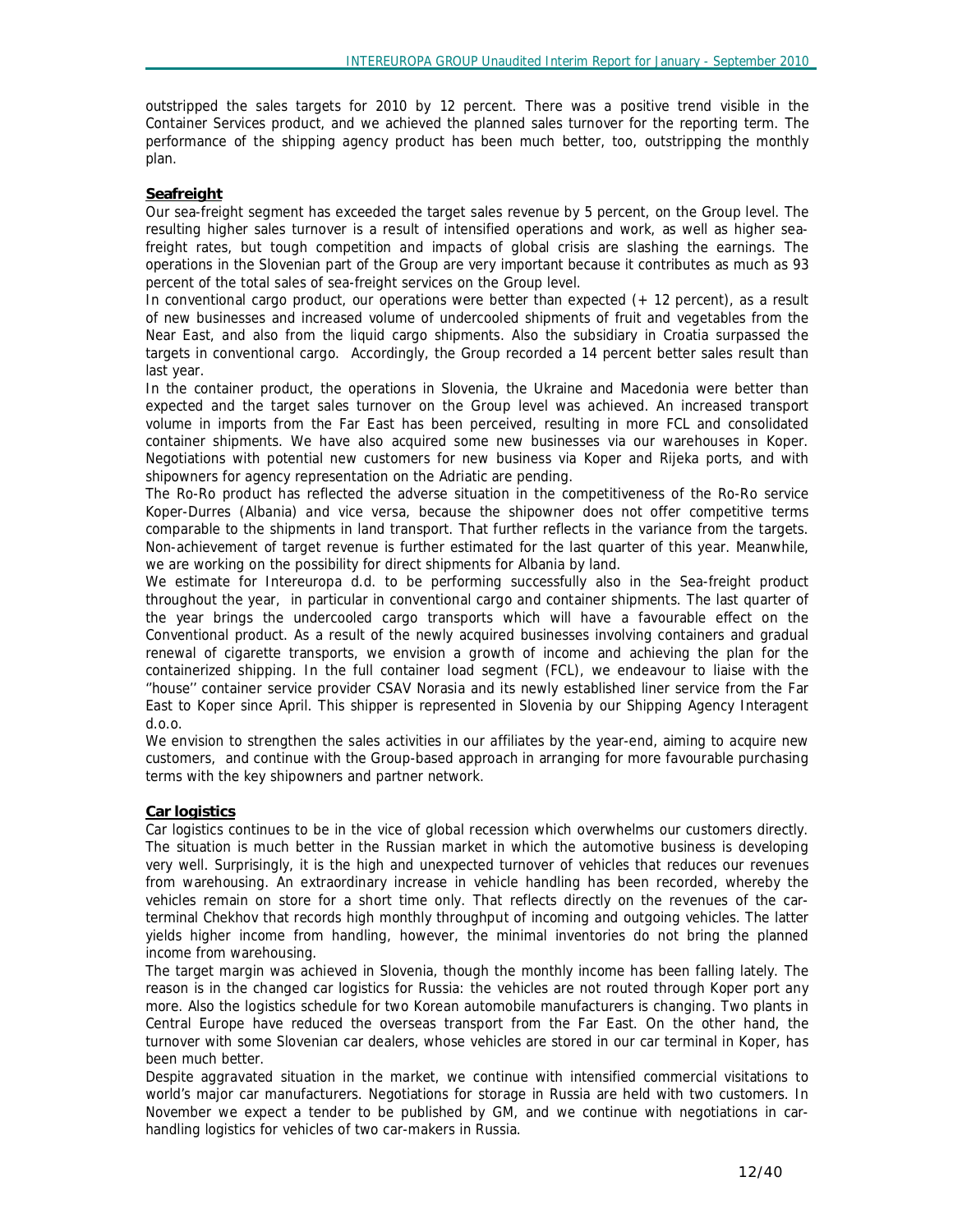In Slovenia, we focus on the prospects of Chinese manufacturers and electric car makers. Our talks for new business via the Port of Koper, that started earlier, are in progress and involve the transportation of cars by land to hinterland land terminals in response to increased demand for railway transport.

#### **Shipping Agency**

Interagent d.o.o., our Shipping Agency, has generated a sales turnover of EUR 592 thousand in the reporting term. The sales revenues were 5% below the plan on account of lower income in the first half-year, while the operations in the third quarter exceeded the target, resulting from liner operations in agency Representation of the shipowner CSAV Norasia.

On this line, there were 17 calls recorded by the shipowner CSAV Norasia. The revenues on the line were five times higher than planned, which significantly improved the total result of the company. Our Chartering Department was doing very well thanks to the favourable season for salt transports: we surpassed the sales target by 23 percent and outperformed the result of the same term last year by 38%. In the port agency services we remain the leading shipping agent in terms of the number of ships represented in the Port of Koper. We represented 4 percent or 8 ships more than same term last year. The revenue was slightly behind due to lower agency fees.

The company Interagent d.o.o. continues with commercial activities to promote liner service and look out for new cargo or ships to be represented in the Port.

#### **Air-freight**

Our Air-freight product on the Group level was underperforming, contrary to our expectations. The Slovenian part of the Group was 19% below the plan and 5% below the sales achievement of the same period last year. In Serbia we were doing very well and surpassed the planned sales revenue by 9 percent. Our performance in outbound charter flights from Serbia was outstanding, which ranks us among the better national logistics operators in air-freight services. In Kosovo we recorded a decline in the reporting period, which reflects bureaucratic problems on the part of the EU in the approval of visas to passengers from Kosovo and recognition of their new passports. We were informed by Adria about its plans to re-open their own Representation to work directly with local agents. That will result in a loss of our regular customers and consequently, a fall of revenue from agency in the sale of tickets in Kosovo.

In the course of operations we have noticed big problems of our regular customers who seek cheaper, alternative transport modes. That reflects in a significant non-availability of high-value cargo which is normally carried by air. The rise in air freight charges in the second half-year, and a new decline in sea-freight will aggravate the airfreight turnover in the coming term considerably. Nevertheless, the high season of air-freight services is coming and higher revenues are expected by the year-end, within the set monthly objectives.

## **UPS**

The **UPS** product is offered in Bosnia and Herzegovina. We were performing better than in the comparable preceding year's term and exceeded the sales revenue by 3 percent. However, that result was still 10 percent below the target. That is attributable to considerably higher rates than our competitors', which renders it more difficult to acquire new customers in this very demanding market. Similar prospects, or slight growth can be expected up to the year-end.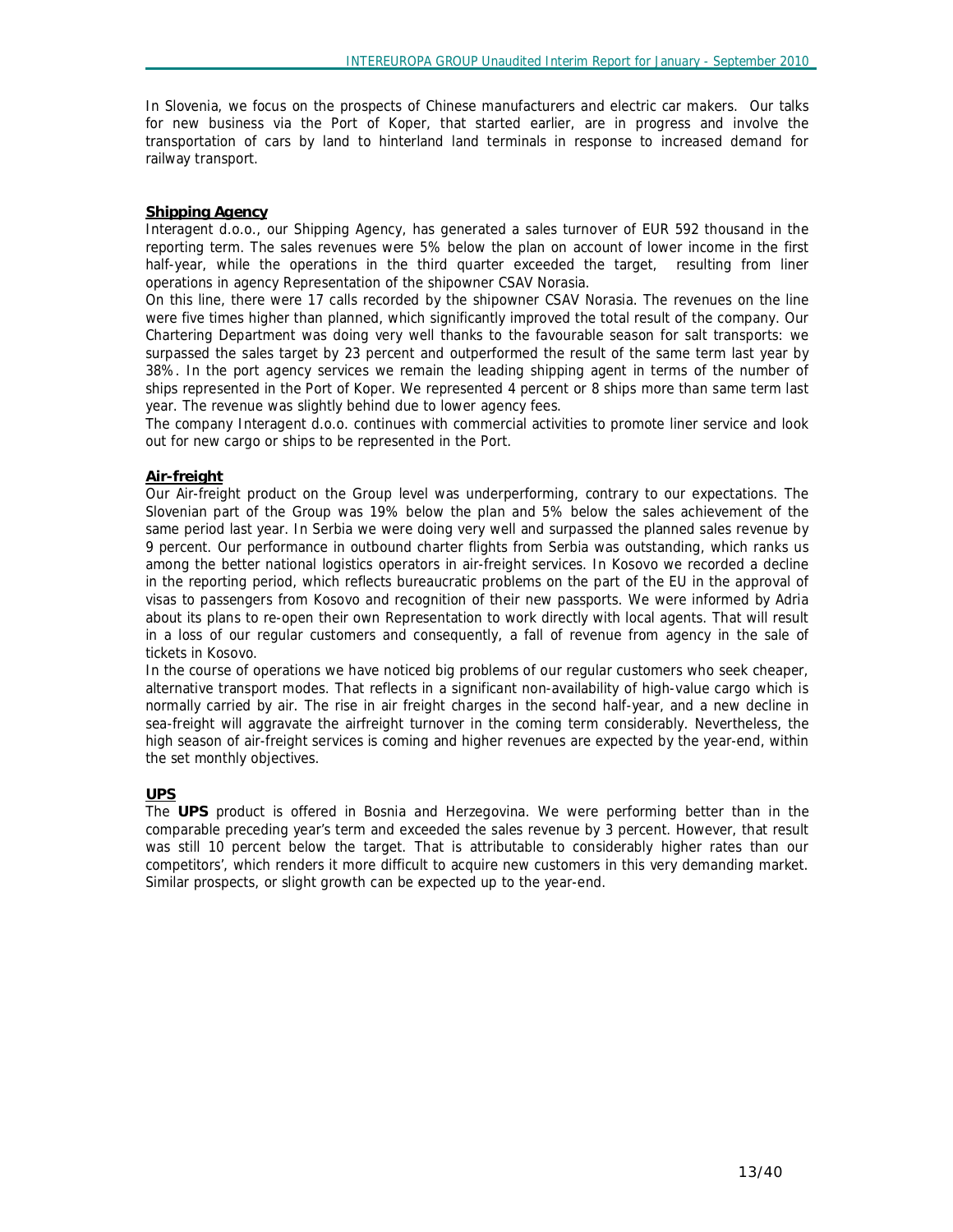## **1.2. Financial Result**

The Group generated **€ 19.0 million** as **Earnings Before Interest, Tax, Depreciation and Amortisation** (EBITDA), and exceeded the planned result by 8 percent. The sale of certain assets (real property) had an essential bearing on the EBITDA result, with  $\epsilon$  5.0 million of other operating revenue. If these and other one-off transactions (in both years) were excluded, the EBITDA would be € 12.0 million, or 19 percent (€ 1.9 million) higher than in the comparable term last year.

On the Group level, the **operating result** at the end of the reporting period came to **€ 8.2 million** and was by  $\epsilon$  3.4 million higher than the plan. The comparability with the year 2009 would be achieved by excluding the one-off transactions in both years. The **operating result** would amount to € 1.2 million and be  $\epsilon$  2.9 million higher than the result of the comparable term a year ago. Accordingly, the improvement of the operating result is primarily attributable to the decrease in labour cost and services.

The **Financing profit or loss** for the reporting period was negative **€ -7.4 million**. Among the financial revenues of  $\epsilon$  4.9 million we recorded foreign exchange gains in the amount of  $\epsilon$  2.9 million (the company Intereuropa East, Moscow). The periodical financial expenses of the Group amounted to € -12.3 million. If the impact of foreign exchange gains was excluded, the **financing result** would come to  $f = 10.3$  million.

The profit or loss from ordinary activities came to € 0.8 million. After tax, the **Net profit** for the reporting period came to **€ 33 thousand**.

| Item / Index                      | Jan-Sep<br>2010 | Plan<br>2010                                                             | Jan-Sep<br>2009 | <b>Index</b><br>2010/plan | Index<br>2010/2009 |  |  |  |  |  |  |
|-----------------------------------|-----------------|--------------------------------------------------------------------------|-----------------|---------------------------|--------------------|--|--|--|--|--|--|
| <b>Sales Revenues</b>             | 139,650         | 150,000                                                                  | 141,781         | 93                        | 98                 |  |  |  |  |  |  |
| EBITDA*                           | 18,995          | 17,585                                                                   | 11,846          | 108                       | 160                |  |  |  |  |  |  |
| <b>Operating Profit or Loss</b>   | 8.193           | 4.785                                                                    | 76              | 171                       | 10,749             |  |  |  |  |  |  |
| Financing Profit or Loss          | $-7.432$        | $-10.255$                                                                | -7.721          | 72                        | 96                 |  |  |  |  |  |  |
| Net Profit or Loss                | 33              | $-6.097$                                                                 | $-5.419$        |                           |                    |  |  |  |  |  |  |
| Sales revenues per employee/month | 6.740           | 6.721                                                                    | 6.268           | 100                       | 108                |  |  |  |  |  |  |
| Value added per employee/month    | 2.418           | 2.285                                                                    | 2.118           | 106                       | 114                |  |  |  |  |  |  |
|                                   |                 | * EDITOA: Fornings Defere Interest, Tayes, Depresiation and Amertication |                 |                           |                    |  |  |  |  |  |  |

*Tables 5 iand 6: Financial results of the Intereuropa Group for January-September 2010, in thousand €* 

*\* EBITDA: Earnings Before Interest, Taxes, Depreciation and Amortisation* 

| Item / Index                               | 30.09.<br>2010 | Plan<br>31.12.2010 | 31.12.<br>2009 | Index<br>2010/plan | <b>Index</b><br>2010/2009 |
|--------------------------------------------|----------------|--------------------|----------------|--------------------|---------------------------|
| Balance Sheet Total*                       | 482.127        | 485,167            | 489,270        | 99                 | 99                        |
| Equity*                                    | 187,620        | 206,330            | 188,803        | 91                 | 99                        |
| Short-term assets/ Short-term liabilities* | 0.63           | 0.76               | 0.49           | 83                 | 128                       |
| Net Return On Equity (yearly level)**      | $-0.40%$       | $-3.78\%$          | $-6.70%$       | 11                 |                           |

*\* as of the last day of the reporting period \*\* average equity (capital) of the report. period* 

As of the end of the reporting period, the **Balance Sheet Total** amounted to € 482 million and was one percent below the level of the year-end 2009. On the Assets side, there was an increase recorded in short-term operating receivables by  $\epsilon$  16.2 million (or 26 percent) and a decrease in the Plant, Property and Equipment by  $\epsilon$  17.3 million (or 5 percent), in Assets held for sale by 3.7 million (or 37 percent), and in loans granted and deposits by € 2.0 million (or 74 percent). On the Liabilities side, we increased the long-term loans received by € 17.1 million (or 16 percent) and short-term financial liabilities by € 10.5 million (or 20 percent), and decreased short-term loans received by € 34.2 million (or 30 percent).

Since the year-end 2009, the share of financial liabilities in the structure of sources fell by 2.5 percentage point to 43.5 percent, while the share of capital in the Liabilities structure of sources rose by 0.3 percentage point to the level of 38.9 percent.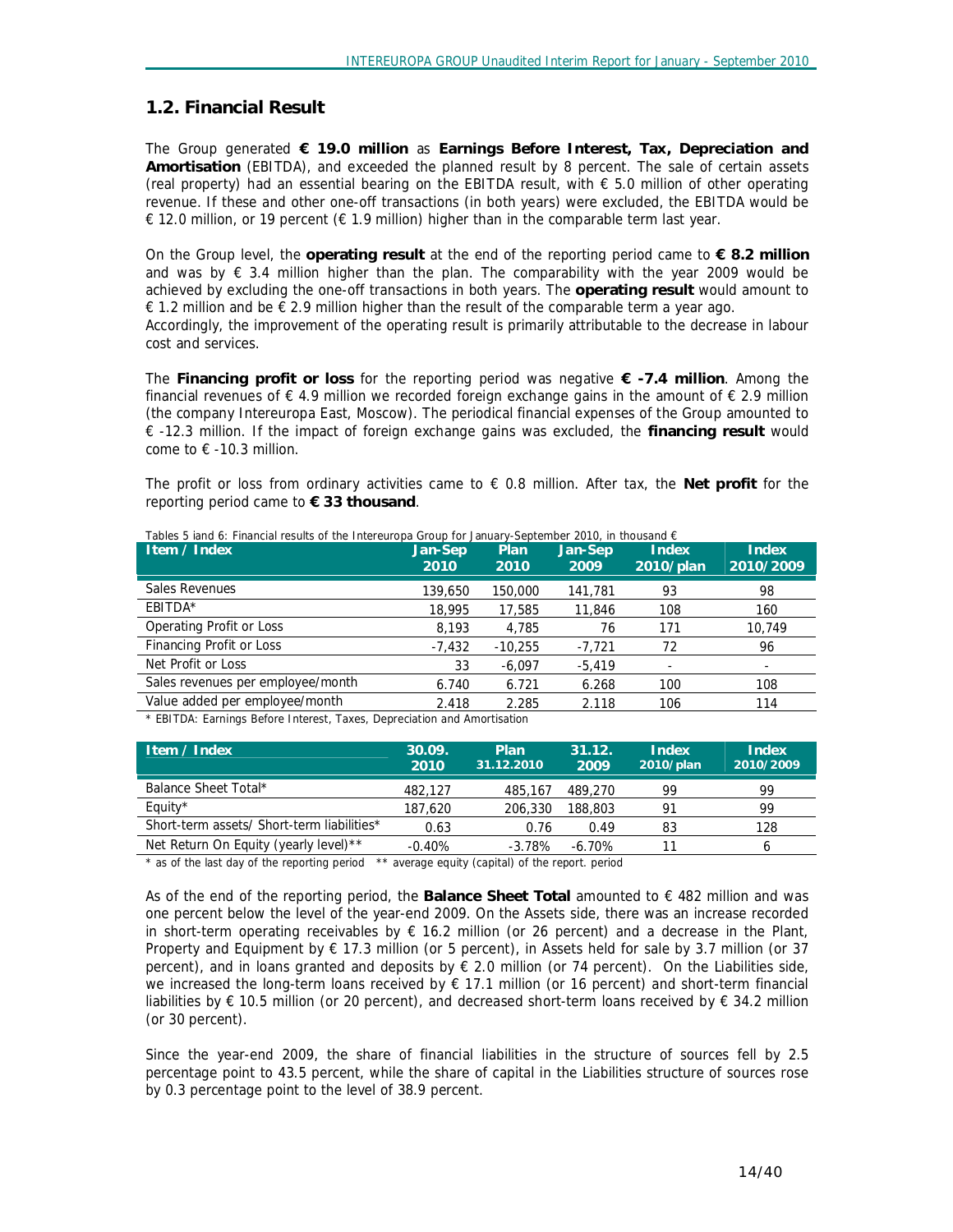# **1.3. Investments in fixed assets**

In the first Nine Months 2010, the investments in fixed assets realized by the **Intereuropa Group**  totalled € 1,709 thousand, thereof 530 thousand in real estate and 1,179 thousand in equipment. The annual plan of investments was completed to the level of 19 percent.

| Table 7: Overview of thyestment in January-September 2010, in thousand $\epsilon$ |               |         |                              |              |        |         |                   |
|-----------------------------------------------------------------------------------|---------------|---------|------------------------------|--------------|--------|---------|-------------------|
| Company                                                                           | Real property |         | <b>Plant &amp; Equipment</b> | <b>TOTAL</b> | $%$ of |         |                   |
|                                                                                   | 'Plan         | Realiz. | Plan                         | Realiz.      | Plan   | Realiz. | annual<br>realiz. |
| Intereuropa d.d.                                                                  | 694           | 185     | 564، ا                       | 194          | 2.258  | 379     |                   |
| <b>Subsidiaries</b>                                                               | 3,435         | 345     | 3.318                        | 986          | 6.752  | 1,331   | 20                |
| <b>GROUP TOTAL</b>                                                                | 4.129         | 530     | 4.882                        | 1.179'       | 9.010  | 1.709   | 19                |

*Table 7: Overview of Investment in January-September 2010, in thousand €* 

In the reporting term, **Intereuropa d.d**. realized investments in fixed assets in the amount of € 379 thousand, the major investments were: protection against hail for cars stored in the Logistics Centre Logatec, general overhaul of the cold store in BU Maribor, purchase of licences for information support to warehouse operations/ management and of the IBM licences, the purchase of warehouse equipment for the BU Dravograd for the needs of a known customer, and the franchise fee for operations in container services (Ecuhold).

**Subsidiaries** (affiliated companies) invested € 1,331 thousand in fixed assets. The largest investments in fixed assets were made in the company Intereuropa Logističke usluge d.o.o., Zagreb, in the purchase of freight vehicles and delivery vans, software licences and computer equipment. Among the investments in real property ( $\epsilon$  986 thousand), the biggest was the renovation of the warehouse at Dobanovci (Belgrade), where a parking lot was built, the warehouse was wired and the Logistics Centre Dobanovci was completed. A great deal of other investments relates to the completion of investments initiated in the year 2009: the Logistics Centre Chekhov-Moscow, the business premises in Montenegro and the Logistics Centre Samobor (Zagreb area, Croatia).

# **1.4. Human Resources Management**

## **Employment trends**

On the Group level, the downsizing trend continued in the reporting term January - September 2010. Compared with the end of 2009, the number of employees was cut by 7 percent to 166. In Slovenia, the number of employees was reduced by 104, and abroad by 62. The Group had in total 2,330 employees as of 30 September 2010.

This trend affected most companies in the Group: the highest lay-off was recorded in Intereuropa Transport d.o.o. (-51 employees), followed by Intereuropa, logističke usluge, d.o.o., Zagreb (-21) and Intereuropa RTC d.d. Sarajevo (-19). The number of staff also declined in the parent company. Unless the 36 employees were taken-over from the affiliate Intereuropa IT, the number of staff would have been lower by 53 than at the year-end 2009. In other companies the variance in the number of staff is smaller: in total, the turnover (fluctuation) in bigger companies of the Group came to 9.6 percent.

In the whole Group, new recruitment was restricted to substitute only those HR profiles who could not be staffed by internal transfers. The highest number of newly recruited workforce was employed by in our Russian subsidiary Intereuropa East, Moscow (68 newly employed, 76 terminated).

| Table 8: Employees in the Intereuropa Group according to countries, as of 30.09.2010 |            |            |                    |                       |  |  |  |  |
|--------------------------------------------------------------------------------------|------------|------------|--------------------|-----------------------|--|--|--|--|
|                                                                                      | 30.09.2010 | 31.12.2009 | Diff.<br>$10 - 09$ | <b>Index</b><br>10/09 |  |  |  |  |
| Slovenia                                                                             | 1.017      | 1.121      | $-104$             | 91                    |  |  |  |  |
| Croatia                                                                              | 592        | 615        | $-23$              | 96                    |  |  |  |  |
| Other countries                                                                      | 721        | 760        | $-39$              | 95                    |  |  |  |  |
| <b>TOTAL</b>                                                                         | 2.330      | 2.496      | $-166$             | 93                    |  |  |  |  |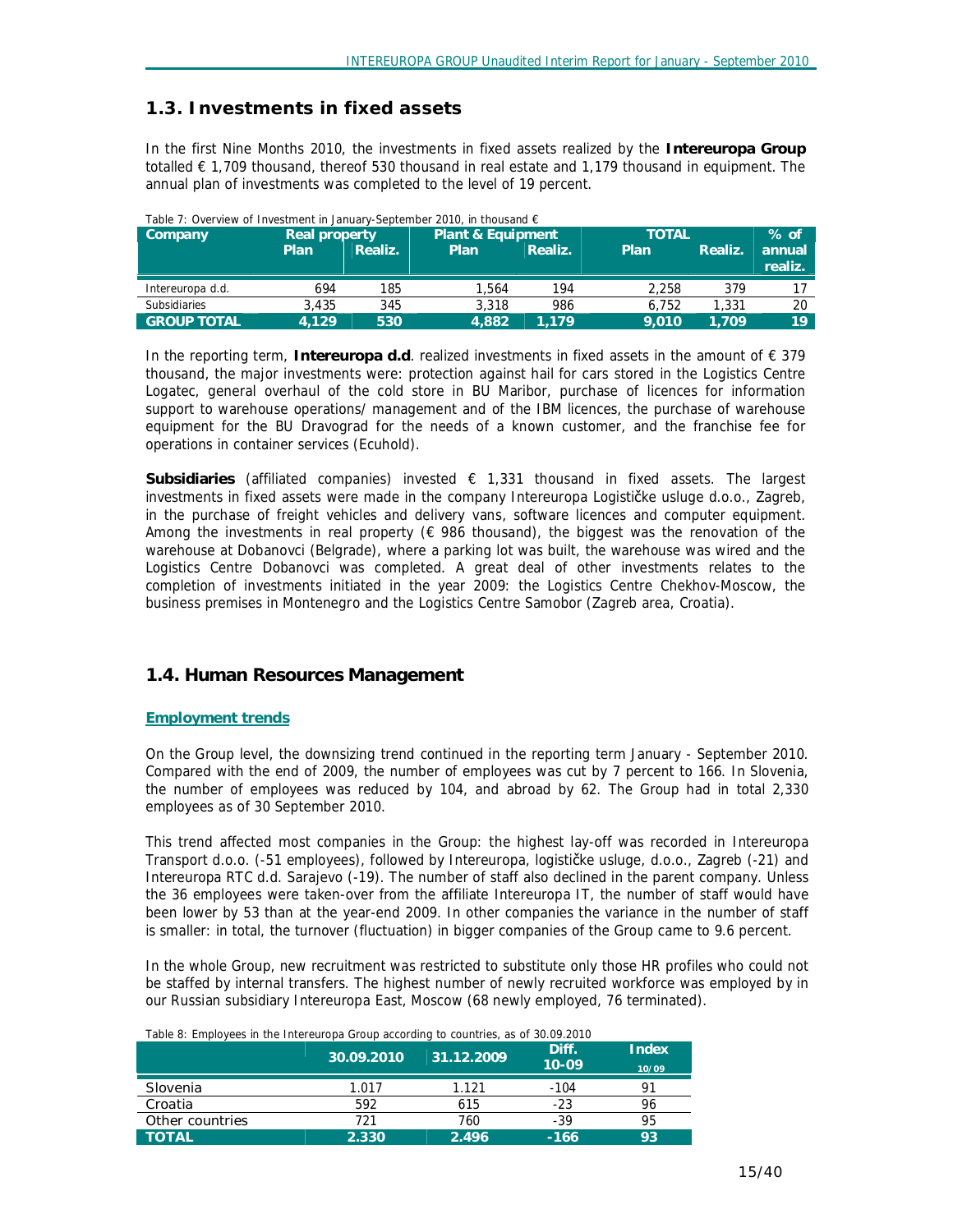The highest number of students and hired workforce was in the BU Dravograd: ca 23 students and 13 hired workers per month.

Table 9: Other labour (students on average per month according to hours worked, and labour hired through HR agencies as of *30.09.2010) by countries* 

|                 | 30.09.2010 | 31.12.2009 | Diff.<br>$10 - 09$ | <b>Index</b><br>10/09 |
|-----------------|------------|------------|--------------------|-----------------------|
| Slovenia        |            |            |                    | 176                   |
| Croatia         | วา         | າາ         |                    | 123                   |
| Other countries | 10         | 18         |                    | 106                   |
| <b>TOTAL</b>    | 118        | 81         | 37                 | 146                   |

**Human Resources Development and Training**

*Table 10: Spending on Training in the reporting term January-September 2010* 

| Actual<br>Jan - Sep 2010<br>in 1000 $\epsilon$ | Plan<br>Jan- Sep 2009<br>in 1000 $\epsilon$ | Index<br>Actual/Plan | Actual/<br>employee<br>in $\epsilon$ | No.<br>/of<br>hours | 'No. of.<br>hours/<br>employee |
|------------------------------------------------|---------------------------------------------|----------------------|--------------------------------------|---------------------|--------------------------------|
| 65                                             | 194                                         | 33                   | 28                                   | 21,327              | 9.16                           |

There were 54 percent of all employees were involved in the education & training process. Through various training programmes, seminars and professional meetings there were 21,327 hours (9 hours per employee on average) allocated to acquire new knowledge/ skills. Well over one half of training forms (52 percent) were dedicated to the training for IT solution supporting the logistics processes (ISPRO), involving no less than 461 employees.

The highest share of training per employee was organized in the companies Interzav d.o.o. (45 hours), Intereuropa d.d. (19 hours on average), followed by Intereuropa Transport d.o.o., Interagent d.o.o., Intereuropa logističke usluge d.o.o. Zagreb and Intereuropa East, Moscow (6 hours); other companies had less training.

The internal knowledge transfer stood for 57 percent of the entire training scheme (12,245 hours). Our internal coaches conducted IT courses (ISPRO) and training on occupational safety.



\*ISPRO: Information system supporting the sales processes project

#### *Figure 2: Training structure for period January – September 2010*

In addition to ISPRO-related IT training, the highest share of training in most companies was dedicated to Occupational Health and Safety (apart to traditional forms it included e.g. first aid course, minimal hygienic requirements, safe work at railway area, etc.); in logistics skills the highest share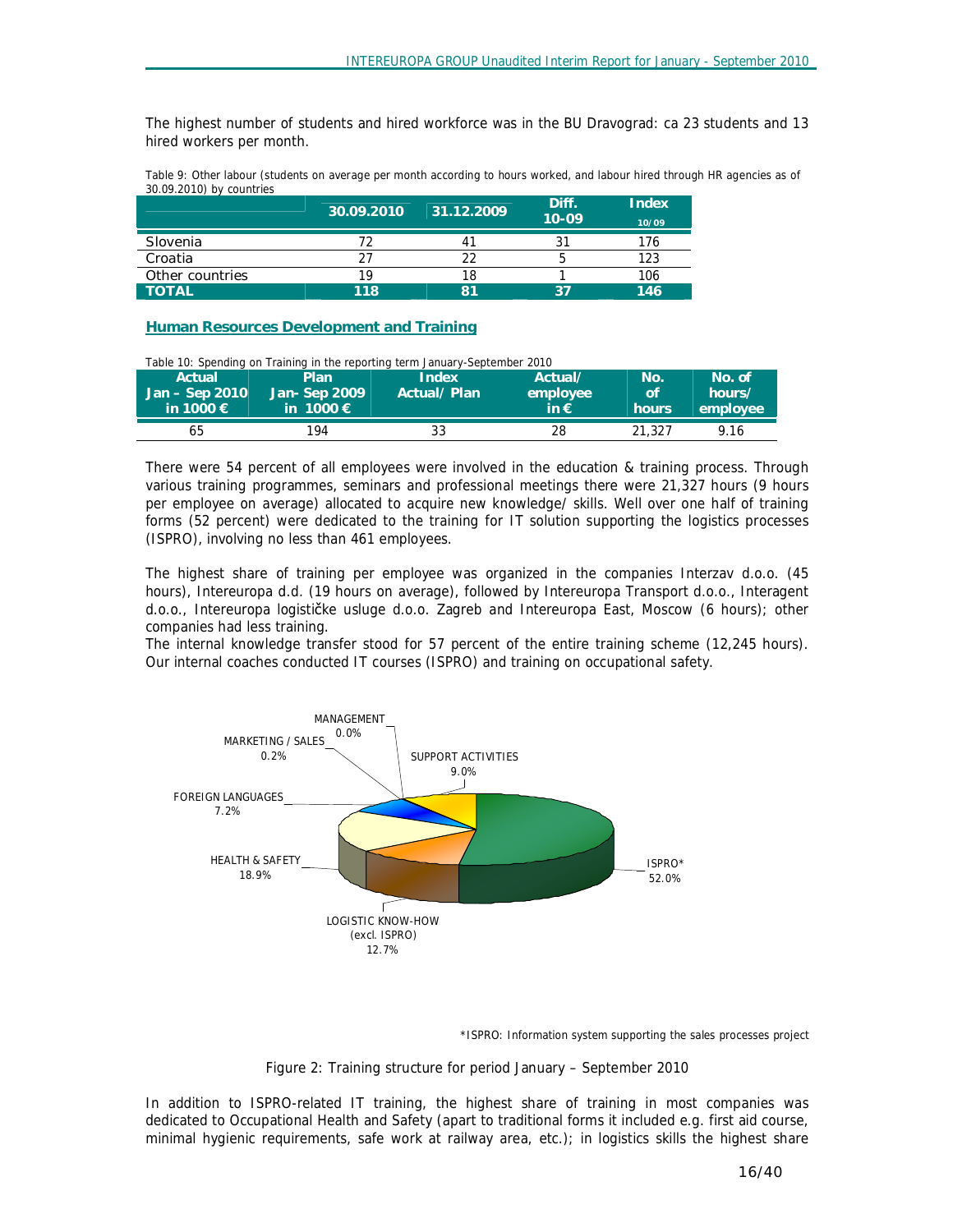focused on novelties in customs clearing, control of permits etc., and other skills from the range of accompanying activities, such as: IT, finance, accounting and other technical seminars and events/meetings.

As of 30.09.2010, 42 employees had an in-service training contract for higher education in the whole Group.

Our collaboration with educational institutions involved obligatory work practice/traineeship to 39 students of secondary schools or university.

#### **HR-related measures to mitigate the negative outcome of recession and financial crisis**

The following measures were applied to achieve cost efficiency:

- **Restrictive employment policy,** limited to satisfy only the most pressing needs for new human resources, and occasional forms of employment through the Students' Job Centre or HR agencies:
- **Re-assignment of HR between individual BU and affiliated companies in the Group;**
- **Downsizing:** severance pay offered to older employees who are eligible for compensation from the National Employment Service for the last year(s) before retirement: the labour relationship terminated before time to 36 employees;
- **Reducing the number of staff under individual service contracts:** Reducing the employees under an individual contract in the Slovenian part of the Group: from 53 employees at the year-end 2009 down to 42 as of 30.09.2010,
- Due to savings measures, the Managing Board resolved to **reduce the original premium for additional voluntary pension insurance** to the employees of Intereuropa d.d. by 50 percent for one year, and by 20 percent to employees of the acquired company Intereuropa IT d.o.o. for the first year, whereas the employees of Intereuropa Transport lost 50 percent with effect from 01.06.2010 on account of negative operating results.

#### **Commitment of Employees**

To mitigate the cost-containment policy in all areas, in particular affecting the labour cost, we adopted and implemented additional measures to improve the commitment of our employees, as follows:

- **Family-friendly enterprise:** In June we organized an open-door day dedicated to our employees' children, for the part of the Company located in Koper, for 33 children who got acquainted with the work environment of their parents.
- With a **letter of appreciation upon retirement, and letter of congratulation to round birthday anniversary** signed by the President of Managing Board we expressed our attention and appreciation to our employees.
- **Solidarity Aid programmes:** We provided financial aid to 72 employees with inferior financial situation and difficult health condition in total amount of € 38 thousand in the Group (compared to 30 thousand in the same term last year).
- Our **holiday facilities** recorded a 47 percent -occupancy, which was 2 percent less than the same term last year.
- We have retained the traditional practices like **attention to the jubilees** for 10, 20 and 30 years of service in Intereuropa, **invitation to co-workers to a dinner for the New Year's Eve**, presenting **gifts to children** of our employees for the holiday season, etc.

#### **Concern for health and occupational safety**

Health and safety at work is an indispensable part of work process, along with quality management, towards achieving the goals set in our Group and well-being of employees.

#### **Health protection**

In the reporting term, 400 employees of the Group were included in preliminary, periodical or special medical check, which was similar to the same period last year.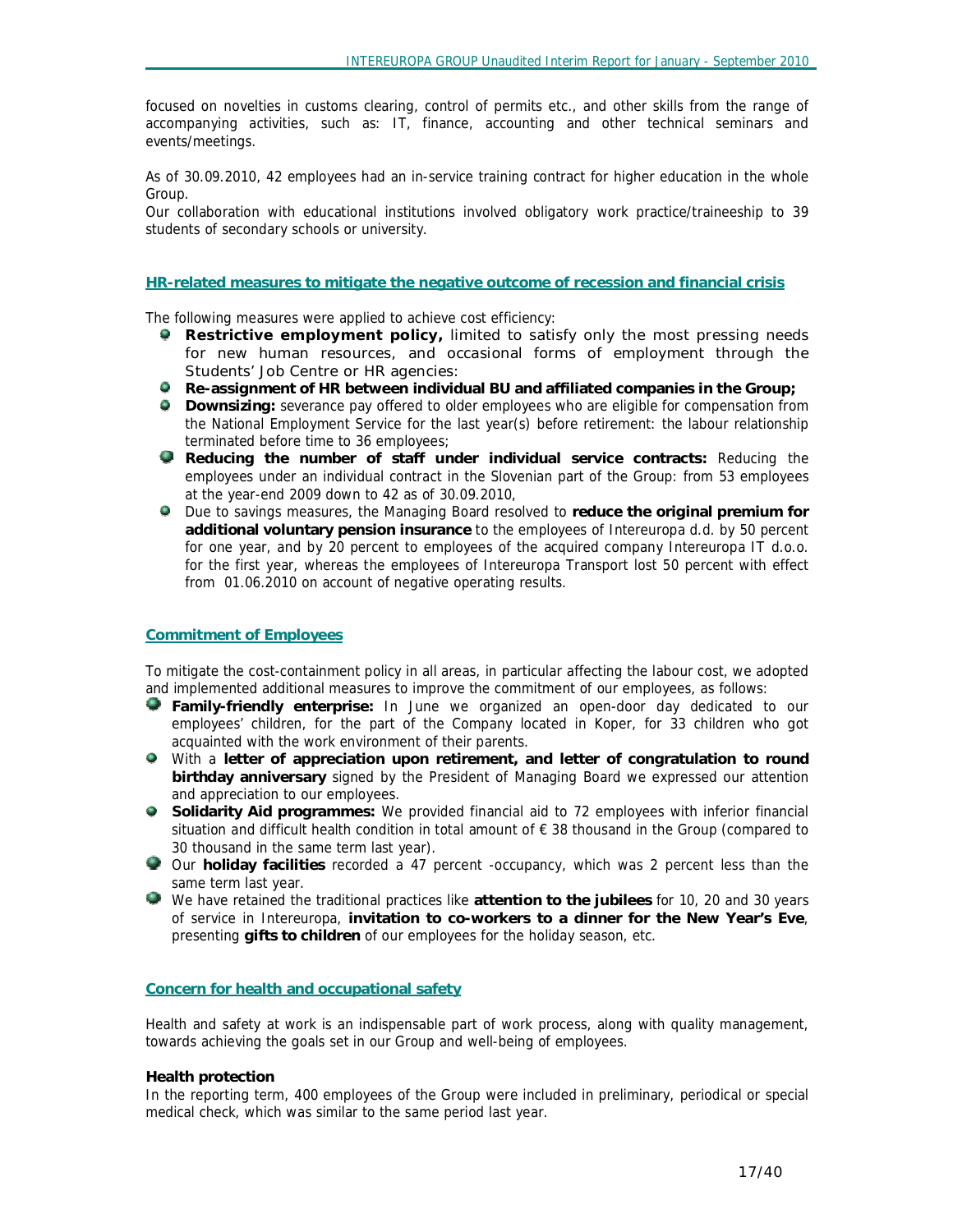#### **Training qualifying for safe work**

We arranged for 325 employees to get qualified in the occupational safety and health, fire-fighting and first aid, which is about one half less than a year ago. The reason for the decline is a reduced education and training scope in our affiliates.

#### **Injury at work**

In the reporting term, there were 31 employees injured at work in the Group. The analysis of risk factors, sources and causes of accidents proved that the injuries occurred mainly due to the personal factor of each individual (lack of attention, improper approach to work, neglecting the use of personal protective equipment, etc.). In the comparable term last year there were 20 injuries. This year we had 1 severe injury, which was fewer than last year (three injured).

#### **Inspections and tests of working assets and equipment**

Certain risks for injuries or health impairment are involved in handling with working assets and equipment (such as machinery, forklift, lifting equipment/ elevators, gas, electrical and lightning conductor installations, etc.). There were 245 sets of different working assets/ equipment examined and tested in individual organizational units.

#### **Fire safety and protection**

Particular attention was dedicated to providing sufficient control over fire safety and precautions. Regular inspections of facilities, work environment, active and passive fire-fighting equipment (fire extinguishers and hydrant network, fire detectors, domed smoke and heat vents/exhausts, automatic fire-proof doors, etc.) were conducted in the scope of fire safety and prevention.

# **1.5. Total Quality Management**

**Six companies of the Intereuropa Group (out of nineteen) hold a certification under the ISO 9001:2008 Standard. There are 76 % of all employees working in the companies with certification for quality management. The nine-months period was marked by successful external QMS audits of five companies in the Group, and the acquisition of the status of Authorized Economic Operator (AEO) for Intereuropa d.d.**

#### **Maintaining the ISO 9001:2008 Quality Management System**

- Yearly QMS reports for the year 2009 were prepared and the measures to improve the QM system were triggered in all six companies. In our report on three certified companies we extended most measures introduced mid year 2009, and decided that Intereuropa Logističke usluge, d.o.o. Zagreb was to undertake certification for its own QM system independently.
- A new version (no. 14) of the Quality Management System Manual for Intereuropa d.d. and Intereuropa Transport d.o.o. has been issued.
- The audit of the management system in Intereuropa d.d. and Intereuropa Transport d.o.o. was conducted.
- System measures to improve the service for a key customer were triggered in Intereuropa Transport d.o.o.

## **Internal quality of service auditing**

In Intereuropa d.d. we conducted a internal process audits on:

- Warehousing and distribution 15 recommendations for improvement were given;
- Sea-freight 8 recommendations for improvement were issued;
- Air-freight 9 recommendations for improvement were issued;
- Border despatch 1 non-compliance and 10 recommendations for improvement were given;
- Express service 4 non-compliance cases and 16 recommendations for improvement were given.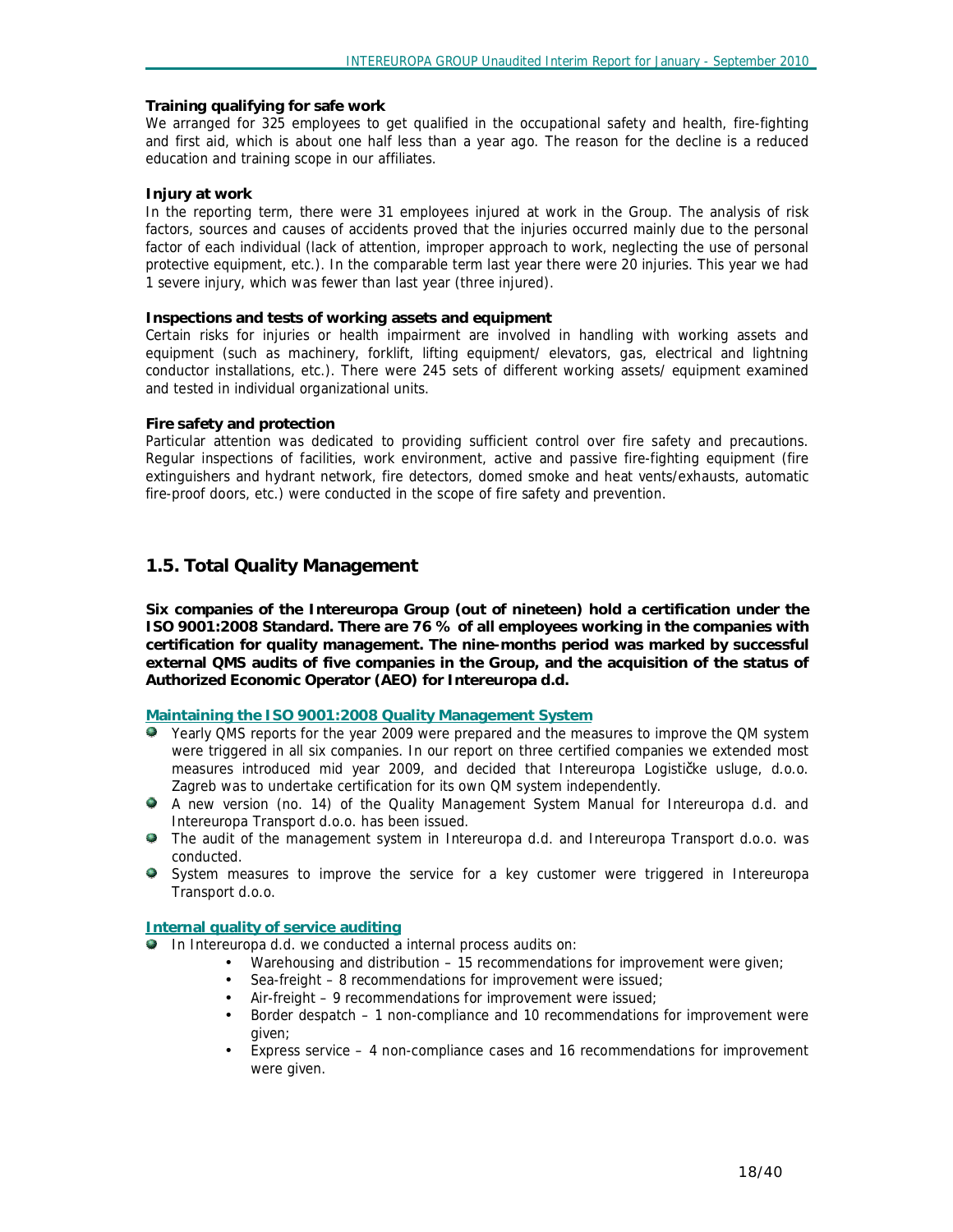#### **Quality control by QM indicators**

| Company                                                             | No.<br>of.<br>complaints | Index<br>$1-910/$<br>1-909 | No. of<br>claims | Value<br>in 1000 $\epsilon$ | <b>Index</b><br>$1-910/$<br>$1-909$ | Approved<br><b>Value</b><br>in 1000 $\in$ | Index<br>$1-910/$<br>1-9 09 | Ratio<br>app. value/P1 |
|---------------------------------------------------------------------|--------------------------|----------------------------|------------------|-----------------------------|-------------------------------------|-------------------------------------------|-----------------------------|------------------------|
| IE d.d.                                                             | 613                      | 76                         | 204              | 104                         | 50                                  | 36                                        | 25                          | 0.14                   |
| IE TR d.o.o.                                                        | 153                      | 72                         | 31               | 76                          | 226                                 | 58                                        | 341                         | 1.08                   |
| D1 - Contribution Datio 1 (sales revenues deducted by direct costs) |                          |                            |                  |                             |                                     |                                           |                             |                        |

Contribution Ratio 1 (sales revenues deducted by direct costs)

In terms of quantity, there were fewer complaints than last year. The value of complaints was lower in Intereuropa d.d., unlike in Intereuropa Transport d.o.o. where the value under complaint was higher on the account of one above-average high damage claim of a customer.

#### **External quality of service audit by the certification authority**

All the 6 certified companies in the Group have migrated to the ISO 9001:2008 standard already in the first year (2009). In the reporting term, the external audit on QMS was completed in 5 companies: Intereuropa d.d., Intereuropa Transport d.o.o., and Intereuropa, log. usluge d.o.o. Zagreb, Intereuropa Transport & Spedition GmbH, and Interagent d.o.o.

For **Intereuropa d.d., Intereuropa Transport d.o.o., and Intereuropa, log. usluge d.o.o. Zagreb,** this was a control audit, the twelfth in sequence. The audit was conducted in the following organizational units:

- Intereuropa d.d. - the Managing Board and the supporting functions, the business units (BU) Koper, Celje and Maribor

- Intereuropa Transport d.o.o. – the Management and Operational commercial dept.,

- Intereuropa, Logistical Services d.o.o., Zagreb – branch in Split.

There was no non-compliance found, but 25 recommendations for improvement were given.

Recommendations related in most cases to the implementation of services (10), measuring and analyses (9) and the responsibility of the management (3), to training (2) and document management (1).

According to the companies, there were 17 recommendations issued to Intereuropa d.d., two joint recommendations for Intereuropa and Intereuropa Transport d.o.o., 7 recommendations for Intereuropa log. Usluge d.o.o. Zagreb, and 1 recommendation for Intereuropa Transport d.o.o. End of June we forwarded our measures addressing the recommendations received to the certification body.

**Intereuropa Transport & Spedition GmbH** – the external audit performed in the first quarter was of a control character. There was no case of non-compliance found, only one recommendation was issued, concerning an automatic listing of the quotation-issuing process. The unit in Troisdorf was involved in audit, next year the audit is planned for the unit in Stuttgart.

- **Interagent d.o.o.** the external audit performed in the second quarter was of a control character and the twelveth in sequence. The audit was performed successfully, without finding any non-compliance, but receiving three recommendation.
- **Intereuropa RTC d.d., Sarajevo** external audit is planned for October 2010.

#### **Development**

**Intereuropa d.d.: Establishing the Safety Management System in the Supply Chain under the AEO Project** 

In the reporting term, Customs inspectors from the Customs Office Koper and Customs Administration Ljubljana continued with the preliminary inspection/ audit on the AEO, comprising the business units Koper, Maribor, Sežana, Jesenice and Ljubljana.

At the end of March we received the Record of the Customs Authority in Ljubljana on the preliminary audit before issuing the AEO certificate. One year after the project was started, we received in April 2010 from the Assistand Director of the Customs Office Koper the Certificate for Authorized Economic Operator (AEO).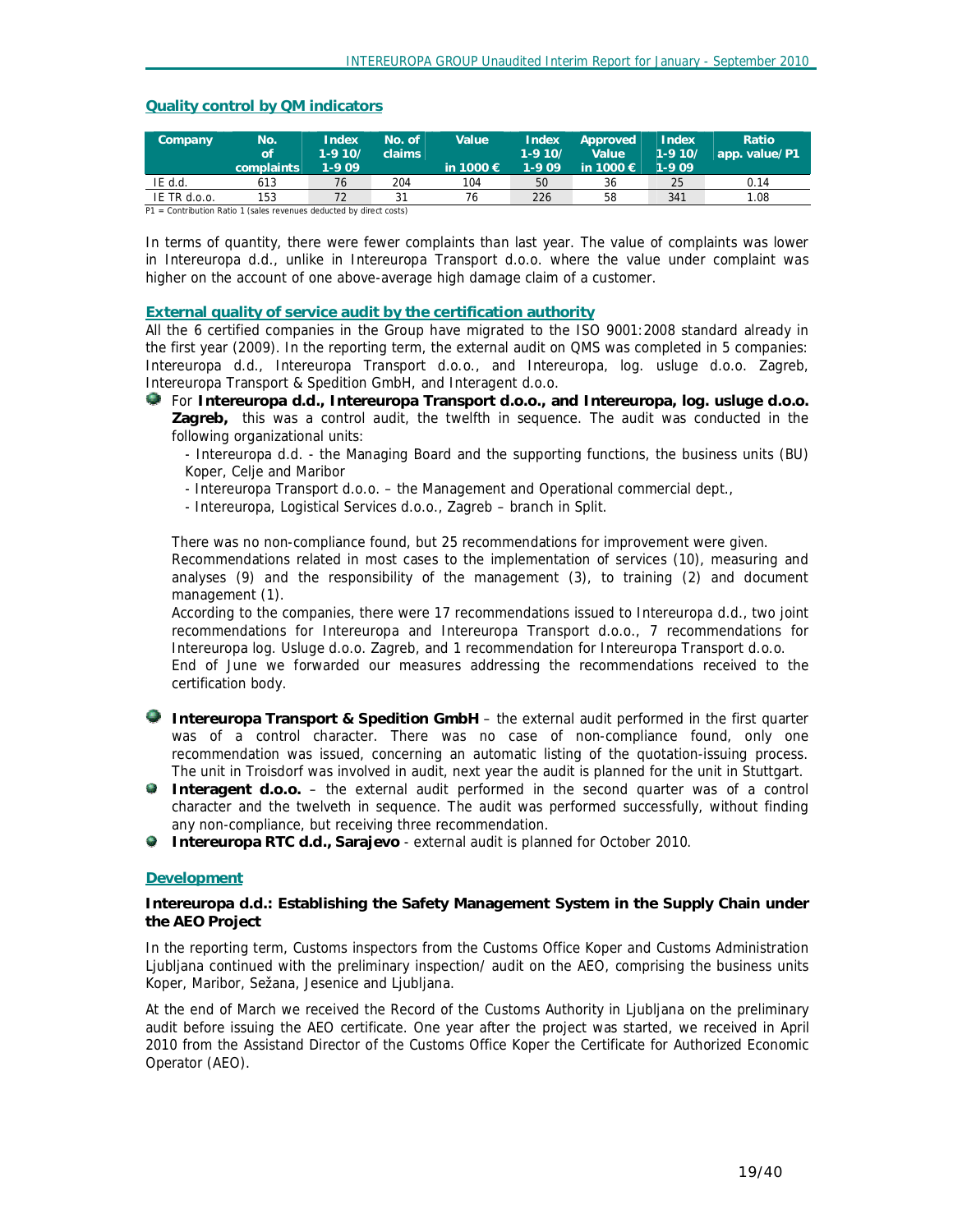#### **1.6. Creating Value for Shareholders**

#### **Key Data on Intereuropa Share (IEKG)**

- ۰ **The Company's share capital is divided into 7,902,413 registered no-par-value shares tagged IEKG.**
- ۰ **The Intereuropa share was listed on the Ljubljana Stock Exchange in 1998.**

*Table 11: Key Data on Intereuropa Share (IEKG) for the term January-September 2010* 

|                                                 | Jan-Sep<br>2010 | Jan-Dec<br>2009 |
|-------------------------------------------------|-----------------|-----------------|
| Number of shares*                               | 7,902,413       | 7,902,413       |
| Number of own shares*                           | 18,135          | 18,135          |
| Book value of share*                            | 17.28           | 17.34           |
| Net earning per share                           | 0.13            | $-9.05$         |
| podatki o trgovanju                             |                 |                 |
| Market capitalisation in thousand $E^*$         | 29,160          | 44,649          |
| Turnover in thousand €                          | 1.414           | 6,621           |
| Average price at the end of term, in $\epsilon$ | 3.69            | 5.65            |
| Weighted average rate in $\epsilon$             | 4.43            | 6.85            |
| Average rate in $\epsilon$                      | 4.28            | 7.02            |
| Highest rate                                    | 6.13            | 10.45           |
| Lowest rate                                     | 3.31            | 5.20            |
| Return on equity                                | $-34.7%$        | $-35.3%$        |

*\* as of the last day of the accounting period* 

*Book value = capital/ (number of ordinary shares – number of own shares) Market capitalisation = average rate at the end of period \* number of shares listed in SE Net earning per share = Net profit/( number of ordinary shares – number of own shares) Return on equity = price increase in period* 

#### **Share Trading**

The share of Intereuropa d.d. was not among those heavily traded in January-September 2010. The trading comprised 1,335 transactions in total amount of € 1,414 thousand. The average daily turnover with the IEKG share amounted to  $\epsilon$  7 thousand. The trading comprised 330,973 of IEKG shares.

In the reporting nine-month term, the average rate of the Intereuropa share (IEKG) ranged from  $\epsilon$ 3.35 to 5.96 per share. The Intereuropa share lost -34.7 percent of value, while the stock exchange index LJ Composite lost -19.1%, and the SBITOP index lost -15.4 percent. As at 30.09.2010, the IEKG share closed at  $\epsilon$  3.69 per share.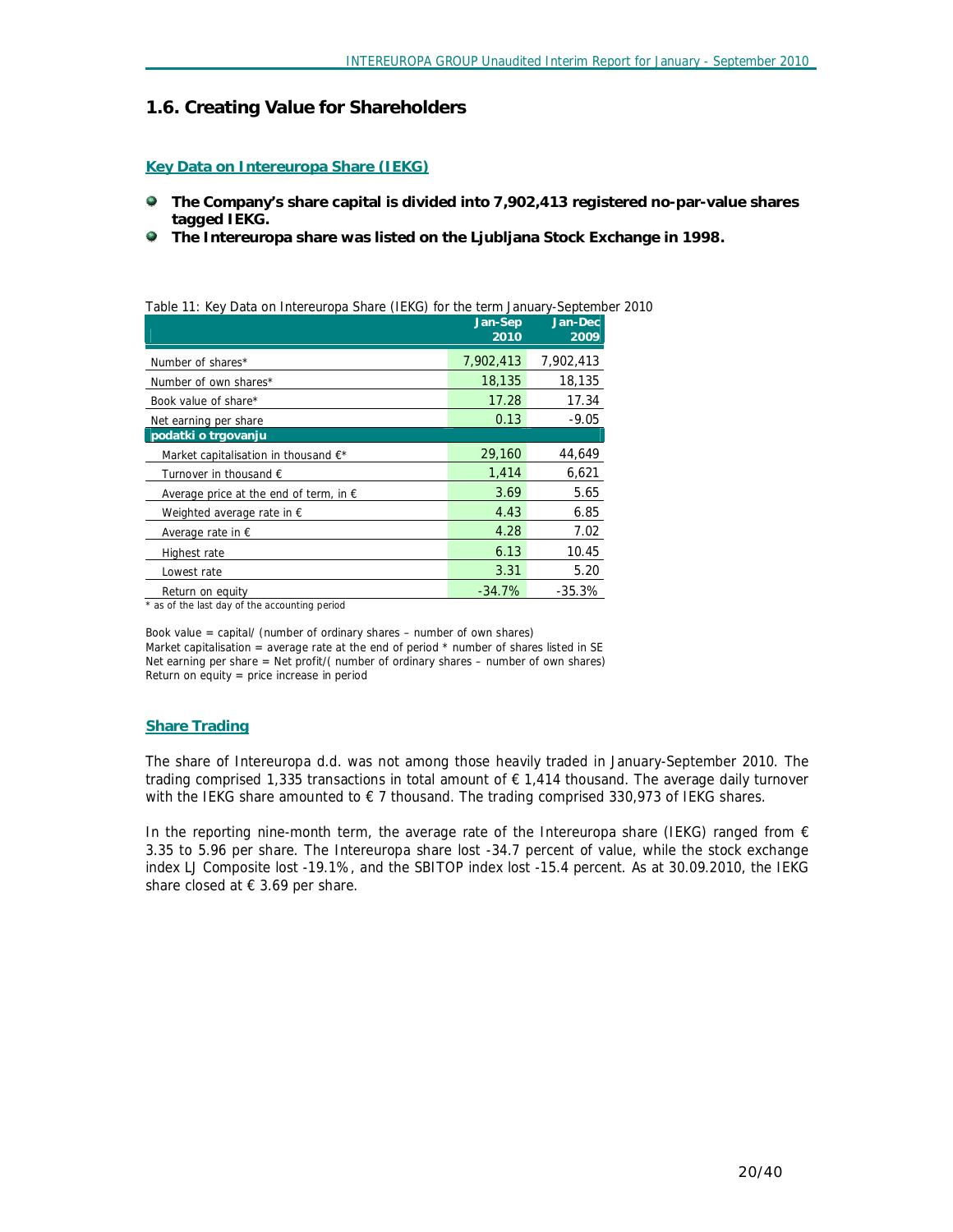

*Slika 3: Changes in trading volume and average prices of IEKG share, and of the LJSEX Index in the period January – September 2010* 

## **Ownership structure**

On 30 September, there were 6,227 shareholders entered in the Share Register of Intereuropa d.d., or 254 shareholders fewer than on 31<sup>st</sup> December 2009. Nevertheless, the ownership structure has not essentially changed during the reporting period. Since 31<sup>st</sup> December 2009, the share of foreign investors improved by 0.3 percentage point to reach 2.2 percent as at 30.09.2010.

|                               | 30.09.2010       |              | 31.12.2009       |              | Number of<br>shareholders | <b>Index</b><br>Sep10/ |
|-------------------------------|------------------|--------------|------------------|--------------|---------------------------|------------------------|
|                               | No. of<br>shares | <b>Share</b> | No. of<br>shares | <b>Share</b> | as of<br>30.09.10         | Dec <sub>09</sub>      |
| Fizične osebe                 | 1,942,224        | 24.6%        | 1.926.008        | 24.4%        | 6,014                     | 101                    |
| Luka Koper                    | 1.960.513        | 24.8%        | 1,960,513        | 24.8%        |                           | 100                    |
| Podjetja                      | 352,330          | 4.5%         | 327.840          | 4.1%         | 163                       | 107                    |
| Finančne družbe               | 2,376,523        | 30.1%        | 2.417.229        | 30.6%        | 42                        | 98                     |
| Kapitalska družba*            | 777.762          | 9.8%         | 777.762          | 9.8%         | 5                         | 100                    |
| Slovenska odškodninska družba | 474.926          | 6.0%         | 474,926          | 6.0%         |                           | 100                    |
| Lastne delnice IEKG           | 18.135           | 0.2%         | 18.135           | 0.2%         |                           | 100                    |
| <b>TOTAL</b>                  | 7.902.413        | 100.0%       | 7.902.413        | 100.0%       | 6.227                     | 100                    |

Table 12: Structure of major shareholders of ordinary shares of Intereuropa d.d. as of 30 September 2010 compared to 31 *December 2009*

*\* includes the KSPPS, KVSP and SODPZ, PPS*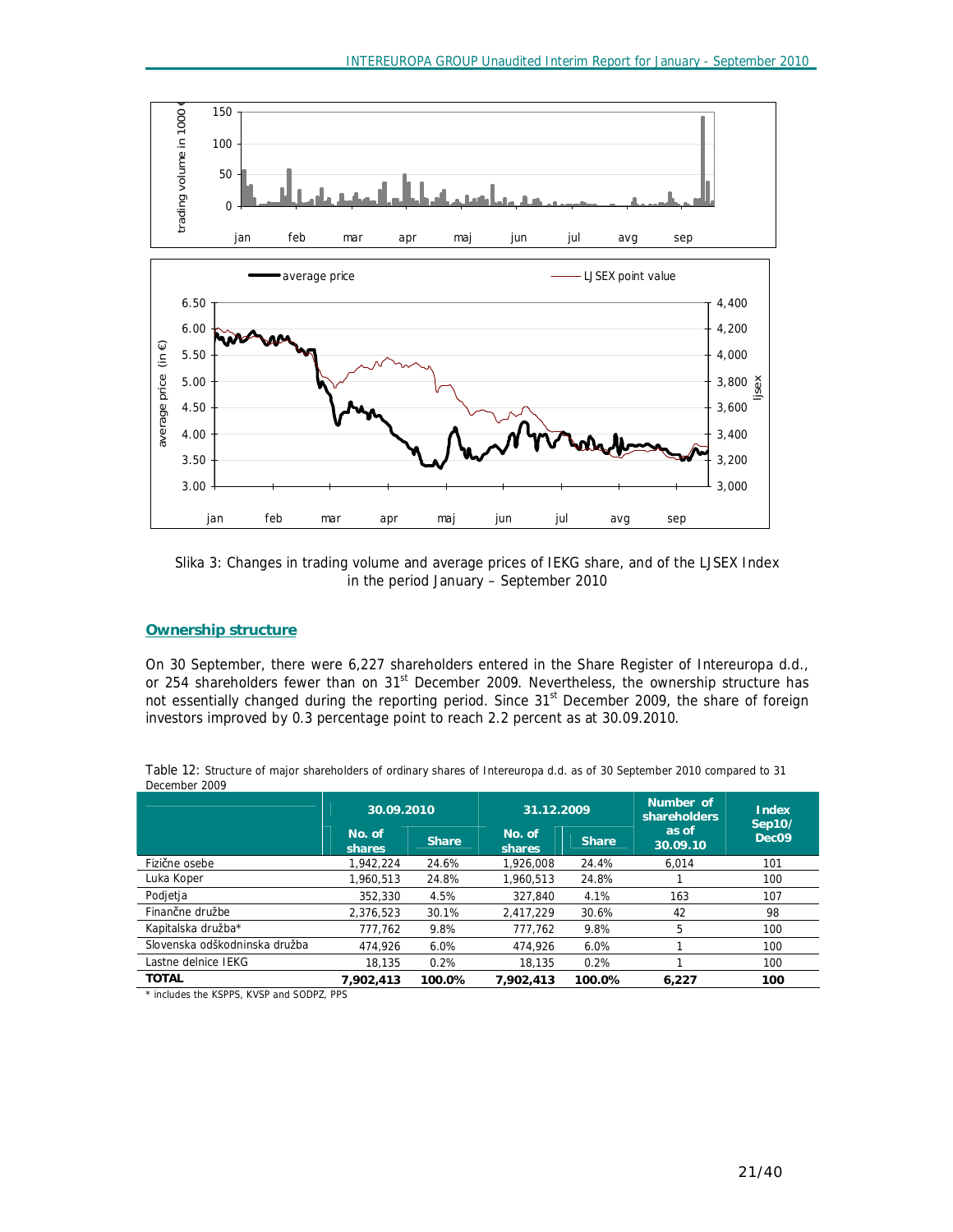| Curr. | Shareholder                             | 30.09.2010                 |              | 31.12.2009                 | index        |       |
|-------|-----------------------------------------|----------------------------|--------------|----------------------------|--------------|-------|
| No.   |                                         | <b>Number</b><br>of shares | <b>Share</b> | <b>Number</b><br>of shares | <b>Share</b> | 10/09 |
| 1.    | Luka Koper d.d.                         | 1,960,513                  | 24.8%        | 1,960,513                  | 24.8%        | 100   |
| 2.    | Kapitalska družba d.d.                  | 719.797                    | 9.1%         | 719.797                    | 9.1%         | 100   |
| 3.    | Slovenska odškodninska družba d.d.      | 474,926                    | 6.0%         | 474.926                    | 6.0%         | 100   |
| 4.    | <b>INFOND d.o.o. UVS Infond Global</b>  | 313,391                    | 4.0%         | 313,391                    | 4.0%         | 100   |
| 5.    | NFD 1 Delniški investicijski sklad d.d. | 304,312                    | 3.9%         | 304,312                    | 3.9%         | 100   |
| 6.    | NLB d.d.                                | 240.000                    | 3.0%         | 240,000                    | 3.0%         | 100   |
| 7.    | Abanka Vipa d.d.                        | 214,538                    | 2.7%         | 181,300                    | 2.3%         | 118   |
| 6.    | Zavarovalnica Triglav d.d.              | 213,640                    | 2.7%         | 213,640                    | 2.7%         | 100   |
| 9.    | Delniški VS Triglav Steber I d.d.       | 152,482                    | 1.9%         | 152,482                    | 1.9%         | 100   |
| 10.   | Interfin naložbe d.d.                   | 125.892                    | 1.6%         | 113.226                    | 1.4%         | 111   |

#### *Table 13: Top ten shareholders of Intereuropa d.d. as of 30.09.2010 compared to 31.12.2009*

#### **Shareholdings by the Managing Board and Supervisory Board**

The Managing Board President Ernest Gortan, and Deputy President Tatjana Vošinek Pucer did not own any Intereuropa shares on 30.09.2010.

*Table 14: Shares held by members of Supervisory Board, as of 30.09.2010*

| Supervisory Board                                         | Number of shares Share in % |       |
|-----------------------------------------------------------|-----------------------------|-------|
| Bruno Korelič, president of Supervisory Board             | 10                          | 0.000 |
| Maksimilijan Babič, deputy president of Supervisory Board | 100                         | 0.001 |
| Nevija Pečar, member of Supervisory Board                 | 4.185                       | 0.053 |
| Maša Čertalič, M. Sc. member of Supervisory Board         | 99                          | 0.001 |

#### **Own shares**

Since 2008, Intereuropa has held 18,135 own shares (ticker symbol IEKG), which represents 0.2295% of all shares of the Issuer of IEKG shares. The percent of own shares has not changed in the reporting period.

#### **Authorized capital**

According to the Resolution adopted by the General Meeting in its ordinary session of 1 July 2010, amending the Statute of Intereuropa d.d. in section 5.13 which authorises the Managing Board - in five years' time after this amendment to the Statute is registered in the Court Register of Companies, without having to issue a separate Resolution by the General Meeting but subject to the consent by the Supervisory Board - to increase the share capital by issuing new shares for contributions up to the amount of one half of the share capital existing on the day of adopting the Resolution in the 22<sup>nd</sup> General Meeting, which represents a nominal amount of EUR 16,488,092.56 (the authorized capital). As of the cut-off date (30.09.2010), the Company has got authorized and unused capital in total amount of 16,488,092.56 EUR.

#### **Dividend**

Owing to intense investing into the logistics centre in Moscow in recent years, as well as due to the negative operating result in the year 2009, the Managing Board decided not to distribute dividends in the years 2009 and 2010.

#### **Informing the shareholders**

Press releases, publications, reports and other information are available to the public through electronic system of electronic information system of the Ljubljana Stock Exchange/ SEOnet [\(www.seonet.ljse.si](http://www.seonet.ljse.si)), our website ([www.intereuropa.si](http://www.intereuropa.si)), press conferences and other media. Our shareholders can e-mail their remarks and proposals to us at: [info@intereuropa.si](mailto:info@intereuropa.si).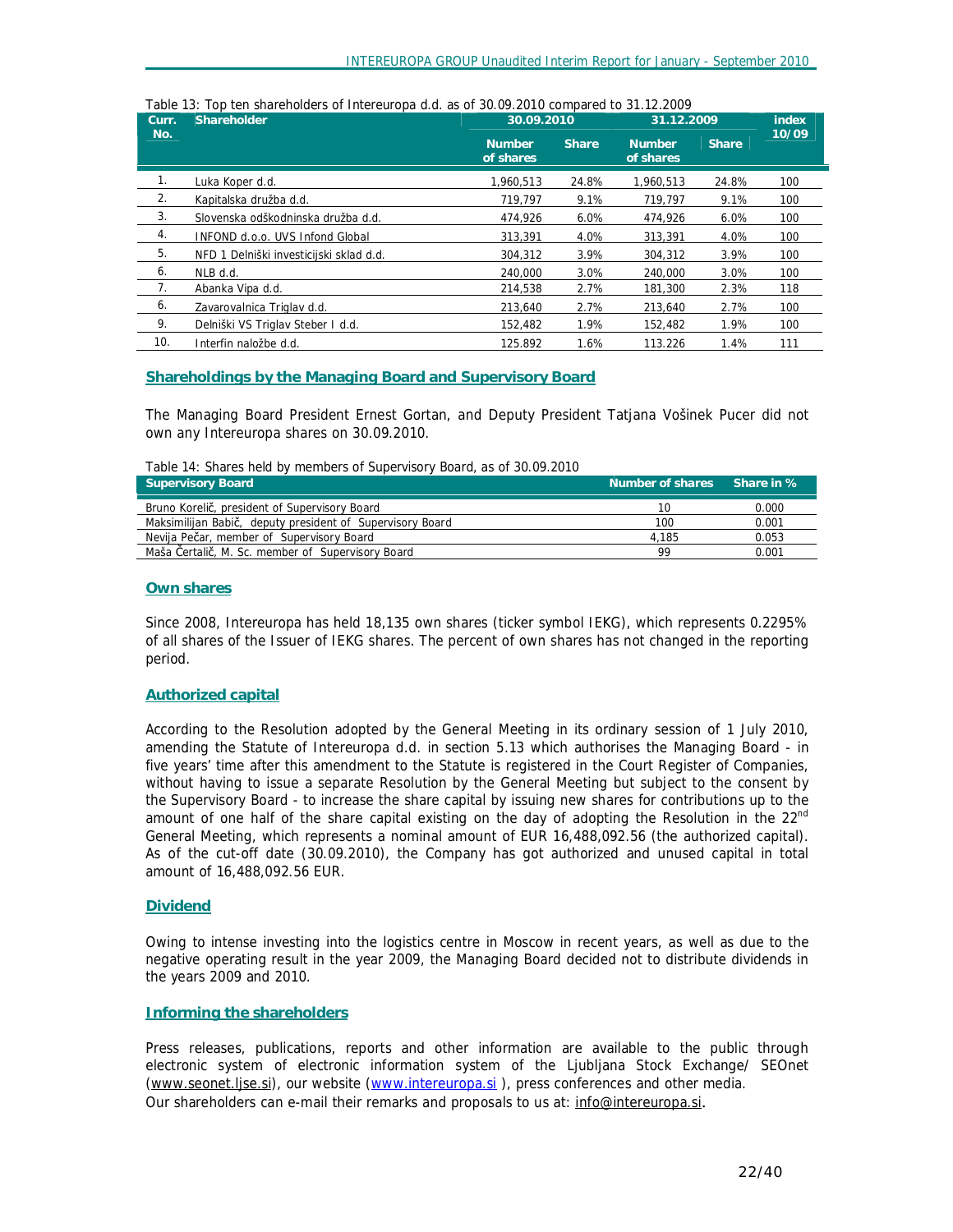| Item / Index                                                             | Jan-Sep<br>2010 | Plan<br>2010 | Jan-Sep<br>2009 <sup>1</sup> | Index<br>2010/plan | <b>Index</b><br>2010/2009 |
|--------------------------------------------------------------------------|-----------------|--------------|------------------------------|--------------------|---------------------------|
| Sales revenues                                                           | 71,107          | 74,191       | 74,225                       | 96                 | 96                        |
| Land Transport                                                           | 32,377          | 28,882       | 26,491                       | 112                | 122                       |
| Logistics Solutions                                                      | 8,773           | 10,624       | 10,010                       | 83                 | 88                        |
| <b>Intercontinental Transport</b>                                        | 26,166          | 30,926       | 33,441                       | 85                 | 78                        |
| Other services                                                           | 3,791           | 3,758        | 4,283                        | 101                | 89                        |
| EBITDA*                                                                  | 9,450           | 4,285        | 1,384                        | 221                | 683                       |
| <b>Operating Profit or Loss</b>                                          | 5,477           | 512          | $-2,097$                     | 1,069              |                           |
| <b>Financing Profit or Loss</b>                                          | -4,462          | $-4,515$     | $-1,124$                     | 99                 | 397                       |
| Net profit / loss                                                        | 1,022           | $-4,003$     | $-631$                       |                    |                           |
| Sales revenue per employee/month                                         | 10.026          | 10.233       | 9.596                        | 98                 | 104                       |
| Value added per employee/month                                           | 3.381           | 2.626        | 2.404                        | 129                | 141                       |
| * EBITDA: Earnings Before Interest, Taxes, Depreciation and Amortisation |                 |              |                              |                    |                           |
| Item / Index                                                             | 30.09.          | <b>Plan</b>  | 31.12.                       | <b>Index</b>       | <b>Index</b>              |
|                                                                          | 2010            | 31.12.2010   | 2009                         | 2010/plan          | 2010/2009                 |
| Balance Sheet Total*                                                     | 375,806         | 395,622      | 410,132                      | 95                 | 92                        |
| Equity*                                                                  | 136,252         | 160,670      | 136,674                      | 85                 | 100                       |
| Short-term assets/ Short-term liabilities                                | 0.73            | 1.40         | 0.78                         | 52                 | 94                        |
| Net Return on Equity (yearly level) **                                   | 0.29%           | $-3.12%$     | $-0.72%$                     |                    |                           |

# *2. OPERATION OF THE COMPANY INTEREUROPA d.d.*

*\* as of the last day of the reporting period \*\* average equity of the report. period* 

### **Highlights on the performance of Intereuropa d.d. in January – September 2010:**

- **The Sales Revenues** amounted to **€ 71.1 million** and were 4 percent below the plan and lastyear's figure. The best performing area was Land Transport, representing 46 percent of the sales revenue in the Group. The plan was exceeded by 12 percent, while the achievement in comparable term last year was outstripped by 22 percents. Two other core business areas/segments did not achieve the sales targets; the highest setback was recorded by Logistics Solutions, followed by Intercontinental Transport (-15 percent).
- The **operating result came to € 5.5 million** and exceeded the plan considerably, which can be largely attributed to the profit from the sale of property ( $\epsilon$  4.3 million). If we excluded the sales and reversal of provisions ( $\epsilon$  202 thousand in 2010 and  $\epsilon$  96 thousand in 2009) for the sake of comparison between the nine-months' periods in 2010 and 2009, the Company would achieve an operating profit of  $\epsilon$  952 thousand in the nine months 2010, or  $\epsilon$  3,683 thousand more than in the year 2009 and  $\epsilon$  440 thousand above the plan. Accordingly, the improvement is attributable to the decrease in labour cost and services. The affiliation of the company Intereuropa IT d.o.o. had a favourable impact on the operating result, which is a consequence of rationalization in the area of labour cost. The **Financing profit or loss** for the reporting period came to  $\epsilon$  -4.5 million and was in the expected range.
- The **Net Profit** for the period came to **€ 1.0 million,** however, if all the a.m. one-off transactions in 2010 were excluded, the Company would present a loss in the amount of -3.5 million €.
- The **Sales efficiency ratio** does not achieve the plan yet, but it has improved over the first halfyear 2010 and exceeded the preceding year's achievement by 4 percent. The monthly **added value per employee** is much higher than planned or achieved last year, if the one-off transactions were excluded, its level would be 11 percent higher this year or 4 percent better than planned.
- In the structure of Assets, the **share of capital** represents 37 percent (33 percent as at 31.12.2009), and the **current ratio** was 0.73 (compared to 0.78 percent as at 31.12.2009).

-

<sup>&</sup>lt;sup>1</sup> Excluding operation on product UPS in 2009.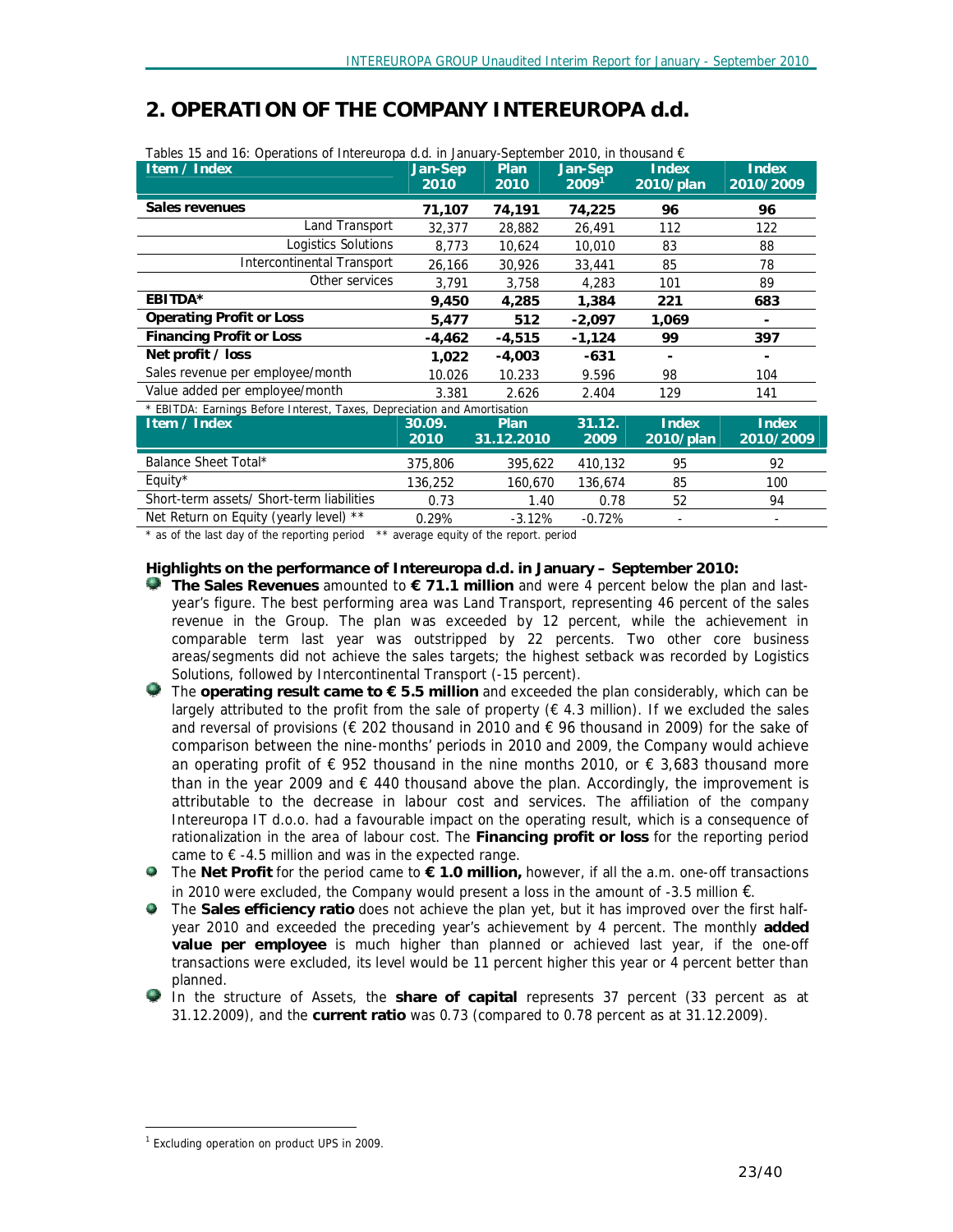# *3. OPERATION OF THE SUBSIDIARY OOO INTEREUROPA-EAST, MOSCOW*

#### **Intercontinental Transport**

In the Nine Months 2010, we could not achieve the expected sales revenue from the services of the car terminal due to the recession that struck at the year-end 2009. The most important factor was the slashed sales of cars (more than 50% lower in the reporting term), a great impact was also the decision of our customers who decided to maintain minimal inventories only. For example, a key customer before the decline in the sale of cars was maintaining an inventory volume of 1.5 monthly sales, but after the crisis such customer reduced the inventory to only 15-day sales volume. Similar decisions were adopted by other customers, too. On top of that, another unfavourable trend occurred towards the end of the reporting term: The daily turnover of vehicles in the car terminal was increased even beyond the pre-crisis levels and we would almost witness this car terminal operating as a standard throughput warehouse. These were the main reasons that slashed our revenues and a higher volume of operating activities in the terminal.

#### **Logistics Solutions**

Until the end of the reporting term the warehouses were not ready for use yet (unfinished electrical installations, fire-safety system and so on), so the expected results were not achieved in the segment of warehousing. The income was achieved from one single customer.

#### **Land Transport**

Over the entire nine-month period we endeavoured to optimize the operations in the area of Land Transport. We have reduced the costs and organized the work directly with end-customers, however, given the low sales prices in the market that were formed through economic crisis, the financial result remained negative. The unfavourable situation led to our decision to stop the activities in this area in the middle of the third quarter of this year and sell some of our freight vehicles. Our fleet was reduced down to 10 freight vehicles and adapted for new services – transportation of cars.

| Jan-Sep<br>2010 | Plan<br>2010 | Jan-Sep<br>2009 | Index<br>2010/plan | <b>Index</b><br>2010/2009                                                                                    |
|-----------------|--------------|-----------------|--------------------|--------------------------------------------------------------------------------------------------------------|
| 3,556           | 9,790        | 3.690           | 36                 | 96                                                                                                           |
| 955             | 3,707        | 449             | 26                 | 213                                                                                                          |
| 396             | 1,149        | 0               | 34                 |                                                                                                              |
| 2.205           | 4,842        | 3,214           | 46                 | 69                                                                                                           |
| 0               | 92           | 27              | 0                  | 0                                                                                                            |
| $-883$          | 1,475        | 61              |                    |                                                                                                              |
| $-2.451$        | $-1,170$     | $-961$          | 209                | 255                                                                                                          |
| 3.540           | $-3,867$     | $-4,049$        | ٠                  | ۰                                                                                                            |
| 899             | $-5.191$     | $-4.744$        |                    |                                                                                                              |
| 2.730           | 4.596        | 3.151           | 59                 | 87                                                                                                           |
| 0.535           | 1.434        | 1.401           | 37                 | 38                                                                                                           |
|                 |              |                 |                    | Tables 17 and 18: Operations of OOO Intereuropa-East, Moscow, January-September 2010, in thousand $\epsilon$ |

*\* EBITDA: Earnings Before Interest, Taxes, Depreciation and Amortisation*

| ltem / Index                              | .30.09.<br>2010 | Plan<br>31.12.2010 | 31.12.<br>2009 | Index<br>2010/plan | <b>Index</b><br>2010/2009 |
|-------------------------------------------|-----------------|--------------------|----------------|--------------------|---------------------------|
| Balance Sheet Total*                      | 103,979         | 134,873            | 133,637        |                    | 78                        |
| Equity $*$                                | 21.167          | 38,668             | 19,622         | 55                 | 108                       |
| Short-term assets/ Short-term liabilities | 0.39            | 0.23               | 0.54           | 172                | 73                        |
| Net Return on Equity (yearly level) **    | 4.30%           | $-15.18%$          | $-132.76%$     |                    | $\overline{\phantom{0}}$  |

*\* as of the last day of the reporting period \*\* average equity of the report. period*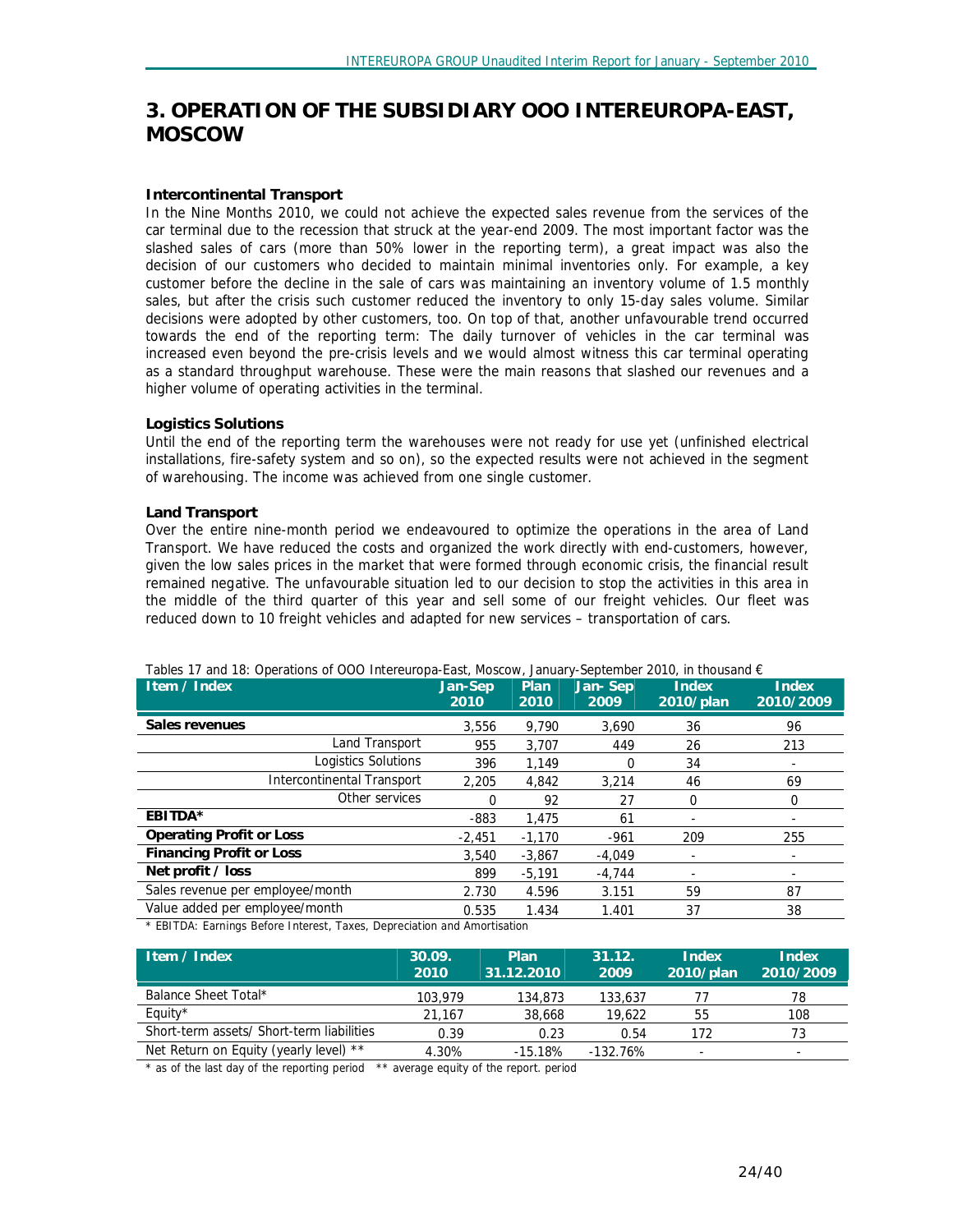In the first nine-months 2010, the Company achieved a positive operating profit before tax  $\epsilon$  1,089 thousand, which is mainly the result of the financing activity or exchange rates - the growth of the rouble against the euro.

The exchange rate of the rouble was growing continuously in the first half-year, then it fell; nevertheless, the growth prevailed cumulatively on the exchange rate as of 31.12.2009. The rouble gained 4.7 percent against the euro in the reporting term. It should be noted that when comparing the values achieved and planned, the planned exchange rate (46 rub/€) varies from the actual average exchange rate (39.75 rub/€) by 13.6 percent.

The financing result was  $\epsilon$  3,540 thousand. The total financial result showed an off-set amount of foreign exchange gains  $\epsilon$  3,889 thousand. The financial revenue side shows about  $\epsilon$  17 thousand of interest received on short-term deposits held in banks, whereas the financial expenses side shows  $\epsilon$ 367 thousand of interest payable for the loans received by the Parent Company.

Under the International Financial Reporting Standards and the accounting policy of the Group, the portion of interest  $(\epsilon 2,569$  thousand) that stand for the borrowing expenses for the investment in LC Chekhov was capitalized and increased the procurement value of the facilities not activated yet.

The Company achieved a negative EBITDA  $\epsilon$  -883 thousand, which is attributable to non-achievement of the target sales turnover in all segments; the plan was achieved to 36 percent. Lower depreciation values (than the plan) with a variance of € -1,078 thousand are a consequence of the impairment of buildings at the end of 2009.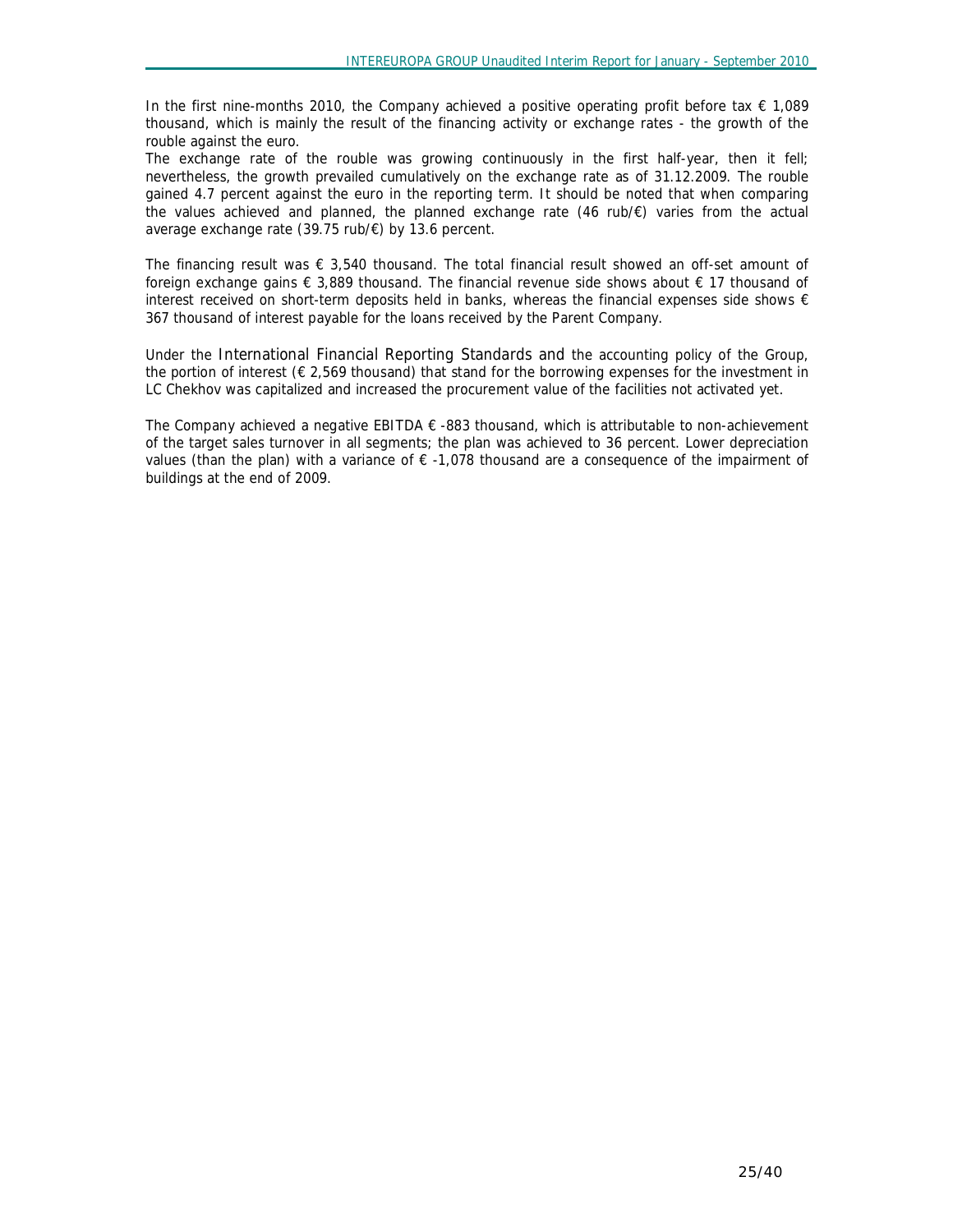# **C. FINANCIAL REPORT**

The unaudited concise financial statements of the Parent Company and the consolidated financial statements for the Group are prepared in accordance with the law and the International Financial Reporting Standards (IFRS).

The same accounting guidelines were applied in the consolidated financial statements as in those of the Parent Company, as indicated in the Accounting Report for the financial year 2009.

The form and classification of items in the income statement entirely corresponds to theIncome Statement for the year 2009. Considering the published Income Statement for reporting for the comparable term, we undertook a reclassification of the following items (as well as of comparable data):

- The revenue from the elimination (reversal) of allowances for receivables and collected written-off receivables, and the revenues from write-offs of operating liabilities were transferred from the item Other Operating Revenues to the Financial Revenue item,
- The cost of materials was transferred from the item Cost of Services and Materials to the item Other Operating Expenses,
- The expenses arising from impairment and write-downs/-offs of tangible (property, plant and equipment) and intangible fixed assets were transferred from the item "Amortisation and other write-downs/-offs'' to the item ''Other Operating Expenses'', and
- We excluded all the proceeds from the disposal which relate to the stoppage of operation, and allocated them to the item Operating Profit or Loss from Stoppage of Operation. Accordingly, the Profit or loss from ordinary activities was lower by € 386 thousand, and the Profit or Loss from Stoppage of Operation was higher by the same amount.

Compared with the same period last year, this year the company Intereuropa Transport & Spedition GmbH, Lebring is excluded from the Group due to disposal in the second half-year of the preceding year. There were further status-related changes in the Group. The company Intereuropa IT d.o.o. was affiliated to Parent Company Intereuropa d.d., and in the Ukraine the company TOV DDT, Onokivci was affiliated to the company TOV TEK ZTS, Uzhgorod.

## **STATEMENT OF THE MEMBERS OF THE MANAGEMENT**

The Managing Board hereby confirms that according to its best knowledge and conscience, the financial report of the Company Intereuropa, Global Logistics Service Ltd. Co., and of the INTEREUROPA Group has been compiled in accordance with the applicable financial reporting framework and is a true and fair view of the assets and liabilities, the financial position and the Profit or Loss Statement of the Company Intereuropa, Global Logistics Service Ltd., and of other companies included in the consolidation. The business report includes a fair view of the information on the material transactions with related parties and has been drawn up in accordance with the relevant accounting standard.

> INTEREUROPA d.d. The Managing Board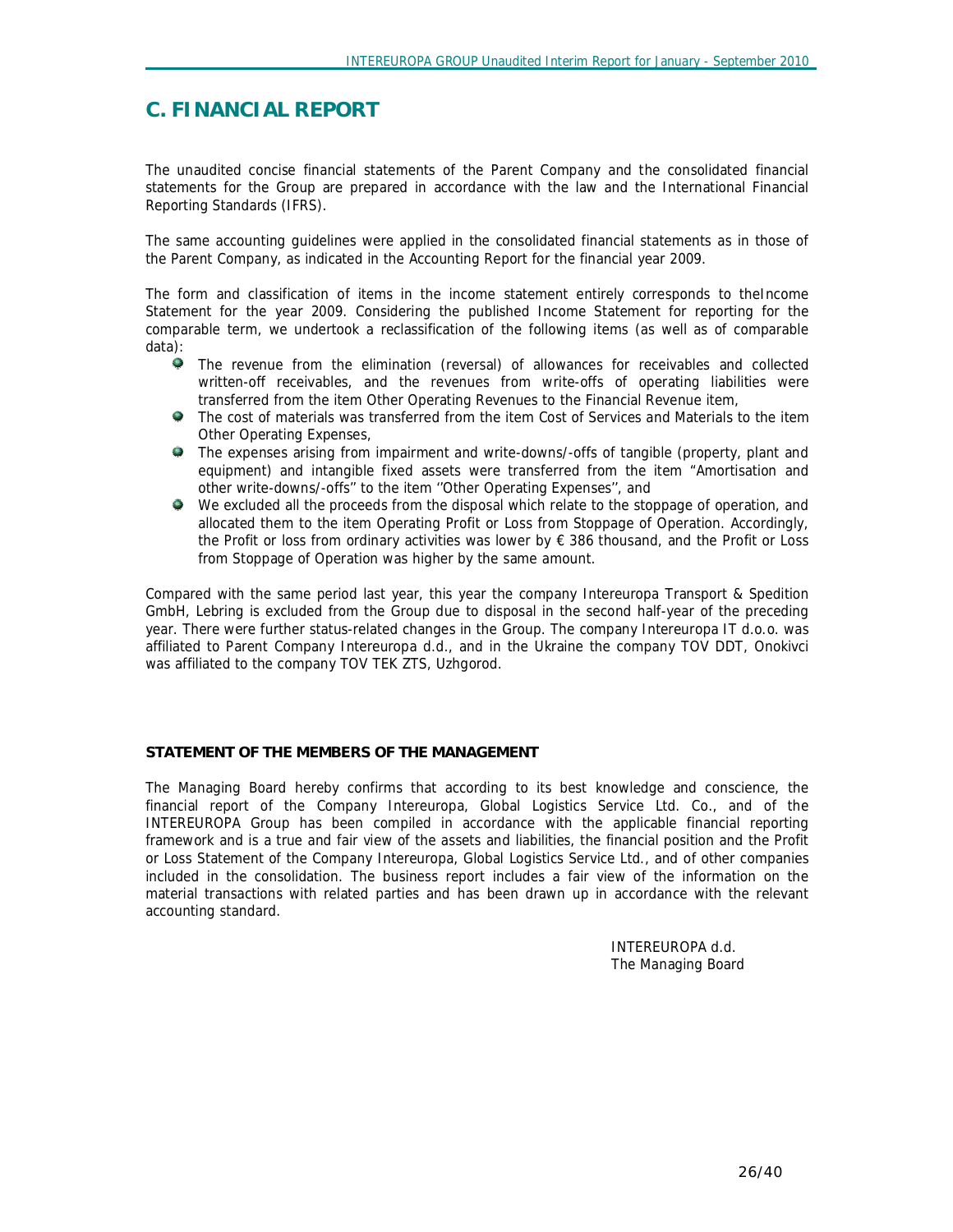# *1. FINANCIAL REPORT FOR THE INTEREUROPA GROUP*

# **1.1. Underlying financial statements of the Intereuropa Group**

## **CONSOLIDATED INCOME STATEMENT FOR INTEREUROPA GROUP**

| from 01.01. to 30.09.2010                             |                                |                                |  |  |  |
|-------------------------------------------------------|--------------------------------|--------------------------------|--|--|--|
| in $\epsilon$ thousand                                | January -<br>September<br>2010 | January -<br>September<br>2009 |  |  |  |
| Sales revenues                                        | 139,650                        | 141,781                        |  |  |  |
| Other operating revenues                              | 6,954                          | 1,732                          |  |  |  |
| Costs of services                                     | $-85,179$                      | $-84,724$                      |  |  |  |
| Labour costs                                          | $-31,095$                      | $-36,050$                      |  |  |  |
| Depreciation                                          | $-10,638$                      | $-10,768$                      |  |  |  |
| Other operating expenses                              | $-11,499$                      | $-11,895$                      |  |  |  |
| Operating profit/loss                                 | 8,193                          | 76                             |  |  |  |
| Financial income                                      | 4,862                          | 2,717                          |  |  |  |
| <b>Financial expenses</b>                             | $-12,294$                      | $-10,438$                      |  |  |  |
| Profit/loss from financial operations                 | $-7,432$                       | $-7,721$                       |  |  |  |
| Result recognized according to equity method          | 20                             | 30                             |  |  |  |
| Profit/loss from regular operations                   | 781                            | $-7,615$                       |  |  |  |
| Profit/loss from discontinued operations              | 0                              | 2,625                          |  |  |  |
| Corporate income tax (with deferred tax)              | $-748$                         | $-429$                         |  |  |  |
| Net profit /loss for the period                       | 33                             | $-5,419$                       |  |  |  |
| Net profit or loss / non-controlling interest         | 737                            | 314                            |  |  |  |
| Net profit or loss / controlling interest             | $-704$                         | $-5,733$                       |  |  |  |
| Basic and diluted earnings per share (in $\epsilon$ ) | $-0.09$                        | $-0.73$                        |  |  |  |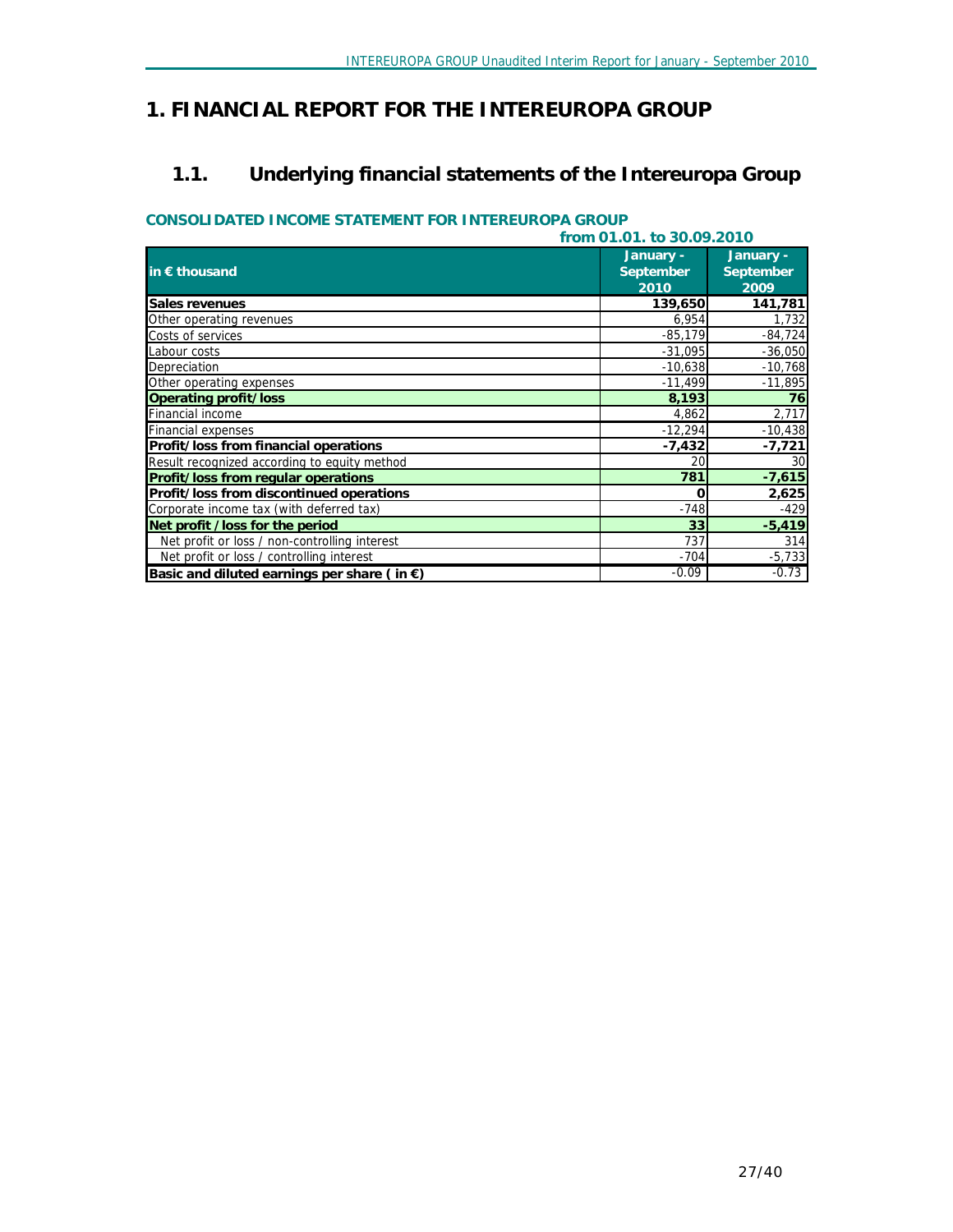|                                            |           | as of 30.09.2010 |  |  |  |  |
|--------------------------------------------|-----------|------------------|--|--|--|--|
| in $\epsilon$ thousand                     | 30.9.2010 | 31.12.2009       |  |  |  |  |
| <b>ASSETS</b>                              |           |                  |  |  |  |  |
| Tangible fixed assets                      | 360,582   | 377,910          |  |  |  |  |
| Investment property                        | 6,848     | 7,025            |  |  |  |  |
| Intangible assets                          | 9,508     | 9,491            |  |  |  |  |
| Other non-current operating assets         | 419       | 517              |  |  |  |  |
| Deferred tax assets                        | 7,408     | 7,845            |  |  |  |  |
| Loans given and deposits                   | 100       | 80               |  |  |  |  |
| Investment in a jointly controlled company | 121       | 148              |  |  |  |  |
| Other financial investments                | 3,681     | 3,805            |  |  |  |  |
| <b>TOTAL NON-CURRENT ASSETS</b>            | 388,667   | 406,821          |  |  |  |  |
| Available-for-sale assets                  | 6,491     | 10,180           |  |  |  |  |
| Inventories                                | 234       | 203              |  |  |  |  |
| Loans given and deposits                   | 717       | 2,764            |  |  |  |  |
| Other financial investments                | $\Omega$  | 5                |  |  |  |  |
| Short-term operating receivables           | 79,304    | 63,080           |  |  |  |  |
| Short-term income tax receivables          | 251       | 899              |  |  |  |  |
| Cash and cash equivalents                  | 6,463     | 5,318            |  |  |  |  |
| <b>TOTAL CURRENT ASSETS</b>                | 93,460    | 82,449           |  |  |  |  |
| <b>TOTAL ASSETS</b>                        | 482,127   | 489,270          |  |  |  |  |
| <b>CAPITAL</b>                             |           |                  |  |  |  |  |
| Capital - controlling interest             | 177,301   | 178,705          |  |  |  |  |
| Share capital                              | 32,976    | 32,976           |  |  |  |  |
| Treasury shares                            | $-180$    | $-180$           |  |  |  |  |
| <b>Reserves</b>                            | 109,706   | 113,900          |  |  |  |  |
| Retained earnings                          | 34,799    | 32,009           |  |  |  |  |
| Capital - non-controlling interest         | 10,319    | 10,098           |  |  |  |  |
| <b>TOTAL CAPITAL</b>                       | 187,620   | 188,803          |  |  |  |  |
| <b>LIABILITIES</b>                         |           |                  |  |  |  |  |
| Provisions                                 | 3,105     | 3,804            |  |  |  |  |
| Long-term borrowings                       | 124,110   | 107,009          |  |  |  |  |
| Other long-term financial liabilities      | 182       | 2,206            |  |  |  |  |
| Long-term operating liabilities            | 390       | 288              |  |  |  |  |
| Deferred tax liabilities                   | 18,006    | 18,834           |  |  |  |  |
| TOTAL NON-CURRENT LIABILITIES              | 145,793   | 132,141          |  |  |  |  |
| Short-term borrowings                      | 81,278    | 115,481          |  |  |  |  |
| Other short-term financial liabilities     | 4,338     | 465              |  |  |  |  |
| Short-term operating liabilities           | 62,792    | 52,325           |  |  |  |  |
| Short-term income tax liabilities          | 306       | 55               |  |  |  |  |
| <b>TOTAL CURRENT LIABILITIES</b>           | 148,714   | 168,326          |  |  |  |  |
| <b>TOTAL LIABILITIES</b>                   | 294,507   | 300,467          |  |  |  |  |
| <b>TOTAL CAPITAL AND LIABILITIES</b>       | 482,127   | 489,270          |  |  |  |  |

# **CONSOLIDATED STATEMENT OF FINANCIAL POSITION OF INTEREUROPA GROUP**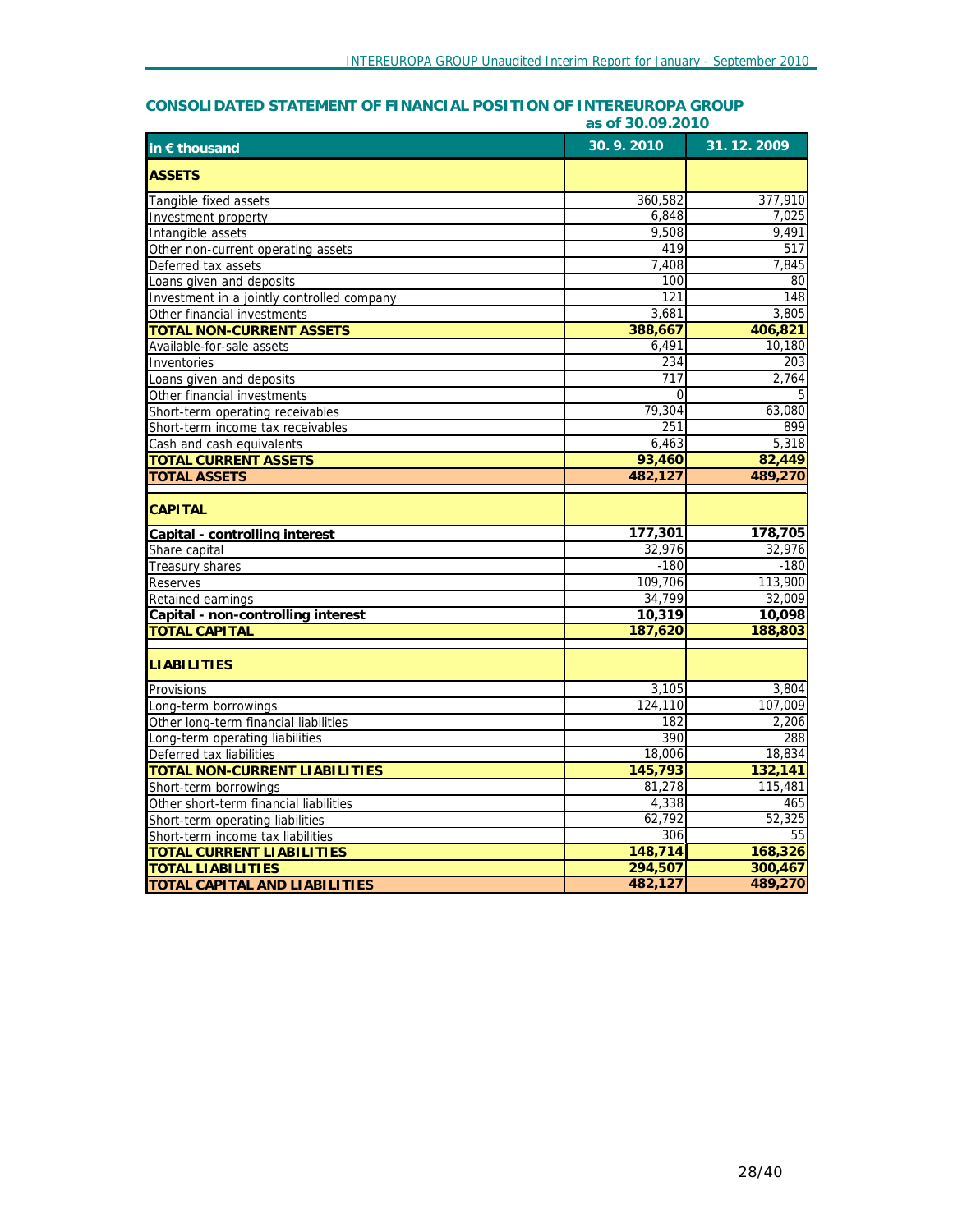# **1.2. Notes to Financial Statements of the Intereuropa Group**

#### **a) Notes to the INCOME STATEMENT**

**Sales revenues** amounting to € 139,650 thousand represent the revenues from services rendered. Compared to the same term last year, these revenues were  $\epsilon$  2,131 thousand lower, while the costs of services were higher by  $\epsilon$  455 thousand.

Of **Other Operating Revenues** in the amount € 6,954 thousand, the highest share (€ 5,036 thousand) relates to the gains from the disposal of property, plant and equipment, and of investment property.

#### **Labour costs**

| Table 19: Labour cost of the Intereuropa Group in the term January-September 2010, in thousand $\epsilon$ |  |  |
|-----------------------------------------------------------------------------------------------------------|--|--|

| in $\epsilon$ thousand | January -<br>September<br>2010 | January -<br>September<br>2009 |
|------------------------|--------------------------------|--------------------------------|
| Wages and salaries     | 22,744                         | 25,806                         |
| Social security        | 4,472                          | 5,059                          |
| Other labour costs:    | 3,879                          | 5,184                          |
| holiday allowance      | 743                            | 1,137                          |
| transport and meals    | 2,351                          | 2,583                          |
| other labour costs     | 785                            | 1,463                          |
| Labour costs           | 31,095                         | 36,050                         |

#### **Other operating expenses**

*Table 20: Other operating expenses of the Intereuropa Group in the term January-September 2010, in thousand €* 

| in € thousand                         | January -<br>September | <b>January -</b><br>September |
|---------------------------------------|------------------------|-------------------------------|
|                                       | 2010                   | 2009                          |
| Costs of material                     | 8,246                  | 8,209                         |
| Loss at sale of tangible fixed assets | 164                    | ΩI                            |
| Impairment of tangible fixed assets   |                        | 1,002                         |
| Other operating expenses              | 3,089                  | 2,685                         |
| Total other operating expenses        | 11.499                 | 11,895                        |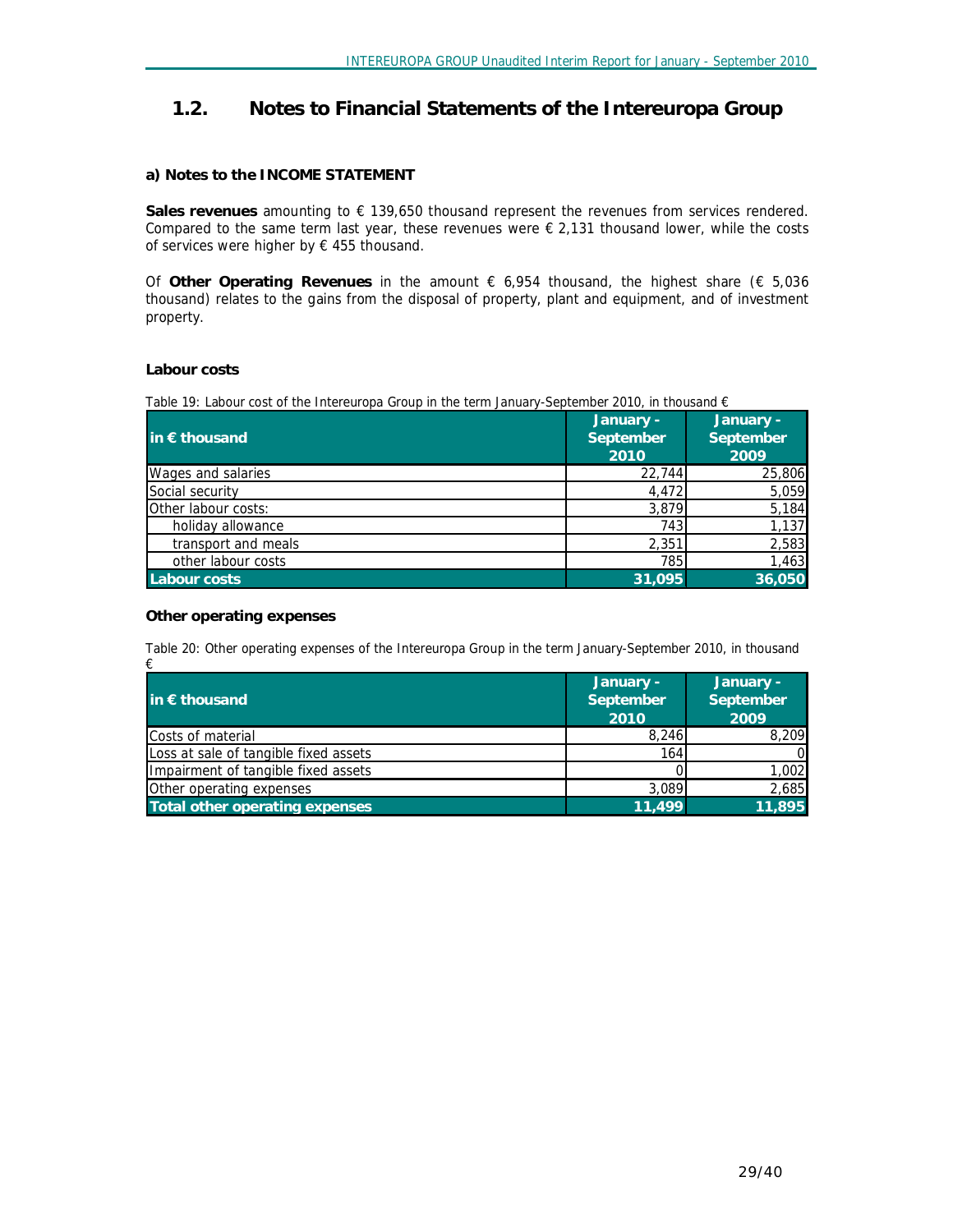#### **The effect of Financial Revenues and Expenses on the Profit or Loss**

Table 21: The effect of financial revenues and expenses to the Profit or Loss of the Intereuropa Group in the term *January-September 2010, in thousand €* 

|                                                               | January - | January - |  |
|---------------------------------------------------------------|-----------|-----------|--|
| $\mathsf{in} \in \mathsf{thousand}$                           | September | September |  |
|                                                               | 2010      | 2009      |  |
| Interest income                                               | 658       | 893       |  |
| Dividend income and participation in profit of others         | 11        | 19        |  |
| Profit from disposal of financial investments                 | 165       | 9         |  |
| Income from derivative financial instruments                  | O         | 778       |  |
| Income from cancelled value adjustments of receivables and    | 1,168     | 7931      |  |
| recovery of written-off receivables                           |           |           |  |
| Income from written-off debt                                  | 8         | 225       |  |
| Net exchange rate differences                                 | 2,852     |           |  |
| <b>Total financial income</b>                                 | 4,862     | 2,717     |  |
| Interest expenses                                             | 7,916     | 7,093     |  |
| Financial expenses from impairments and written-off financial |           | 161       |  |
| Expenses from derivative financial instruments                | 2,206     | 501       |  |
| Net exchange rate differences                                 |           | 728       |  |
| Expenses from value adjustments and written-off receivables   | 2,173     | 1,955     |  |
| Total financial expenses                                      | 12,294    | 10,438    |  |
| Profit/loss from financing activities                         | $-7,432$  | $-7.721$  |  |

#### **b) Notes to the CONSOLIDATED STATEMENT OF FINANCIAL POSITION**

#### **Tangible fixed assets**

*Table 22: Tangible fixed assets of the Intereuropa Group in the term January-September 2010, in thousand €* 

| in $\epsilon$ thousand                   | 30.9.2010 | 31.12.2009 |
|------------------------------------------|-----------|------------|
| Land and buildings                       | 323,245   | 333,312    |
| a) Land                                  | 136,966   | 144,351    |
| b) Buildings                             | 186,279   | 188,961    |
| Other property, plant and equipment      | 20,733    | 25,400     |
| Tangible fixed assets under construction | 16,604    | 19,198     |
| <b>Total tangible fixed assets</b>       | 360.582   | 377,910    |

#### **Investment property**

As of the end of reporting period, the investment property amounted to  $\epsilon$  6,848 thousand and stand for 1 percent of the assets. In the reporting period they were decreased by the depreciation in the amount of € 177 thousand.

### **Intangible assets**

*Table 23: Intangible Assets of the Intereuropa Group in the term January-September 2010, in thousand €* 

| in $\epsilon$ thousand               | 30.9.2010 | 31.12.2009 |
|--------------------------------------|-----------|------------|
| Long-term title rights               | 4.278     | 4,393      |
| Goodwill                             | 1.424     | .424       |
| Long-term deferred development costs | 3,806     | 3,674      |
| Total intangible assets              | 9.508     | 9.491      |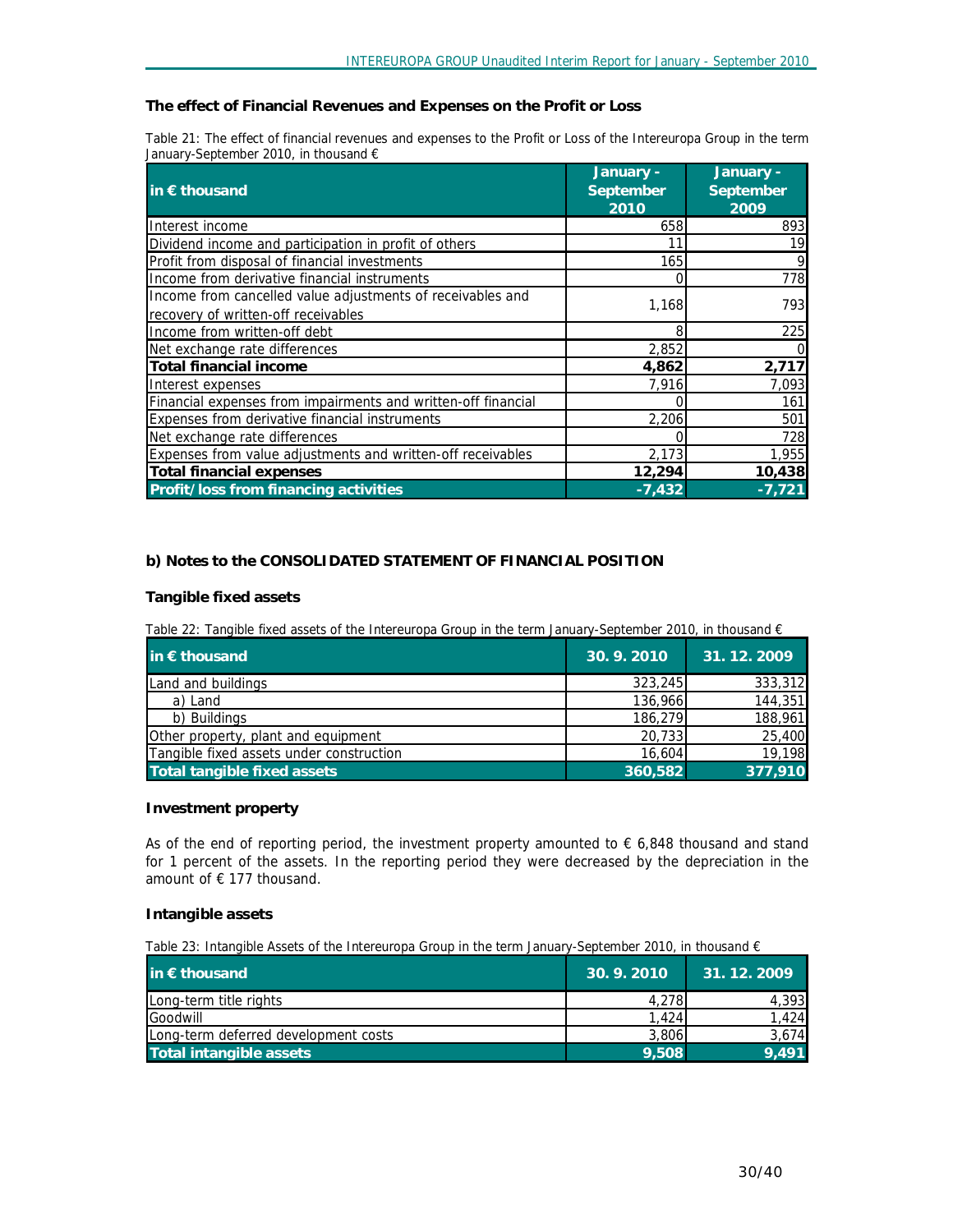#### **Loans granted and deposits**

*Table 24: Loans given and Deposits held by the Intereuropa Group in the term January-September 2010, in thousand €* 

| in $\epsilon$ thousand              | 30.9.2010 | 31.12.2009 |
|-------------------------------------|-----------|------------|
| Long-term loans given and deposits  | 100       | 80         |
| - loans given                       |           | 731        |
| - deposits                          | 28        |            |
| Short-term loans given and deposits | 71.       | 2,764      |
| - Ioans given                       | 174       | 898        |
| - deposits                          | 542       | 1,866      |
| <b>Total loans given</b>            | 817       | 2.844      |

**Other financial investments** in the amount of € 3,681 thousand relate to the item ''Financial assets available for sale''.

**Assets available for sale** amount to € 6,491 thousand; the decrease in the **Assets available for**  sale by € 3,684 thousand has resulted from the disposal of property and additionally from foreign exchange differences.

#### **Short-term operating receivables**

*Table 25: Short-term operating receivables of the Intereuropa Group in the term January-September 2010, in thousand €* 

| in $\epsilon$ thousand                       | 30.9.2010 | 31.12.2009 |
|----------------------------------------------|-----------|------------|
| Short-term operating receivables from buyers | 61.122    | 45,3931    |
| Short-term operating receivables from others | 18,182    | 17.687     |
| Total short-term operating receivables       | 79,304    | 63,080     |

#### **Equity**

On the Group level, the Equity amounts to at  $\epsilon$  187,620 thousand and represents 39 percent of the liabilities to sources of funding. In the reporting term it decreased by  $\epsilon$  1,183 thousand. The increase in capital was attributable to the net profit of the Group (€ 33 thousand) and the foreign exchange gains from translation ( $\epsilon$  837 thousand), however, a stronger impact was exerted by the decrease from revaluation of land to fair value (in net amount of € 1,316 thousand) and the payout of profit shares to minority shareholders (€ 595 thousand).

In the reporting term, the transfer of surplus from revaluation of land (i.e. the fair value reserves) to the Retained Earnings upon the sale of land amounted to  $\epsilon$  3,979 thousand.

#### **Provisions**

As of the end of reporting period of the Statement of Financial Position, the Group had  $\epsilon$  3,105 thousand of unused Long-Term Provisions and Long-term Deferred Revenues. The most part of this item (€ 2,413 thousand) relates to the provisions for termination benefits on retirement and years-ofservice rewards.

The **long-term received loans** amounted to € 124,111 thousand. Compared with the reporting date, they rose on account of loan re-financing by  $\epsilon$  20,000 thousand and loans raised in the amount 619 thousand; the loans were reduced by a repayment of  $\epsilon$  3,390 thousand, by a transfer to shortterm liabilities of 120 thousand, and by foreign exchange differences of 8 thousand. Loan refinancing had an essential influence on the **Short-term loans received** that fell by € 34,203 thousand.

**Other Long-term liabilities** amount to € 182 thousand. They are valued at fair value through profit or loss and represent the net present value of the derivative financial instrument. Upon expiry of that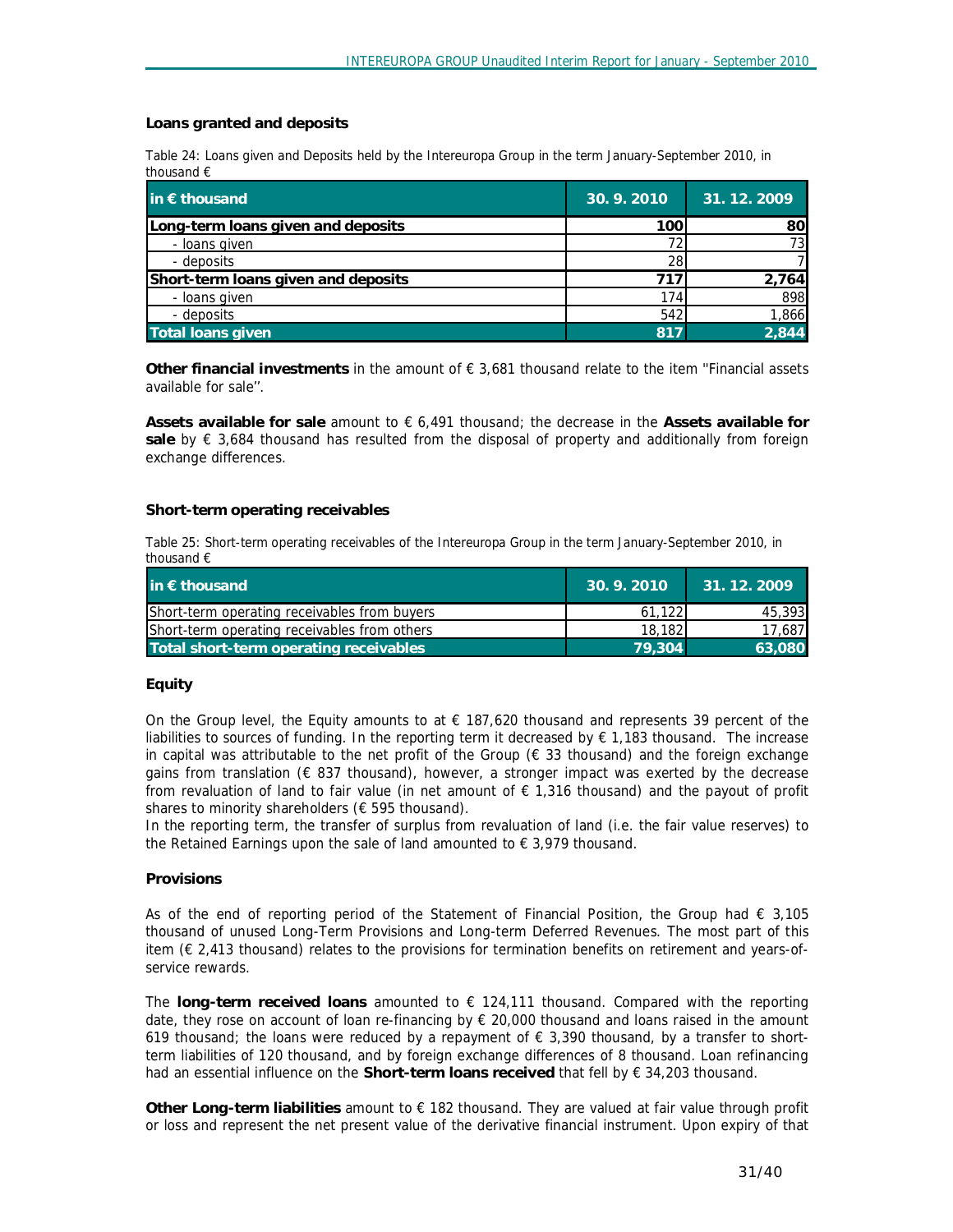financial instrument, a new transaction with the derivative financial instrument was entered into, which is presented among other short-term financial liabilities. Short-term liabilities at fair value through profit or loss come to € 3,936 thousand in total, comprising the change in the fair value of the derivative financial instrument.

## **Other short-term financial liabilities**

*Table 26: Other short-term financial liabilities of the Intereuropa Group in the term January-September 2010, in thousand €* 

| in $\epsilon$ thousand                                   | 30.9.2010 | 31.12.2009 |
|----------------------------------------------------------|-----------|------------|
| Short-term liabilities at fair value through profit/loss | 3.9361    | 961        |
| Liabilities for dividends and other participations       | 402       | 369I       |
| <b>Total</b>                                             | 4.338     | 465.       |

#### **Short-term operating liabilities**

*Table 27: Short-term operating liabilities of the Intereuropa Group in the term January-September 2010, in thousand €* 

| $v$ 1000 €                                     | 30.9.2010 | 31.12.2009 |
|------------------------------------------------|-----------|------------|
| Short-term operating liabilities to suppliers  | 55,591    | 44,737     |
| Short-term operating liabilities from advances | 420I      | 593        |
| Other short-term operating liabilities         | 6.781     | 6.995      |
| Total short-term operating liabilities         | 62.792    | 52,325     |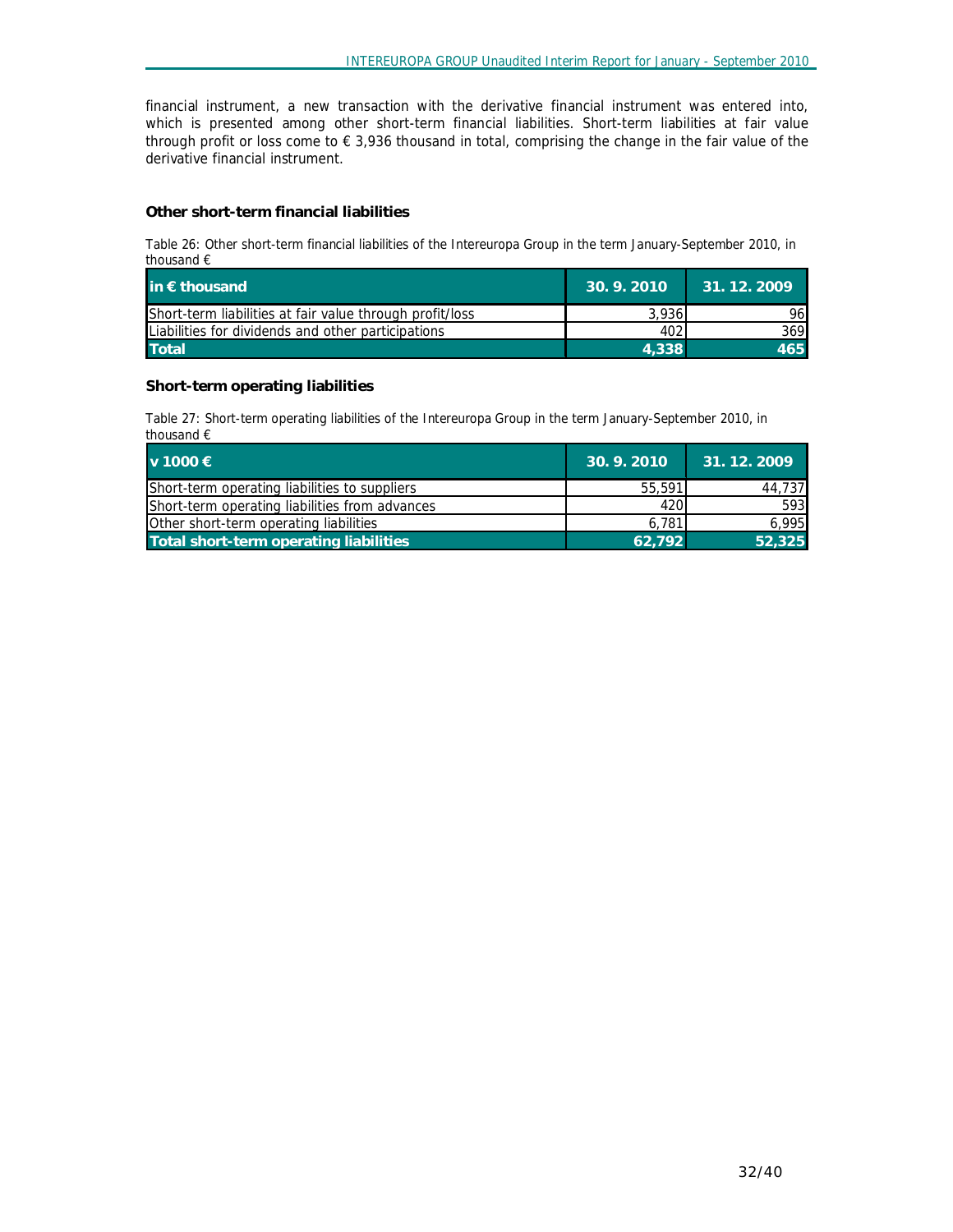# **INFORMATION ACCORDING TO BUSINESS SEGMENTS FOR JANUARY - SEPTEMBER 2010**

|                                                         | <b>Slovenia</b> |                 |                 | Croatia         |                 | Montenegro      |
|---------------------------------------------------------|-----------------|-----------------|-----------------|-----------------|-----------------|-----------------|
| in $\epsilon$ thousand                                  | Jan-Sep<br>2010 | Jan-Sep<br>2009 | Jan-Sep<br>2010 | Jan-Sep<br>2009 | Jan-Sep<br>2010 | Jan-Sep<br>2009 |
| Revenues from external customers                        | 85,253          | 91,169          | 24,959          | 24,114          | 4,093           | 4,919           |
| Revenues from business with other segments              | 6,367           | 9,342           | 613             | 762             | 64              | 40              |
| Total revenues                                          | 91,620          | 100,510         | 25,572          | 24,876          | 4,156           | 4,959           |
| Depreciation                                            | 5,772           | 6,166           | 1.891           | 2,022           | 486             | 476             |
| Operating profit or loss                                | 4,623           | $-2,437$        | 2,617           | 3,324           | 2,364           | 661             |
| Revenues from interest rates                            | 3,520           | 5,119           | 313             | 461             | 74              | 41              |
| Expenses from interest rates                            | 6,954           | 5,995           | 922             | 1,020           |                 |                 |
| Net profit or loss from ordinary activities             | $-112$          | $-3,739$        | 1,630           | 2,414           | 2,385           | 762             |
| Corporate income tax                                    | 22              | 49              | 240             | 531             | 244             | 71              |
| Assets                                                  | 392,084         | 398,992         | 89.533          | 76,811          | 24,484          | 23,664          |
| Tangible fixed assets under construction                | 2,362           | 2,388           | 86              | 5,754           | 546             | 397             |
| Lona-term assetsl                                       | 300,713         | 277.163         | 69.992          | 58,152          | 20,186          | 21,049          |
| Operating liabilities                                   | 59,745          | 34,598          | 11,973          | 8,522           | 1,012           | 946             |
| <b>Financial liabilities</b>                            | 192,608         | 205,285         | 17,159          | 20,981          | 327             | 301             |
| Investment in jointly controlled entities               | 75              | 75              |                 |                 |                 |                 |
| Revenues from investment in jointly controlled entities | 47              | 109             |                 |                 |                 | $\Omega$        |

| Table 28: Business seaments of the Intereuropa Group in the term January-September 2010, in thousand $\epsilon$ |  |  |
|-----------------------------------------------------------------------------------------------------------------|--|--|
|-----------------------------------------------------------------------------------------------------------------|--|--|

|                                                         | <b>Russia</b> |          | <b>Others</b> |          | Group   |          |
|---------------------------------------------------------|---------------|----------|---------------|----------|---------|----------|
|                                                         |               |          |               |          |         |          |
|                                                         | Jan-Sep       | Jan-Sep  | Jan-Sep       | Jan-Sep  | Jan-Sep | Jan-Sep  |
| in $\epsilon$ thousand                                  | 2010          | 2009     | 2010          | 2009     | 2010    | 2009     |
| Revenues from external customers                        | 3,554         | 3,690    | 21.798        | 20,677   | 139,651 | 144,602  |
| Revenues from business with other seaments              |               | $\Omega$ | 1.262         | 1.415    |         | 0        |
| Total revenues                                          | 3,556         | 3,690    | 23.060        | 22,093   | 139,651 | 144,602  |
| Depreciation                                            | 1.568         | 1.023    | 921           | 1.102    | 10,638  | 10,768   |
| Operating profit or loss                                | $-2,451$      | $-961$   | 1,086         | 821      | 8,193   | 462      |
| Revenues from interest rates                            | 17            | 29       | 20            |          | 658     | 893      |
| Expenses from interest rates                            | 367           | 2,751    | 396           | 353      | 7.916   | 7,093    |
| Net profit or loss from ordinary activities             | 1,089         | $-5,010$ | 297           | 53       | 781     | $-7,229$ |
| Corporate income tax                                    | 190           | $-266$   | 52            | 44       | 748     | 429      |
| Assets                                                  | 103,979       | 126,236  | 42,680        | 39,432   | 482,127 | 438,601  |
| Tangible fixed assets under construction                |               |          |               |          |         |          |
| Long-term assets                                        | 87,746        | 110,545  | 35,125        | 32,509   | 388,667 | 358,744  |
| Operating liabilities                                   | 18,926        | 13.306   | 8,372         | 6.818    | 84.598  | 51,205   |
| <b>Financial liabilities</b>                            | 63,885        | 114,126  | 8,705         | 10,272   | 282,685 | 350,965  |
| Investment in jointly controlled entities               |               | 0        | U             |          | 121     | 131      |
| Revenues from investment in jointly controlled entities | 0l            | $\Omega$ | $\Omega$      | $\Omega$ | 20      | 30       |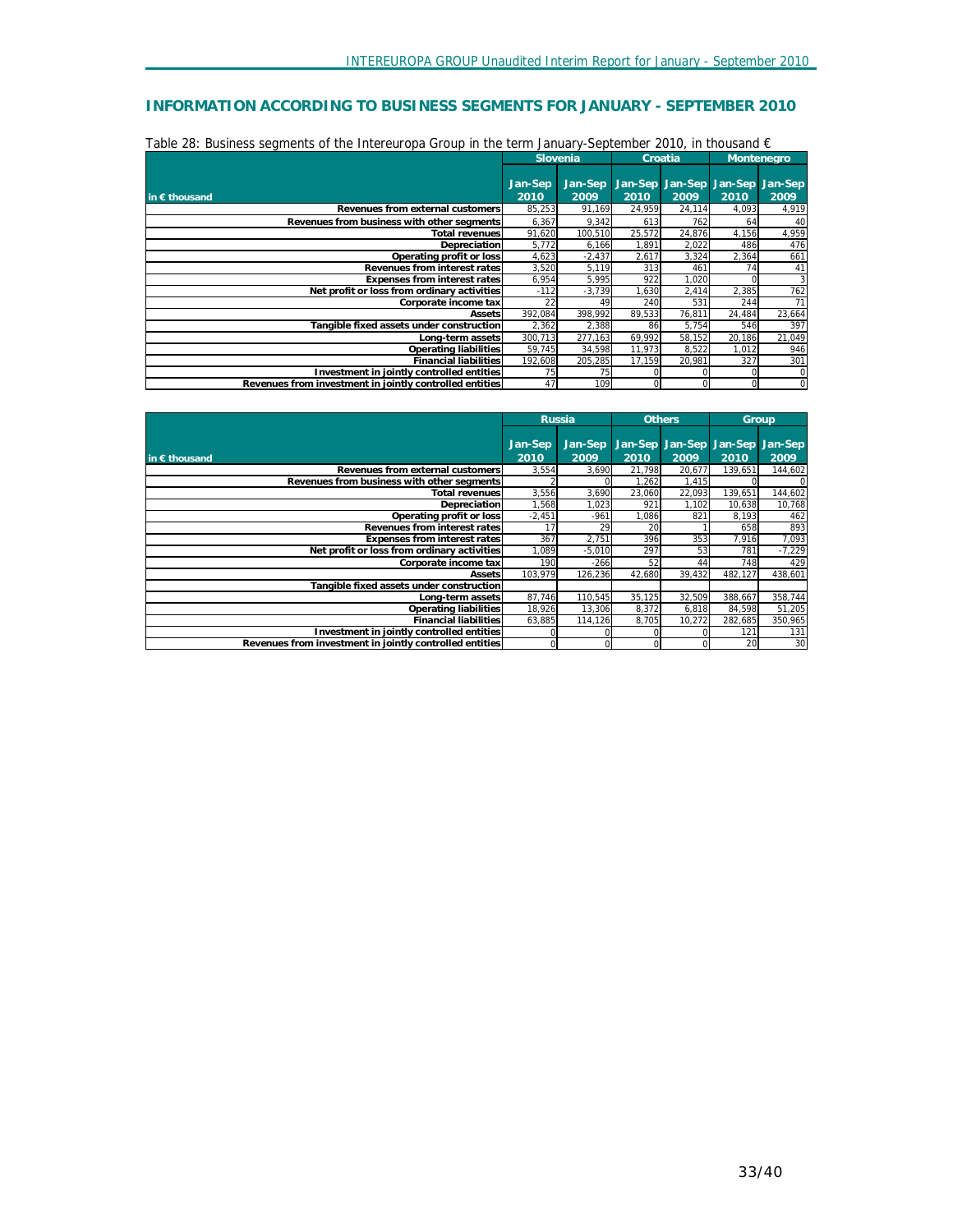# *2. FINANCIAL REPORT FOR THE PARENT, INTEREUROPA d.d.*

# **2.1. Underlying financial statements of the Parent Company Intereuropa d.d.**

# **INCOME STATEMENT OF INTEREUROPA d.d. from 1.1. to 30.09.2010**

| in $\epsilon$ thousand                                | January -<br>September<br>2010 | January -<br>September<br>2009 |
|-------------------------------------------------------|--------------------------------|--------------------------------|
| Sales revenues                                        | 71,107                         | 74,225                         |
| Other operating revenues                              | 4,561                          | 257                            |
| Costs of services                                     | $-49,075$                      | $-53,417$                      |
| Labour costs                                          | $-14,528$                      | $-17,212$                      |
| Depreciation                                          | $-3,825$                       | $-3,480$                       |
| Other operating expenses                              | $-2,763$                       | $-2,469$                       |
| Operating profit/loss                                 | 5,477                          | $-2,097$                       |
| Financial income                                      | 5,253                          | 7,174                          |
| <b>Financial expenses</b>                             | $-9,715$                       | $-8,298$                       |
| Profit/loss from financial operations                 | $-4,462$                       | $-1,124$                       |
| Profit/loss from regular operations                   | 1,015                          | $-3,221$                       |
| Profit/loss from discontinued operations              | ი                              | 2,625                          |
| Corporate income tax (with deferred tax)              |                                | $-35$                          |
| Net profit / loss for the period                      | 1,022                          | $-631$                         |
| Basic and diluted earnings per share (in $\epsilon$ ) | 0.13                           | $-0.08$                        |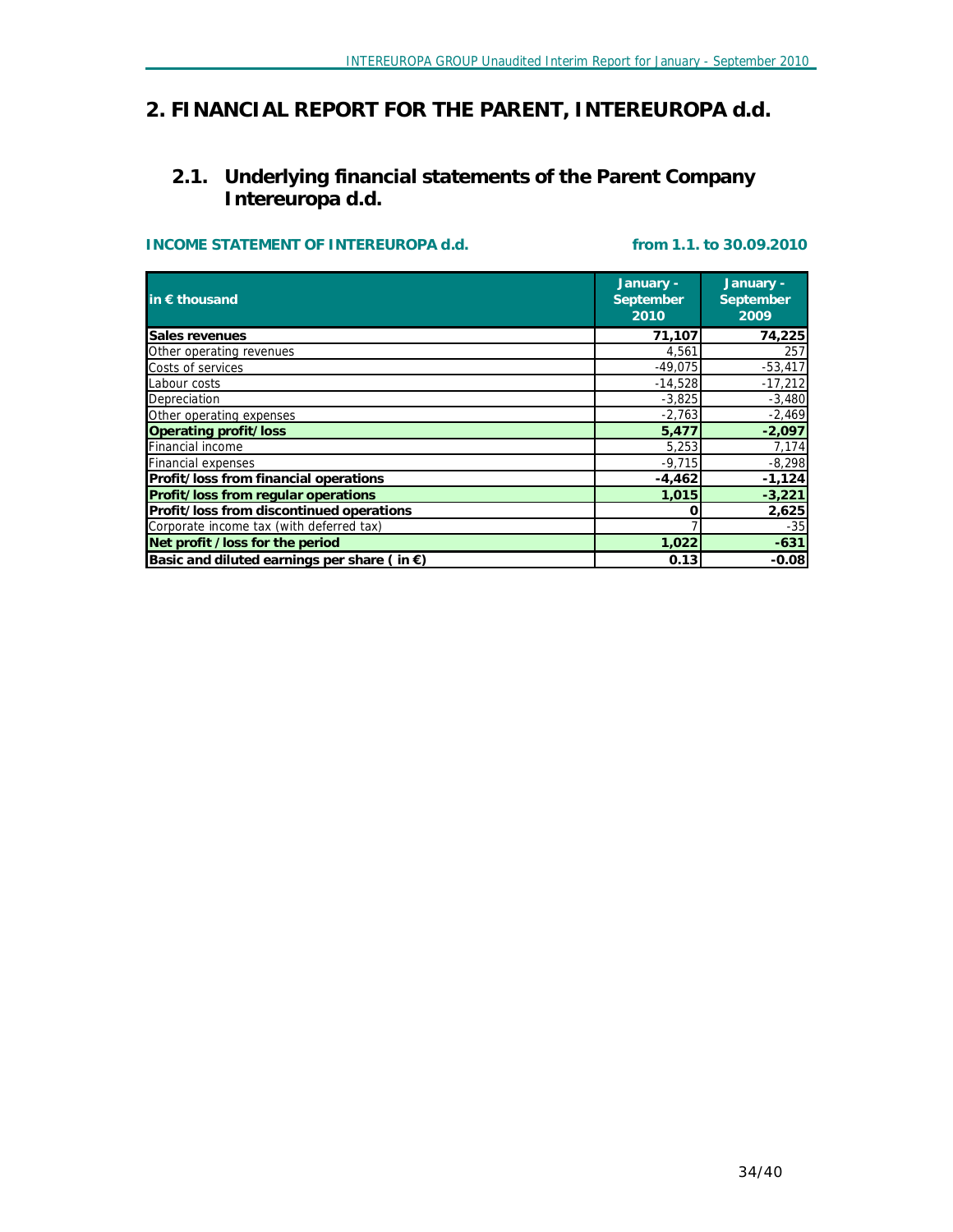# **STATEMENT OF FINANCIAL POSITION OF INTEREUROPA d.d. as of 30.09.2010**

| in $\epsilon$ thousand                     | 30.9.2010 | 31.12.2009 |
|--------------------------------------------|-----------|------------|
| <b>ASSETS</b>                              |           |            |
| Tangible fixed assets                      | 150,072   | 162,893    |
| Investment property                        | 6,173     | 6,335      |
| Intangible assets                          | 7,211     | 4,586      |
| Other non-current operating assets         | 405       | 499        |
| Deferred tax assets                        | 2,705     | 3,628      |
| Loans given and deposits                   | 43,059    | 20,788     |
| Investment in subsidiaries                 | 79,844    | 82,032     |
| Investment in a jointly controlled company | 75        | 75         |
| Other financial investments                | 3,604     | 3,728      |
| <b>TOTAL NON-CURRENT ASSETS</b>            | 293,148   | 284,564    |
| Available-for-sale assets                  | 0         | 3,684      |
| Inventories                                | 33        | 24         |
| Loans given and deposits                   | 29,668    | 82,332     |
| Short-term operating receivables           | 52,659    | 38,806     |
| Short-term income tax receivables          | 94        | 97         |
| Cash and cash equivalents                  | 204       | 625        |
| <b>TOTAL CURRENT ASSETS</b>                | 82,658    | 125,568    |
| <b>TOTAL ASSETS</b>                        | 375,806   | 410,132    |
| <b>CAPITAL</b>                             |           |            |
| Share capital                              | 32,976    | 32,976     |
| <b>Treasury shares</b>                     | $-180$    | $-180$     |
| <b>Reserves</b>                            | 98,599    | 103,878    |
| Retained earnings                          | 4,857     |            |
| <b>TOTAL CAPITAL</b>                       | 136,252   | 136,674    |
| <b>LIABILITIES</b>                         |           |            |
| Provisions                                 | 1,919     | 2,169      |
| Long-term borrowings                       | 110.619   | 93,320     |
| Other long-term financial liabilities      | 0         | 2,024      |
| Long-term operating liabilities            | 384       |            |
| Deferred tax liabilities                   | 12,853    | 14,169     |
| <b>TOTAL NON-CURRENT LIABILITIES</b>       | 125,775   | 111,682    |
| Short-term borrowings                      | 71,998    | 101,065    |
| Other short-term financial liabilities     | 4,011     | 172        |
| Short term operating liabilities           | 37,770    | 60,539     |
| <b>TOTAL CURRENT LIABILITIES</b>           | 113,779   | 161,776    |
| <b>TOTAL LIABILITIES</b>                   | 239,554   | 273,458    |
| <b>TOTAL CAPITAL AND LIABILITIES</b>       | 375,806   | 410,132    |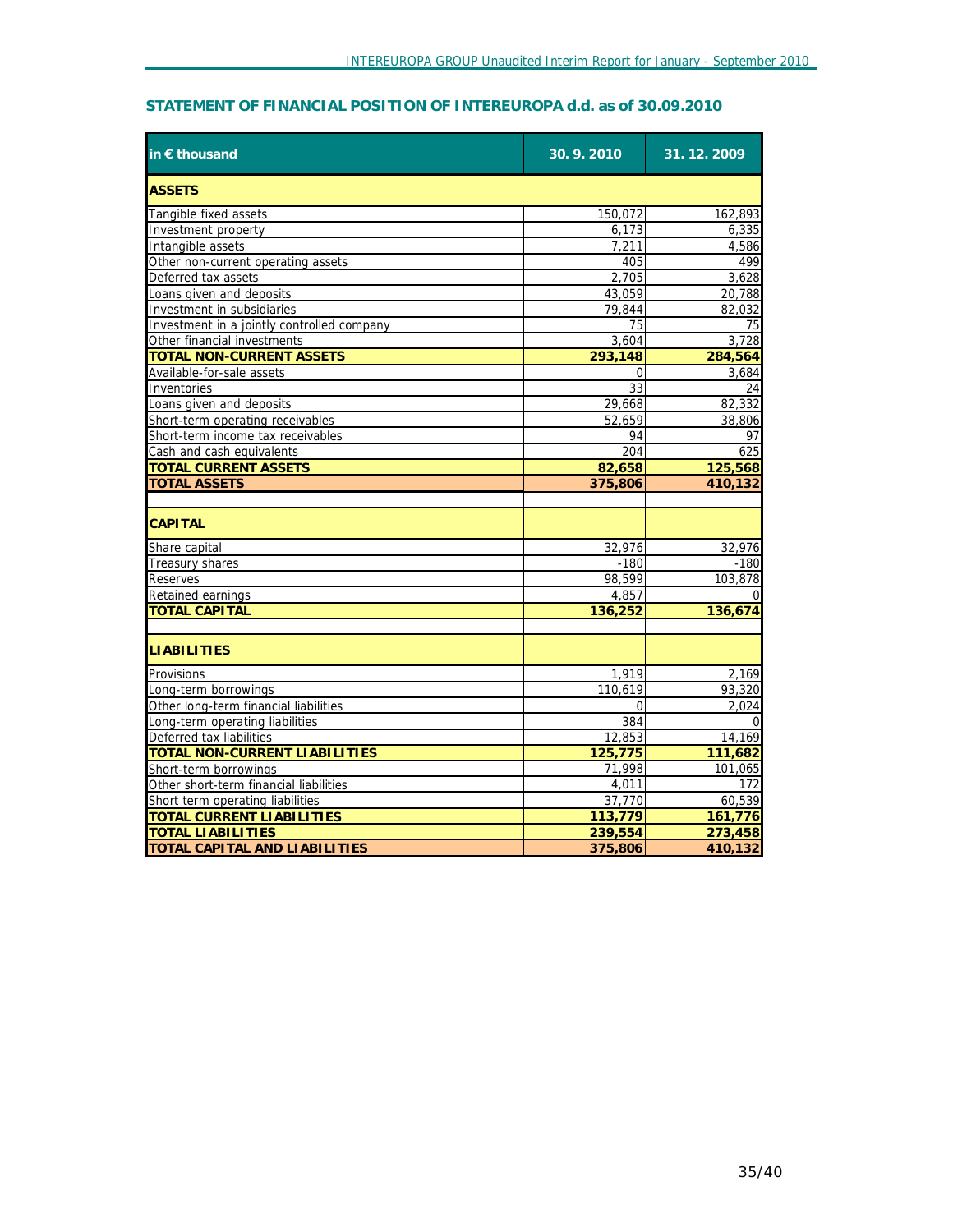# **2.2. Notes to Financial Statements of the Parent Company Intereuropa d.d.**

## **a) Notes to the INCOME STATEMENT**

**Sales revenues** amounting to € 71,107 thousand represent the revenues from services supplied. Compared to the same term last year, these revenues were  $\epsilon$  3,118 thousand lower, while the costs of services were reduced by  $\epsilon$  4,342 thousand.

Of **Other Operating Revenues** in the amount € 4,561 thousand, the highest share (€ 4,323 thousand) relates to the gains from the disposal of property, plant and equipment, and of investment property.

#### **Labour costs**

*Table 29: Labour cost of Intereuropa d.d. in the term January-September 2010, in thousand €* 

| in $\epsilon$ thousand     | January -<br>September<br>2010 | January -<br>September<br>2009 |
|----------------------------|--------------------------------|--------------------------------|
| Wages and salaries         | 10,258                         | 11,788                         |
| Social security            | 1,653                          | 1,932                          |
| <b>Other labour costs:</b> | 2,618                          | 3,492                          |
| holiday allowance          | 620                            | 883                            |
| transport and meals        | 1,515                          | 1,655                          |
| other labour costs         | 482                            | 953                            |
| Labour costs               | 14,528                         | 17,212                         |

#### **Other operating expenses**

*Table 30: Other operating expenses of Intereuropa d.d. in the term January-September 2010, in thousand €* 

| in € thousand                         | January -<br>September<br>2010 | January -<br>September<br>2009 |
|---------------------------------------|--------------------------------|--------------------------------|
| Costs of material                     | 1,501                          | 1,465                          |
| Loss at sale of tangible fixed assets | 148                            | 01                             |
| Impairment of tangible fixed assets   |                                | 01                             |
| Employee participation in profit      |                                | 0                              |
| Use of city land and similar expenses | 759                            | 505                            |
| Other operating expenses              | 355                            | 499                            |
| Total other operating expenses        | 2.763                          | 2.469                          |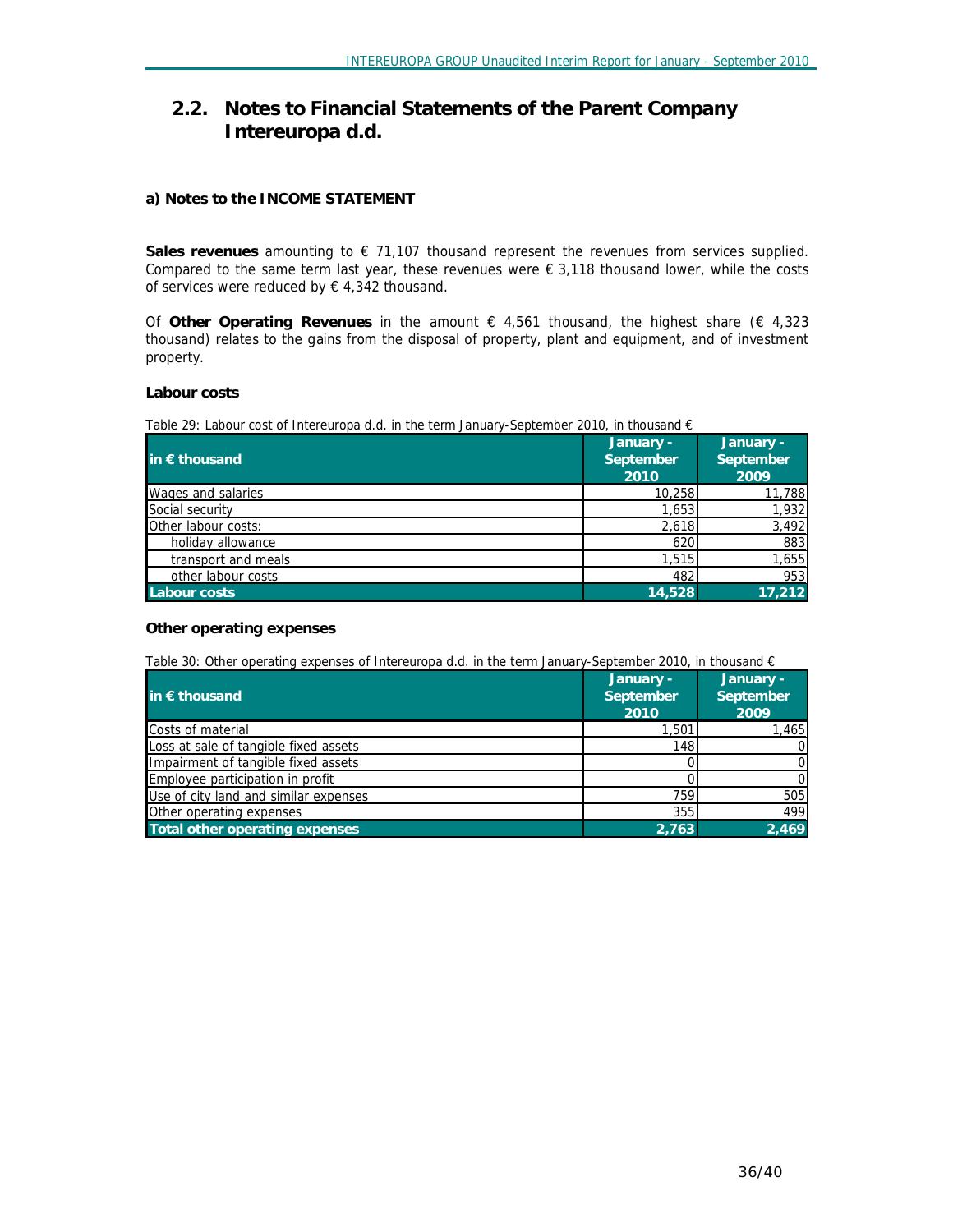## **The effect of Financial Revenues and Expenses on the Profit or Loss**

|                                                | Table 31: The effect of financial revenues and expenses to the Profit or Loss of Intereuropa d.d. in the term |  |
|------------------------------------------------|---------------------------------------------------------------------------------------------------------------|--|
| January-September 2010, in thousand $\epsilon$ |                                                                                                               |  |

|                                                                        | January - | January - |
|------------------------------------------------------------------------|-----------|-----------|
| in $\epsilon$ thousand                                                 | September | September |
|                                                                        | 2010      | 2009      |
| Interest income                                                        | 3,497     | 5,081     |
| Revenues from stakes in companies within the Group                     | 1,138     | 1,216     |
| Revenues from stakes in jointly controlled company                     | 47        | 109       |
| Dividend income and participation in profit of others                  | 11        | 18        |
| Profit from disposal of financial investments                          | 163       | 9         |
| Income from derivative financial instruments                           | 0         | 513       |
| Income from cancelled value adjustments of receivables and recovery of | 397       | 228       |
| written-off receivables                                                |           |           |
| Total financial income                                                 | 5,253     | 7,174     |
| Interest expenses                                                      | 6,835     | 5,712     |
| Financial expenses from impairments and written-off financial          |           |           |
| investments in the Group                                               |           | 1,106     |
| Financial expenses from impairments and written-off financial          | 0         | 161       |
| Expenses from derivative financial instruments                         | 2.093     | 302       |
| Net exchange rate differences                                          | 10        | 11        |
| Expenses from value adjustments and written-off receivables            | 777       | 1,005     |
| <b>Total financial expenses</b>                                        | 9,715     | 8,298     |
| Profit/loss from financing activities                                  | $-4,462$  | $-1, 124$ |

## **b) Notes to the STATEMENT OF FINANCIAL POSITION**

#### **Tangible fixed asses**

*Table 32: Tangible fixed assets of Intereuropa d.d. in the term January-September 2010, in thousand €* 

| in $\epsilon$ thousand                   | 30.9.2010 | 31.12.2009 |
|------------------------------------------|-----------|------------|
| Land and buildings                       | 142,453   | 155,187    |
| a) Land                                  | 86,666    | 93,794     |
| b) Buildings                             | 55,787    | 61,393     |
| Other property, plant and equipment      | 5,257     | 5,450      |
| Tangible fixed assets under construction | 2,362     | 2,257      |
| Total tangible fixed assets              | 150,072   | 162,893    |

#### **Investment property**

As of the end of reporting period, the investment property amount to  $\epsilon$  6,173 thousand. They were decreased by the depreciation in the amount of  $\epsilon$  162 thousand during the reporting term.

#### **Intangible assets**

*Table 33: Intangible Assets of Intereuropa d.d. in the term January-September 2010, in thousand €* 

| in $\epsilon$ thousand               | 30.9.2010 | 31.12.2009 |
|--------------------------------------|-----------|------------|
| Long-term title rights               | 3.405     | 912I       |
| Long-term deferred development costs | 3.806     | 3.674      |
| Total intangible assets              | 7.211     | 4.586      |

The increase in Intangible Assets resulted from the takeover of the assets from the **affiliation** of the subsidiary Intereuropa IT d.o.o. (€ 2,681 thousand) and new acquisitions (€ 243 thousand); the decrease was attributable to amortization of intangible assets (€ 299 thousand).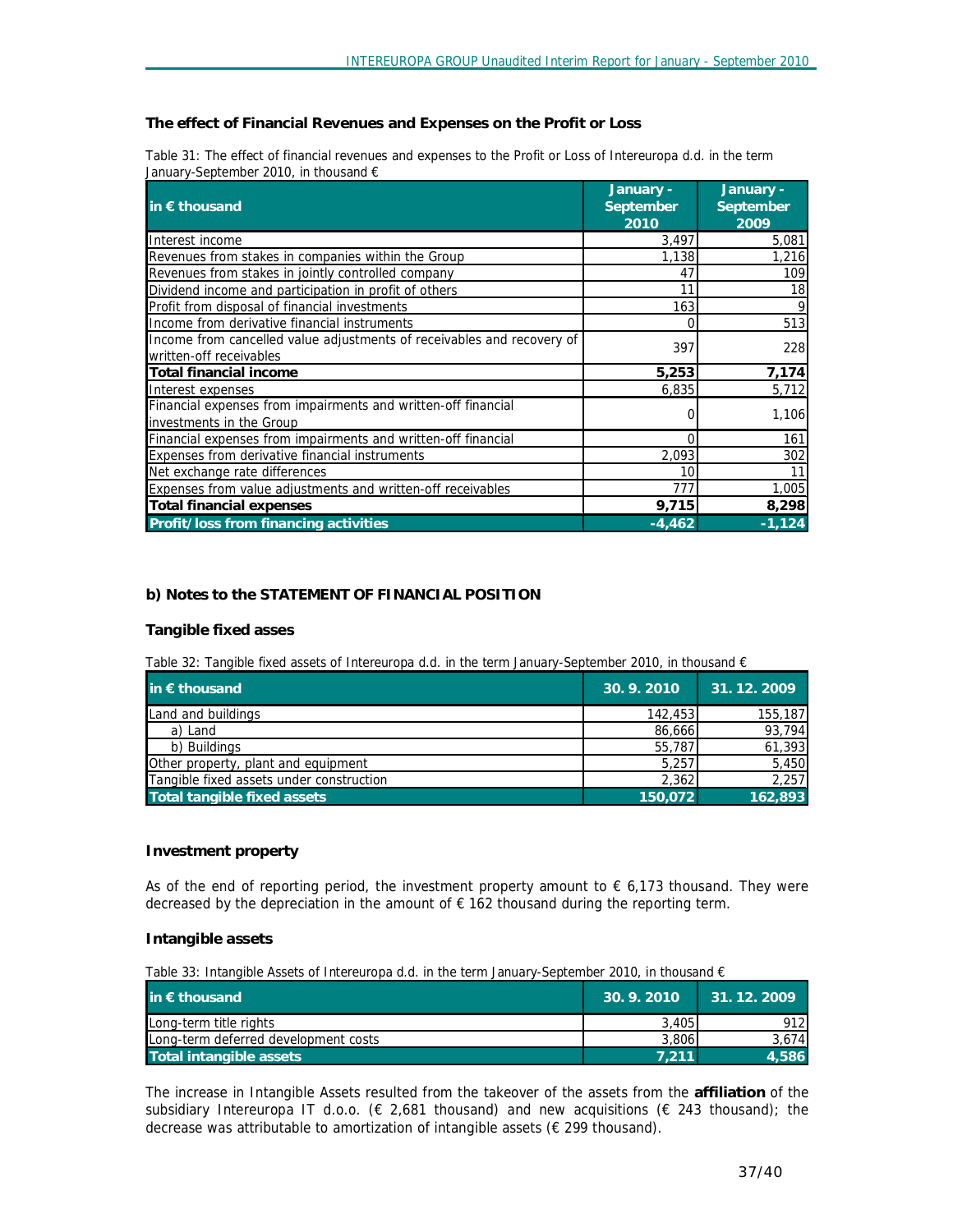**Deferred tax assets** decreased by € 923 thousand (mainly on the account of covering the tax loss) during the reporting term.

#### **Loans granted and deposits**

Table 34: Loans given and deposits held by Intereuropa d.d. in the term January-September 2010, in thousand  $\epsilon$ 

| in € thousand                       | 30.9.2010 | 31.12.2009 |
|-------------------------------------|-----------|------------|
| Long-term loans given               | 43,059    | 20,788     |
| - to subsidiaries                   | 43,027    | 20,749     |
| - to others                         |           | 39         |
| Short-term loans given and deposits | 29,668    | 82,332     |
| - to subsidiaries                   | 29,627    | 81,288     |
| - to others                         | 40        | 44         |
| - deposits                          |           | 1,000      |
| <b>Total loans given</b>            | 72.727    | 103.120    |

The prevailing portion of the increase in **long-term loans** relates to re-scheduling of short-term loans into long-term loans granted to affiliated companies (i.e. € 17,839 thousand).

**Other financial investments** in the amount of € 3,604 thousand relate to the item ''Financial assets available for sale''.

The **Assets available for sale**, which amounted to € 3,864 thousand as at 31 December 2009 and comprised investment property held for sale, were all sold.

#### **Short-term operating receivables**

*Table 35: Short-term operating receivables of Intereuropa d.d. in the term January-September 2010, in thousand* 

| in $\bar{\epsilon}$ thousand                                     | 30.9.2010 | 31.12.2009 |
|------------------------------------------------------------------|-----------|------------|
| Short-term operating receivables from companies within the Group | 14,603    | 12,113     |
| Short-term operating receivables from buyers (excl. the Group)   | 37,642    | 26,146     |
| Short-term operating receivables from others                     | 308       | 436        |
| Other short-term assets                                          | 106       | 1111       |
| Total short-term operating receivables                           | 52,659    | 38,806     |

#### **Equity**

*€* 

The capital expresses equity financing of the Company and is regarded as its liability to the owners. As of 30.09.2010, it amounts to 36 percent of all liabilities in broader sense.

In the reporting term it decreased by  $\epsilon$  422 thousand. Net profit amounting to  $\epsilon$  1,022 thousand contributed to the capital increase, however, the decrease from the decreased fair value of land in the net amount of  $\epsilon$  1,316 thousand prevailed. In the reporting term, the transfer of surplus from revaluation of land (i.e. the fair value reserves) to the Retained Earnings upon the sale of land amounted to € 3,950 thousand.

#### **Provisions**

As of the reporting date of the Statement of Financial Position, the Company Intereuropa d.d. had  $\epsilon$ 1,919 thousand of unused Long-Term Provisions and Long-term Deferred Revenues. The major part stands for the provisions for termination benefits on retirement and years-of-service rewards.

The **long-term received loans** amounted to € 110,619 thousand. In the reporting term, this item rose primarily on account of loan refinancing ( $\epsilon$  20,000 thousand) and from the affiliation of the subsidiary Intereuropa IT d.o.o. ( $\epsilon$  678 thousand). The decrease resulted from the repayment of  $\epsilon$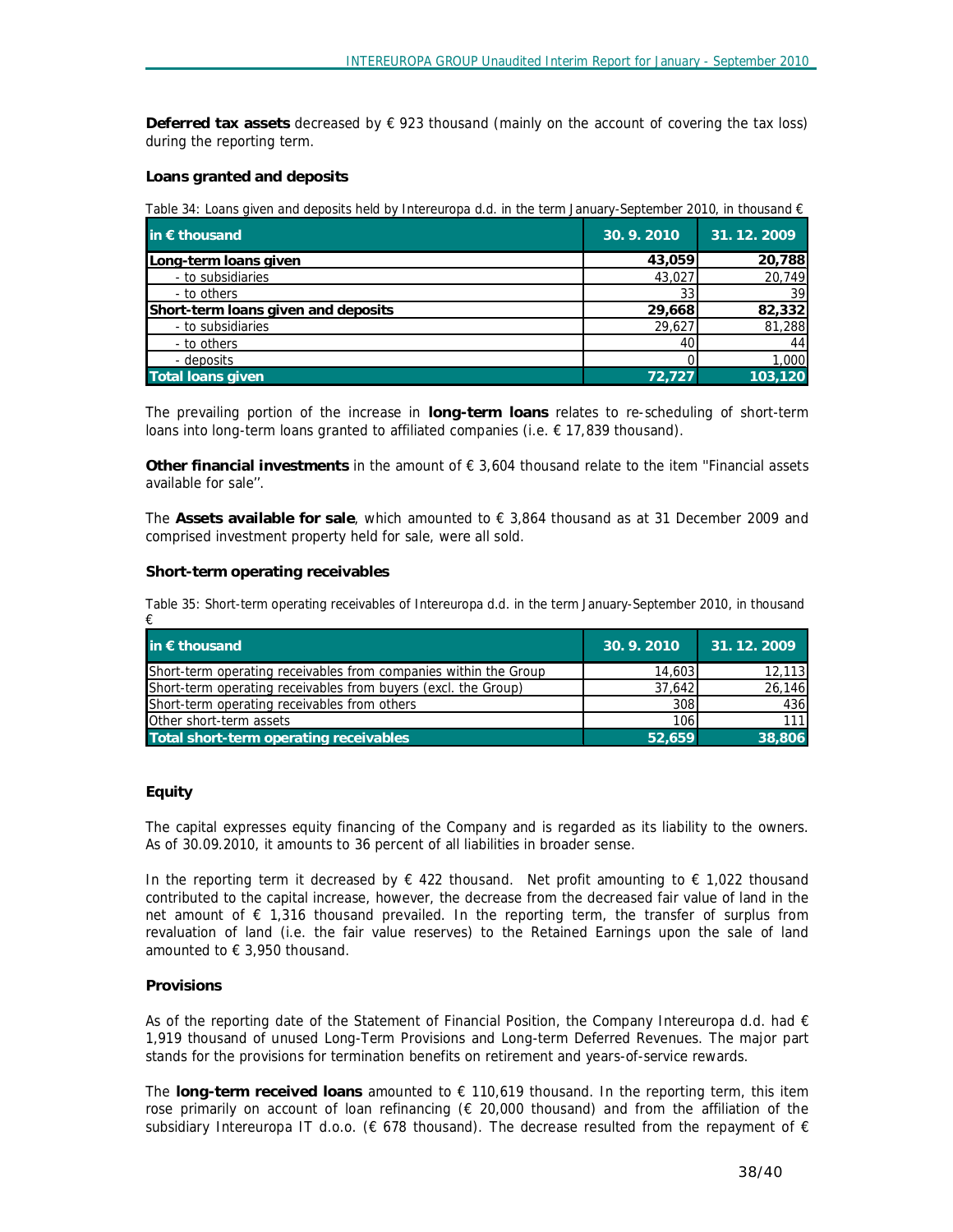3,370 thousand and transfer to short-term liabilities amounting to  $\epsilon$  9 thousand. Concurrently, the **Short-term loans received** decreased by € 29,067 thousand.

**Other long-term financial liabilities** are valued at fair value through profit or loss and represent the net present value of the derivative financial instrument. Upon expiry of that financial instrument, a new transaction with the derivative financial instrument was entered into, which is presented among other short-term financial liabilities. Short-term liabilities at fair value through profit or loss come to  $\epsilon$ 3,936 thousand in total, comprising the change in the fair value of the derivative financial instrument.

#### **Other short-term financial liabilities**

*Table 36: Other short-term financial liabilities of Intereuropa d.d. in the term January-September 2010, in thousand €* 

| in $\epsilon$ thousand                                   | 30.9.2010 | $1$ 31.12.2009 |
|----------------------------------------------------------|-----------|----------------|
| Short-term liabilities at fair value through profit/loss | 3.936     | 961            |
| Liabilities for dividends and other participations       |           | 77 I           |
| Total other short-term financial liabilities             | 4.011     | 172.           |

#### **Short-term operating liabilities**

*Table 37: Short-term operating liabilities of Intereuropa d.d. in the term January-September 2010, in thousand €* 

| in $\epsilon$ thousand                                         | 30.9.2010 | 31.12.2009 |
|----------------------------------------------------------------|-----------|------------|
| Short-term opertaing liabilities to companies within the Group | 574       | 35,237     |
| Short-term opertaing liabilities to suppliers                  | 33,579    | 21,607     |
| Short-term opertaing liabilities from advances                 | 99        | 73         |
| Other short-term opertaing liabilities                         | 3.519     | 3.622      |
| Total short-term opertaing liabilities                         | 37.770    | 60,539     |